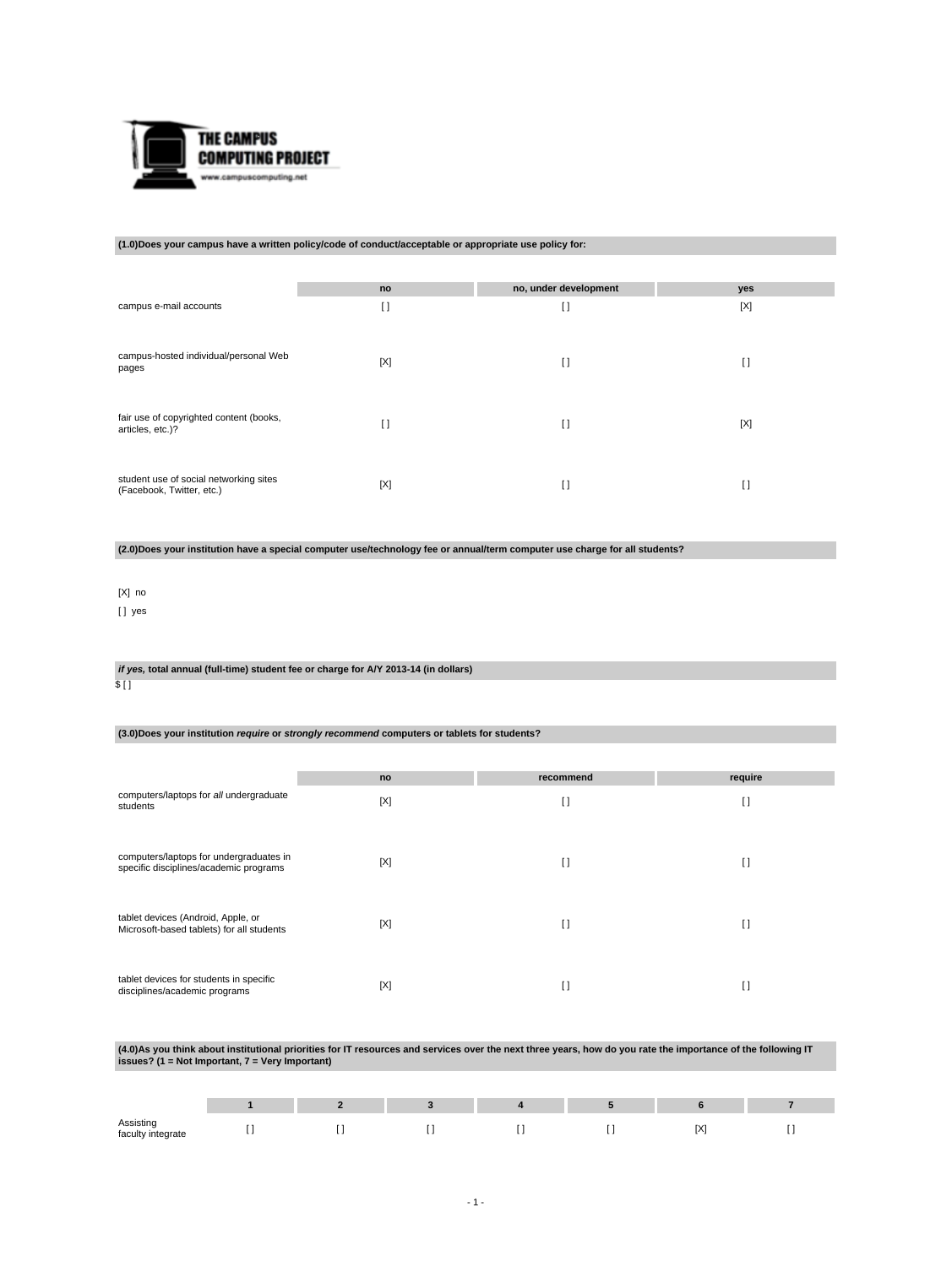# technology into instruction

| Migrating to Cloud<br>computing                                                                       | $[ \ ]$  | $[ \ ]$     | $[ \; ]$    | $[ \ ]$                                                                                                                                                                                               | $[ \; ]$ | $[{\sf X}]$ | $[ \; ]$    |
|-------------------------------------------------------------------------------------------------------|----------|-------------|-------------|-------------------------------------------------------------------------------------------------------------------------------------------------------------------------------------------------------|----------|-------------|-------------|
| Financing the<br>replacement of<br>aging hardware/<br>software                                        | $[ \; ]$ | $[ \; ]$    | $[ \ ]$     | $[ \; ]$                                                                                                                                                                                              | $[ \; ]$ | $[ \ ]$     | $[{\sf X}]$ |
| Hiring/retaining<br>qualified IT staff                                                                | $[ \, ]$ | $[ \ ]$     | $[ \; ]$    | $[ \; ]$                                                                                                                                                                                              | $[ \; ]$ | $[ \ ]$     | $[{\sf X}]$ |
| Implementing/<br>supporting mobile<br>computing                                                       | $[ \, ]$ | $[ \; ]$    | $[ \; ]$    | $[ \; ]$                                                                                                                                                                                              | $[ \; ]$ | $[{\sf X}]$ | $[ \ ]$     |
| Providing adequate<br>user support                                                                    | $[ \, ]$ | $[ \ ]$     | $[ \; ]$    | $[ \; ]$                                                                                                                                                                                              | $[ \; ]$ | $[ \ ]$     | $[{\sf X}]$ |
| Providing online/<br>distance education                                                               | $[ \; ]$ | $[{\sf X}]$ | $[ \; ]$    | $[ \; ]$                                                                                                                                                                                              | $[ \; ]$ | $[ \ ]$     | $[ \ ]$     |
| Upgrading/<br>replacing the<br>campus network                                                         | $[ \; ]$ | $[ \; ]$    | $[ \ ]$     | $[ \; ]$                                                                                                                                                                                              | $[ \; ]$ | $[ \; ]$    | $[{\sf X}]$ |
| Upgrading/<br>replacing<br>administrative IT/<br>ERP systems                                          | $[ \; ]$ | $[ \; ]$    | $[ \ ]$     | $[ \ ]$                                                                                                                                                                                               | $[ \; ]$ | $[ \; ]$    | $[{\sf X}]$ |
| Upgrading/<br>enhancing network<br>and data security                                                  | $[ \; ]$ | $[ \; ]$    | $[ \; ]$    | $[ \; ]$                                                                                                                                                                                              | $[ \ ]$  | $[ \ ]$     | $[{\sf X}]$ |
| Data analysis/<br>learning and<br>managerial<br>analytics                                             | $[ \, ]$ | $[ \; ]$    | $[ \; ]$    | $[ \; ]$                                                                                                                                                                                              | $[ \; ]$ | $[ \ ]$     | $[{\sf X}]$ |
| Supporting/<br>managing BYOD<br>(Bring Your Own<br>Device)                                            | $[ \ ]$  | $[ \ ]$     | $[ \; ]$    | $[ \; ]$                                                                                                                                                                                              | $[ \; ]$ | $[{\sf X}]$ | $[ \; ]$    |
| Professional<br>development for<br>IT personnel (IT<br>staff and senior IT<br>officers)               | $[ \; ]$ | $[ \; ]$    | $[{\sf X}]$ | $[] \centering \includegraphics[width=0.47\textwidth]{images/TrDiS-Architecture.png} \caption{The 3D (top) and 4D (bottom) are used for the 3D (bottom) and 3D (bottom).} \label{TrDiS-Architecture}$ | $[ \; ]$ | $[ \ ]$     | $[ \; ]$    |
| Leveraging<br>IT resources<br>and services<br>to advance the<br>student sucess/<br>student completion | $[ \ ]$  | $[ \ ]$     | $[ \ ]$     | $[{\sf X}]$                                                                                                                                                                                           | $[ \; ]$ | $[ \; ]$    | $[ \ ]$     |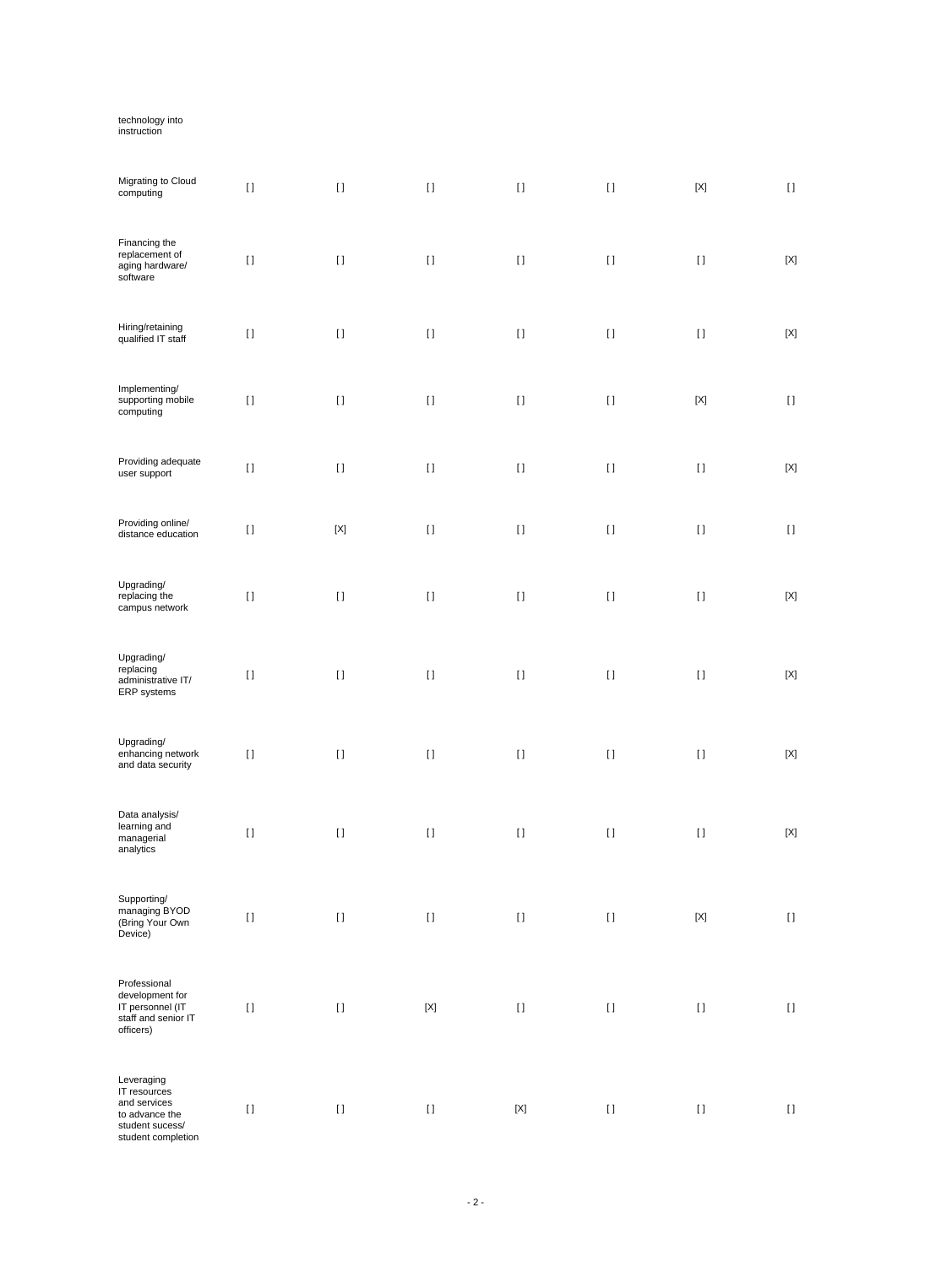# priorities of my institution Shared services/IT collaboration with other institutions  $\begin{bmatrix} 1 & 1 & 1 \end{bmatrix}$  [ ]  $\begin{bmatrix} 1 & 1 & 1 \end{bmatrix}$  [  $\begin{bmatrix} 1 & 1 & 1 \end{bmatrix}$  [ ]  $\begin{bmatrix} 1 & 1 & 1 \end{bmatrix}$ Using/leveraging social media as a resource for instruction [X] [ ] [ ] [ ] [ ] [ ] [ ]

**(5.0)Has your institution established a specific single product standard for any of the following (i.e., your campus supports only one product):**

**desktop/notebook computer operating system**

[X] no

[ ] Macintosh

[ ] Windows 7

[ ] Windows 8

[] Chrome

[ ] Linux

#### **desktop/notebook product**

[X] no

[] Acer

[ ] Apple

[ ] Asus

[ ] Dell

[ ] Hewlett Packard

[] Lenovo

[] Sony

[ ] Toshiba

[] Other

#### **tablet operating system**

[X] no

[ ] Android

[ ] Apple

[ ] Microsoft

## **course / learning management system**

[ ] no

[ ] Blackboard (including Angel & WebCT)

[ ] CampusCruiser

[ ] Desire2Learn

[ ] eCollege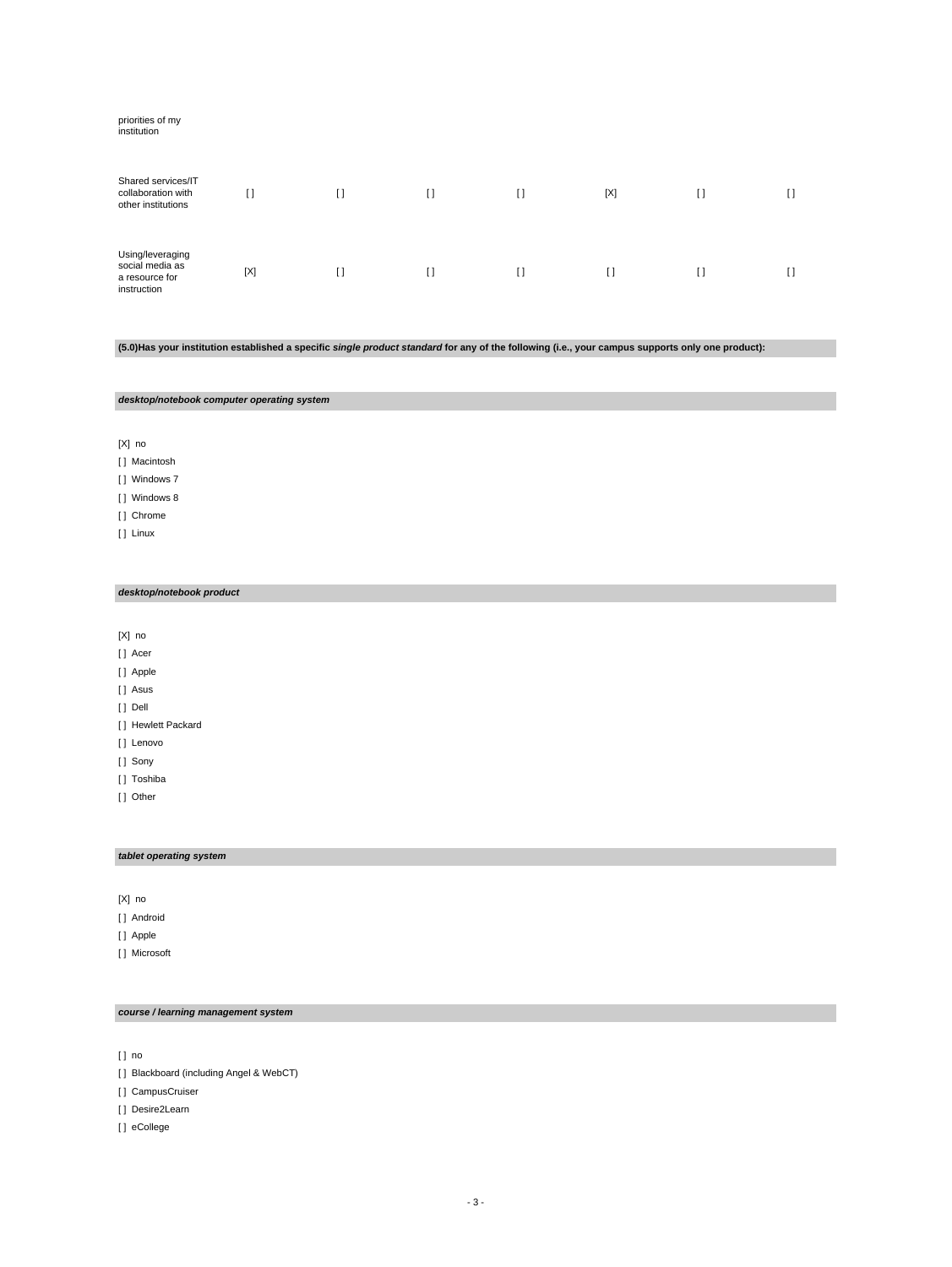- [ ] Instructure (Canvas)
- [ ] Jenzabar
- [X] Moodle
- [] Sakai
- [] other

## **lecture capture system**

[X] no

- [] Desire2Learn
- [ ] Echo360
- [ ] Kaltura
- [ ] Matterhorn
- [ ] Panopto
- [ ] Polycom
- [ ] Sonic Foundry (Mediasite)
- [ ] TechSmith (Camtasia)
- [ ] Tegrity
- [ ] Vbrick
- [] other

## **(6.0)As of fall 2013, has your institution activated mobile apps (or mobile interfaces) for campus resources and services?**

[ ] no

- [ ] yes
- [X] planned for later this academic year (2013-14)

[] currently under review

#### **current/anticipated Mobile App Provider:**

- [ ] Blackboard
- [ ] CampusCruiser
- [ ] Campus Management
- [] Desire2Learn
- [ ] eCollege
- [ ] Ellucian/Datatel MOX
- [] Ellucian/SunGard Mobile Connection
- [ ] Instructure
- [] Jenzabar
- [ ] Kauli
- [ ] Moodlerooms
- [ ] Oracle
- [ ] uMobile
- [X] other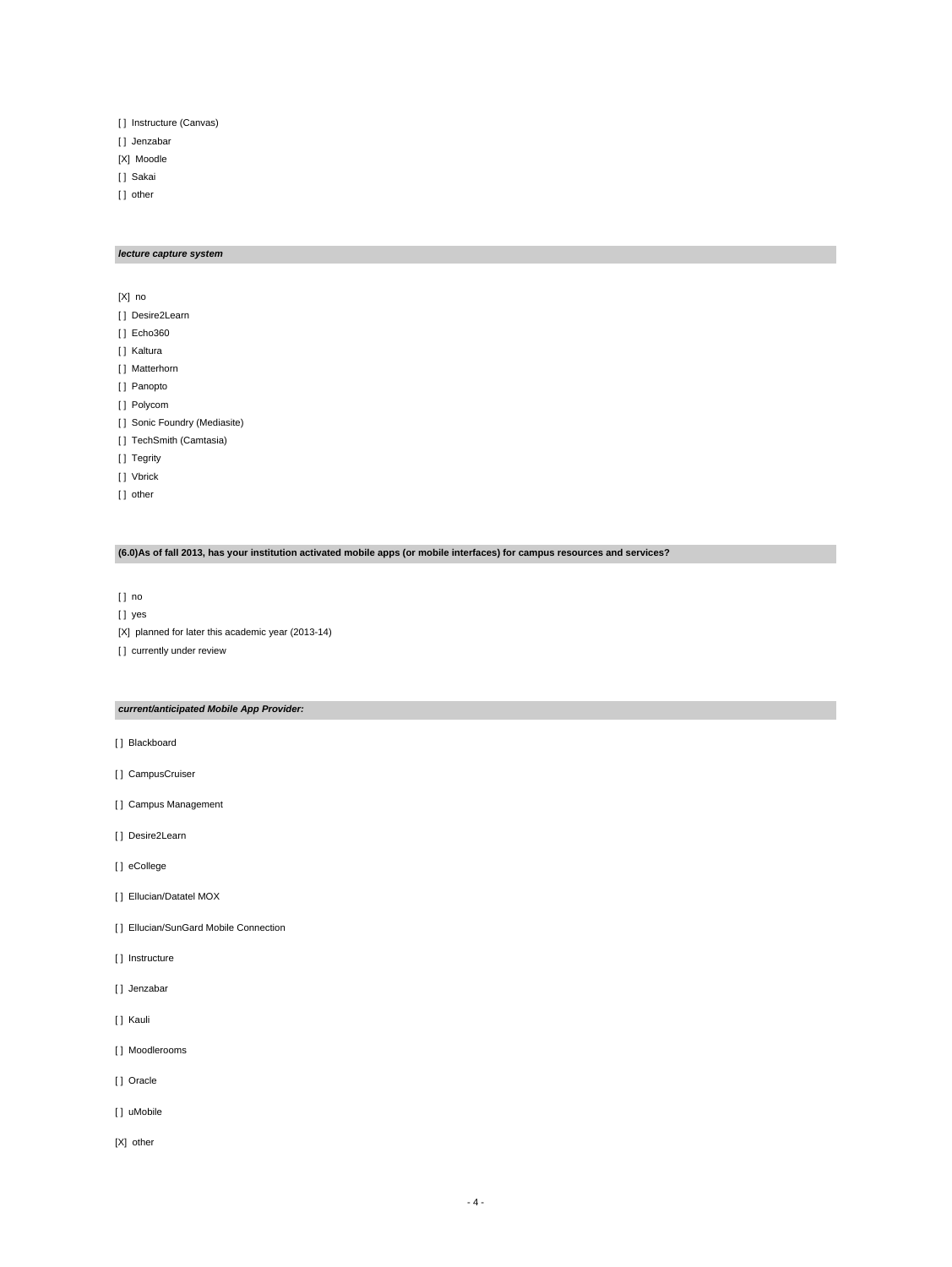| (7.0) How would you rate the technology infrastructure at your institution? (1 = poor, $7$ = excellent) |  |
|---------------------------------------------------------------------------------------------------------|--|

|                                                                                                         | $\mathbf{1}$ | $\mathbf{2}$ | $\mathbf 3$         | 4                         | 5                                                                                                                                                                                                     | 6                         | $\overline{\mathbf{7}}$ |
|---------------------------------------------------------------------------------------------------------|--------------|--------------|---------------------|---------------------------|-------------------------------------------------------------------------------------------------------------------------------------------------------------------------------------------------------|---------------------------|-------------------------|
| computer<br>networks and data<br>communication                                                          | $[ \; ]$     | $[ \ ]$      | $\left[ \ \right]$  | $[ \; ]$                  | $[ \ ]$                                                                                                                                                                                               | $[ \ ]$                   | $[{\sf X}]$             |
| telecommunications<br>and phone system                                                                  | $[ \; ]$     | $[ \; ]$     | $\left[ \ \right]$  | $[ \; ]$                  | $[ \; ]$                                                                                                                                                                                              | $[ \; ]$                  | $[{\sf X}]$             |
| wireless networks                                                                                       | $[ \ ]$      | $[ \; ]$     | $[ \ ]$             | $[ \ ]$                   | $[ \ ]$                                                                                                                                                                                               | $[ \; ]$                  | $[{\sf X}]$             |
| user support<br>services                                                                                | $[ \ ]$      | $[ \; ]$     | $[ \ ]$             | $[ \; ]$                  | $[ \ ]$                                                                                                                                                                                               | $[ \ ]$                   | $[{\sf X}]$             |
| online reference<br>resources in the<br>campus library/<br>library system                               | $[ \; ]$     | $[ \ ]$      | $[ \; ]$            | $\left[ \; \right]$       | $[ \; ]$                                                                                                                                                                                              | $[ \; ]$                  | $[{\sf X}]$             |
| research<br>computing                                                                                   | $[ \ ]$      | $[ \ ]$      | $[{\sf X}]$         | $[ \ ]$                   | $[ \ ]$                                                                                                                                                                                               | $[ \; ]$                  | $[ \ ]$                 |
| instructional<br>computing                                                                              | $[ \; ]$     | $[ \; ]$     | $[ \ ]$             | $\left[ \; \right]$       | $[ \; ]$                                                                                                                                                                                              | $[{\sf X}]$               | $[ \ ]$                 |
| enterprise systems                                                                                      | $[ \; ]$     | $[ \; ]$     | $[ \; ]$            | $[ \ ]$                   | $[ \; ]$                                                                                                                                                                                              | $[ \; ]$                  | $[{\sf X}]$             |
| web resources to<br>support instruction                                                                 | $[ \ ]$      | $[ \; ]$     | $[ \; ]$            | $[ \ ]$                   | $[{\sf X}]$                                                                                                                                                                                           | $[ \; ]$                  | $[ \ ]$                 |
| multimedia/<br>AV enabled<br>classrooms                                                                 | $[ \ ]$      | $[ \; ]$     | $[ \ ]$             | $[ \ ]$                   | $[ \ ]$                                                                                                                                                                                               | $[ \; ]$                  | $[{\sf X}]$             |
| campus web site<br>services/student<br>portal                                                           | $[ \ ]$      | $[ \; ]$     | $[ \; ]$            | $\left[ \text{X} \right]$ | $[ \ ]$                                                                                                                                                                                               | $[ \ ]$                   | $[ \ ]$                 |
| overall assessment<br>of IT security<br>(network attacks,<br>secure data bases,<br>identity mgmt, etc.) | $[ \ ]$      | $[ \ ]$      | $[ \ ]$             | $[ \; ]$                  | $[] \centering \includegraphics[width=0.47\textwidth]{images/TrDiS-Architecture.png} \caption{The 3D (top) and 4D (bottom) are used for the 3D (bottom) and 3D (bottom).} \label{TrDiS-Architecture}$ | $[{\sf X}]$               | $\left[ \ \right]$      |
| disaster planning                                                                                       | $[ \ ]$      | $[ \ ]$      | $\left[ \, \right]$ | $\lbrack \, \rbrack$      | $[ \ ]$                                                                                                                                                                                               | $\left[ \text{X} \right]$ | $[ \; ]$                |
| IT training for<br>faculty                                                                              | $[ \ ]$      | $[ \ ]$      | $\left[ \ \right]$  | $\left[ \text{X} \right]$ | $[ \ ]$                                                                                                                                                                                               | $[ \; ]$                  | $\left[ \ \right]$      |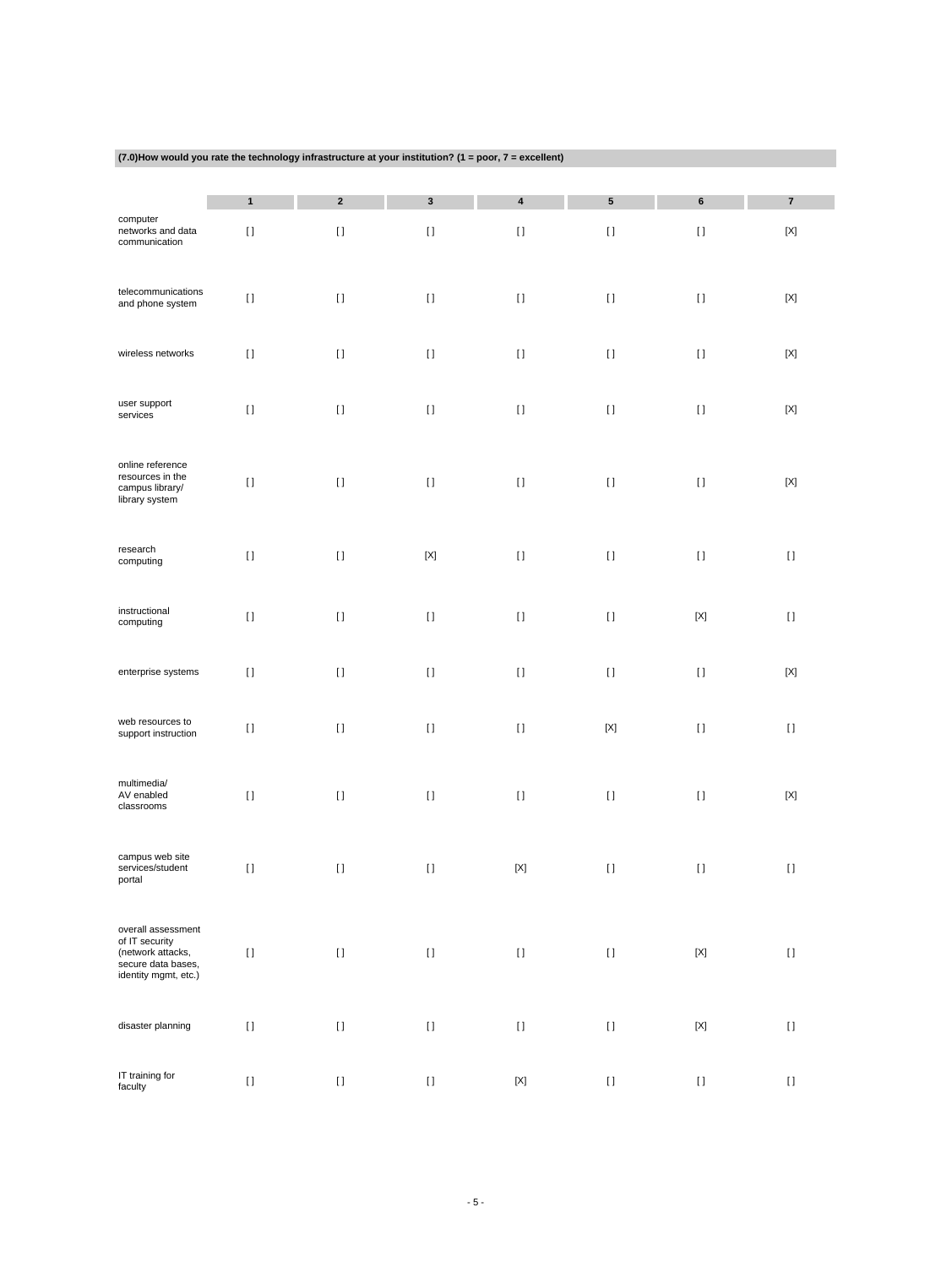| IT training for<br>students                                  | $[ \ ]$ | $\lceil$    | $[{\sf X}]$ | $\mathbf{I}$ | $\lceil$ | $[ \ ]$     | $\Box$  |
|--------------------------------------------------------------|---------|-------------|-------------|--------------|----------|-------------|---------|
| data warehousing                                             | $\Box$  | $\lceil$    | $\lceil$    | $[ \ ]$      | $[ \ ]$  | $[{\sf X}]$ | $\Box$  |
| digital dashboards/<br>ERP analytics                         | $[ \ ]$ | $\lceil$    | $\lceil$    | $[{\sf X}]$  | $[ \ ]$  | $\lceil$    | $[ \ ]$ |
| emergency<br>communications /<br>notification<br>system(s)   | $[ \ ]$ | $\Box$      | $\lceil$    | $[ \ ]$      | [X]      | $\lceil$    | $\Box$  |
| cellular coverage<br>across the campus                       | $[ \ ]$ | $[{\sf X}]$ | $[ \ ]$     | $[ \ ]$      | $[ \ ]$  | $\lceil$    | $\Box$  |
| mobile apps/<br>services for<br>students, faculty &<br>staff | $[ \ ]$ | $[{\sf X}]$ | $\lceil$    | $[ \ ]$      | $\Box$   | $\lceil$    | $\Box$  |

(8.0)Over the past two decades, colleges and universities have made significant investments in information technology to enhance instruction and<br>scholarship and to improve services and administrative operations. How would

|                                                                                | $\mathbf{1}$ | $\overline{2}$ | $\mathbf{3}$       | $\overline{\mathbf{4}}$ | ${\bf 5}$   | 6           | $\overline{\mathbf{r}}$ | n/a      |
|--------------------------------------------------------------------------------|--------------|----------------|--------------------|-------------------------|-------------|-------------|-------------------------|----------|
| Academic<br>support services<br>(including<br>advising &<br>retention efforts) | $[ \; ]$     | $[ \; ]$       | $[ \; ]$           | $[ \ ]$                 | $\lceil$    | $\lceil$    | $[{\sf X}]$             | $\lceil$ |
| Alumni activities/<br>engagement                                               | $[ \ ]$      | $[ \; ]$       | $\left[ \ \right]$ | $[ \ ]$                 | $\lceil$    | $\lceil$    | $[{\sf X}]$             | $\lceil$ |
| Administrative<br>information<br>systems and<br>operations                     | $[ \ ]$      | $[ \ ]$        | $[ \ ]$            | $[ \ ]$                 | $[ \ ]$     | $\lceil$    | $[{\sf X}]$             | $[ \ ]$  |
| Data analysis<br>and managerial<br>analytics                                   | $\lceil$     | $[ \; ]$       | $[ \; ]$           | $[ \; ]$                | $\lceil$    | $[{\sf X}]$ | $[ \; ]$                | $[ \ ]$  |
| Development<br>efforts                                                         | $[ \; ]$     | $[ \; ]$       | $[ \ ]$            | $[ \; ]$                | $[ \ ]$     | $[ \; ]$    | $[{\sf X}]$             | $[1]$    |
| Instructional<br>support services<br>for faculty                               | $\mathbf{I}$ | $[ \; ]$       | $[ \ ]$            | $[ \; ]$                | $[{\sf X}]$ | $[ \; ]$    | $[ \; ]$                | $[ \ ]$  |
| Library<br>resources and<br>services                                           | $\lceil$     | $[ \ ]$        | $[ \ ]$            | $[ \ ]$                 | $[ \ ]$     | $\lceil$    | $[{\sf X}]$             | $\lceil$ |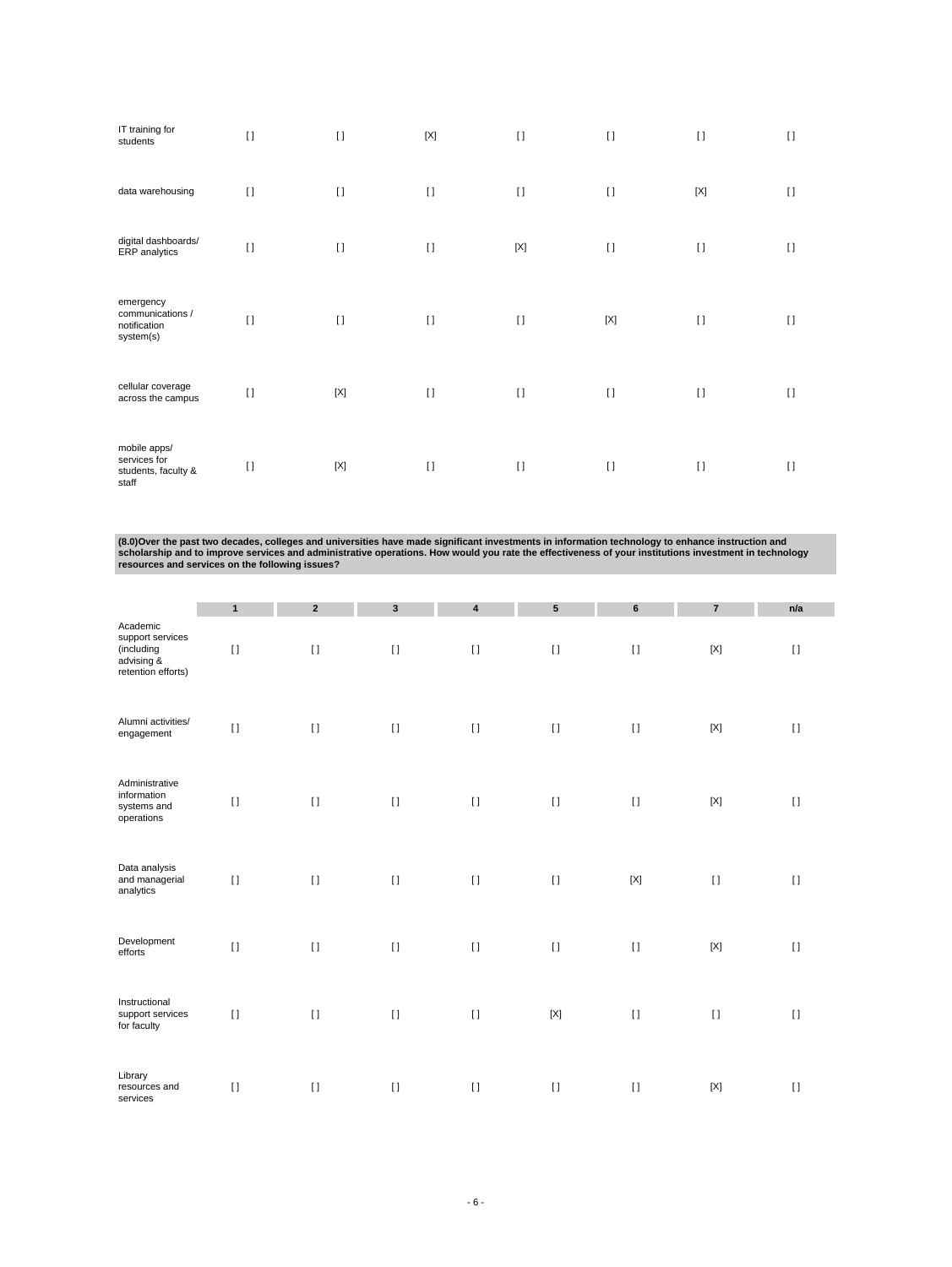| On-campus<br>teaching and<br>instruction                | $[ \ ]$ | $[ \ ]$ | $[ \ ]$  | $[ \ ]$ | $[{\sf X}]$ | $[ \ ]$     | $\lceil$    | $[ \ ]$     |
|---------------------------------------------------------|---------|---------|----------|---------|-------------|-------------|-------------|-------------|
| Online/distance<br>education<br>classes and<br>programs | $[ \ ]$ | $[ \ ]$ | $\lceil$ | $[ \ ]$ | $\lceil$    | $\lceil$    | $[ \ ]$     | $[{\sf X}]$ |
| Student services                                        | $[ \ ]$ | $[ \ ]$ | $[ \ ]$  | $[ \ ]$ | $\lceil$    | $[{\sf X}]$ | $\lceil$    | $[ \ ]$     |
| Research and<br>scholarship                             | $[ \ ]$ | $[ \ ]$ | $\lceil$ | $[ \ ]$ | $\lceil$    | $[ \ ]$     | [X]         | $[ \ ]$     |
| Student<br>recruitment                                  | $[ \ ]$ | $[ \ ]$ | $[ \ ]$  | $[ \ ]$ | $[ \ ]$     | $\Box$      | $[{\sf X}]$ | $[ \ ]$     |

#### **(9.0)Does your campus/institution**

|                                                                                                                                                                                   | no     | yes                                    |
|-----------------------------------------------------------------------------------------------------------------------------------------------------------------------------------|--------|----------------------------------------|
| have a policy or program for rewarding courseware<br>development or providing incentives for faculty<br>to develop instructional software/courseware or<br>instructional content? | [X]    | $\Box$                                 |
| have a formal program to recognize and reward the<br>use of information technology as part of the routine<br>faculty review and promotion process?                                | [X]    | $\begin{array}{c} \square \end{array}$ |
| have a formal program to assess the impact of IT on<br>instruction and learning outcomes?                                                                                         | [X]    | $\begin{array}{c} \square \end{array}$ |
| have a formal policy regarding ownership of Web-<br>based curriculum resources and intellectual property<br>developed by faculty?                                                 | [X]    | $\Box$                                 |
| charge students for access to digital content (online<br>reserve readings, course packets, recorded content,<br>$etc.$ )?                                                         | [X]    | $\Box$                                 |
| inform/counsel students about privacy issues related to<br>social networking sites (Facebook, LinkedIn, etc)?                                                                     | [X]    | $\begin{array}{c} \square \end{array}$ |
| maintain a campus page on Facebook?                                                                                                                                               | $\Box$ | [X]                                    |
| have an institutional presence on YouTube?                                                                                                                                        | $\Box$ | [X]                                    |
| have an institutional presence on iTunesU?                                                                                                                                        | $\Box$ | [X]                                    |
| maintain a public campus Wiki?                                                                                                                                                    | [X]    | $\Box$                                 |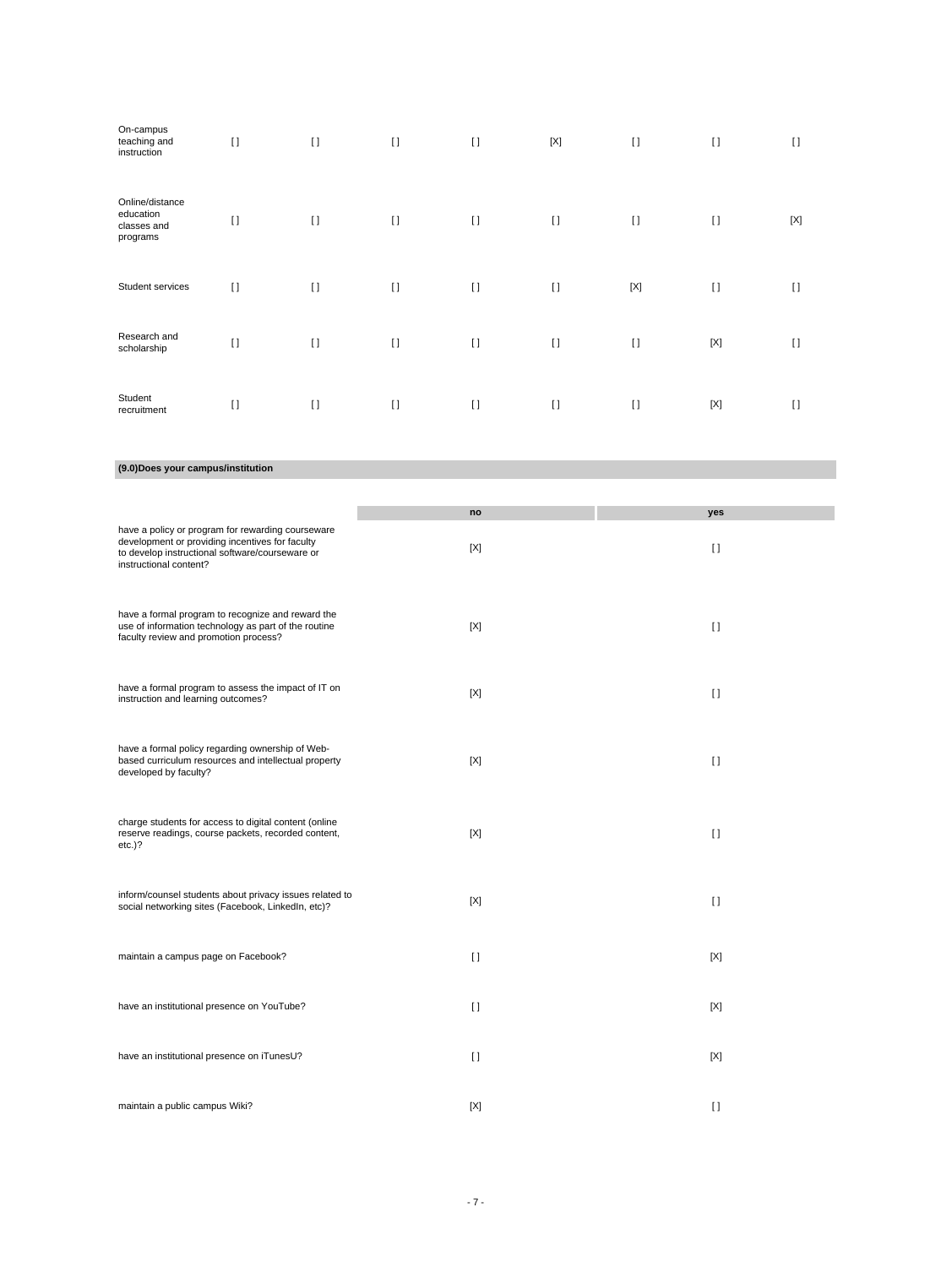| maintain an institutional account on Twitter?                                                                         | $\Box$ | [X] |
|-----------------------------------------------------------------------------------------------------------------------|--------|-----|
| have a campus/department license for antiplagiarism<br>software? (e.g., Glatt, Plagiarism-Finder, Turnitin)?          | $\Box$ | [X] |
| encourage the use of the Creative Commons license<br>on digital works?                                                | $\Box$ | [X] |
| provide/support ePortfolio resources/services for<br>students?                                                        | $\Box$ | [X] |
| provide/support ePortfolio resources/services for<br>faculty and staff?                                               | [X]    | H   |
| outsource various aspects of your online program<br>activities (recruitment, course development, student<br>services) | [X]    | Ħ   |

**(10.0)Please indicate the degree to which you agree or disagree with the following statements.**

|                                                                                                                       | <b>Strongly Disagree</b> | <b>Disagree</b> | Agree        | <b>Strongly Agree</b> |
|-----------------------------------------------------------------------------------------------------------------------|--------------------------|-----------------|--------------|-----------------------|
| Faculty have unreasonable<br>expectations about user support<br>services.                                             | $\Box$                   | $[{\sf X}]$     | $\mathbf{I}$ | $[ \ ]$               |
| Technology has done much<br>to improve instruction on my<br>campus.                                                   | $[ \ ]$                  | $[ \ ]$         | [X]          | $[ \ ]$               |
| We are experiencing major cost<br>over-runs/unexpected costs in<br>our ERP deployment activities.                     | $\lceil$                 | [X]             | $[ \ ]$      | $[ \ ]$               |
| Cloud computing offers a viable<br>strategy for key campus ERP<br>applications.                                       | $\Box$                   | $\mathbf{I}$    | $[ \ ]$      | [X]                   |
| Cloud computing will play an<br>increasingly important role in<br>our campus ERP strategy.                            | $\lceil$                 | $\mathbf{I}$    | $[ \ ]$      | $[{\sf X}]$           |
| Cloud computing is an important<br>part of our campus technology<br>plan to reduce IT costs.                          | $\lceil$                 | $\mathbf{I}$    | $[ \ ]$      | $[{\sf X}]$           |
| eBook content will be an<br>importance source for<br>instructional resources in five<br>years.                        | $\lceil$                 | $[ \ ]$         | $[{\sf X}]$  | $[ \ ]$               |
| Lecture capture is an important<br>part of our campus plan for<br>developing and delivering<br>instructional content. | $\Box$                   | [X]             | $[ \ ]$      | $\mathbf{I}$          |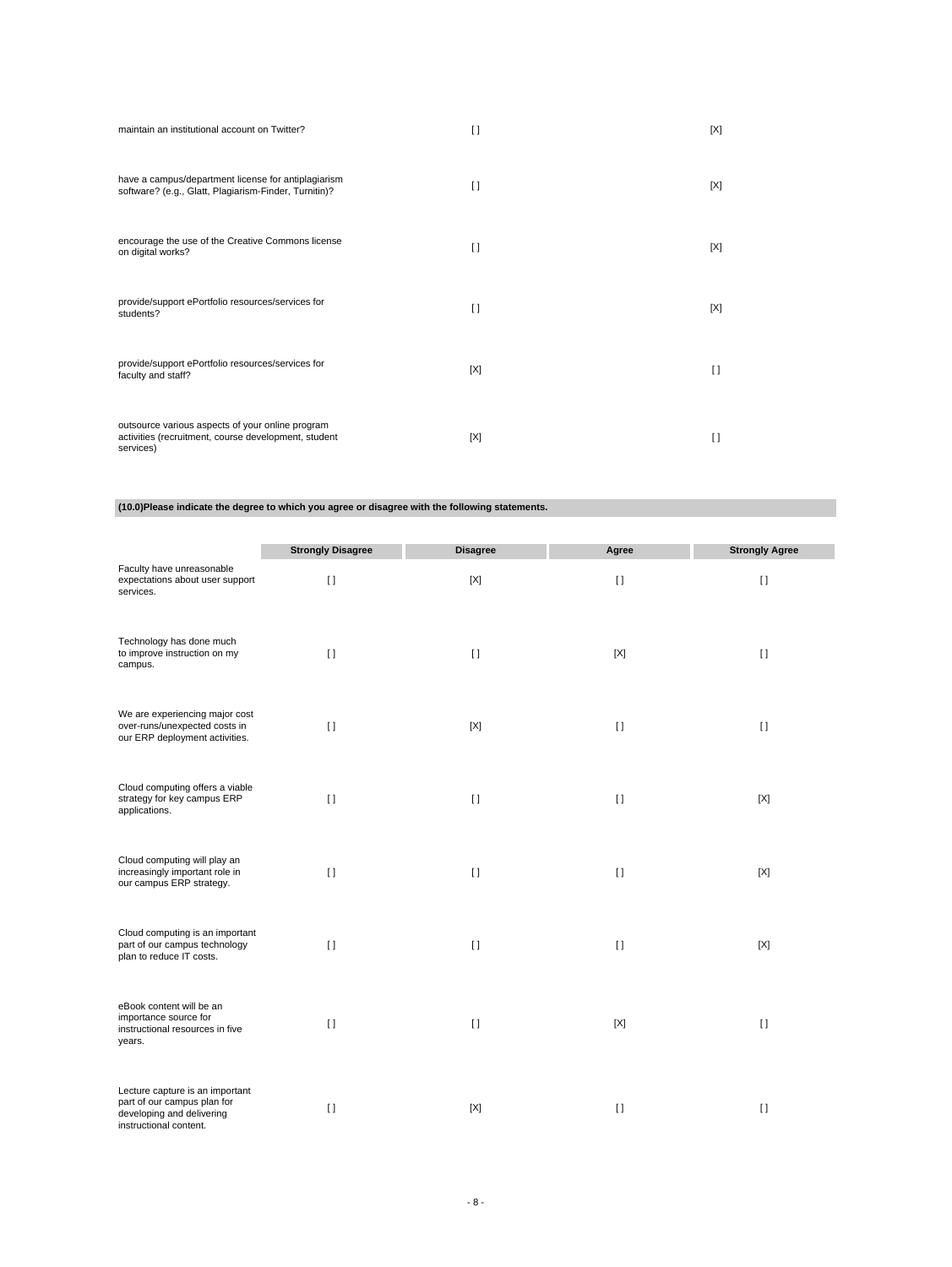| Mobile apps are an important<br>part of our campus plan to<br>enhance instructional resources<br>and campus services.                                                                                 | $\Box$ | [X]    | $\Box$ | $\Box$ |
|-------------------------------------------------------------------------------------------------------------------------------------------------------------------------------------------------------|--------|--------|--------|--------|
| MOOCs offer a viable academic<br>model for the effective delivery<br>of online instruction.                                                                                                           | [X]    | $\Box$ | $\Box$ | $\Box$ |
| MOOCs offer a viable business<br>model for campuses to accrue<br>new revenues from online<br>courses.                                                                                                 | [X]    | $\Box$ | $\Box$ | $\Box$ |
| Outsourcing instructional<br>services (course development,<br>user support, etc.) offers a<br>viable and effective strategy<br>for many campuses to launch/<br>expand online courses and<br>programs. | $\Box$ | [X]    | $\Box$ | $\Box$ |
| Outsourcing instructional<br>services (course development,<br>user support, etc.) offers a<br>profitable strategy for many<br>campuses to launch/expand<br>online courses and programs.               | $\Box$ | $\Box$ | [X]    | $\Box$ |

## **(11.0)Does your institution have a strategic plan for:**

|                                                       | no       | currently preparing a plan | yes, we have a plan |
|-------------------------------------------------------|----------|----------------------------|---------------------|
| Information technology                                | $[ \ ]$  | $[ \ ]$                    | $[{\sf X}]$         |
| Instructional technology / instruction<br>integration | $\Box$   | $\lceil$                   | [X]                 |
| Deploying course / learning<br>management tools       | $[ \ ]$  | $\lceil$                   | [X]                 |
| Online / distance education                           | [X]      | $\lceil$                   | $\lceil$            |
| Wireless networks                                     | $\lceil$ | $\lceil$                   | $[{\sf X}]$         |
| Network and data security                             | $[ \ ]$  | $[ \; ]$                   | [X]                 |
| IT disaster recovery                                  | $[ \ ]$  | $\lceil$                   | [X]                 |
| Administrative systems / ERP upgrade /<br>replacement | $\lceil$ | $\lceil$                   | [X]                 |
| Digital content management                            | $\lceil$ | $\lceil$                   | $[{\sf X}]$         |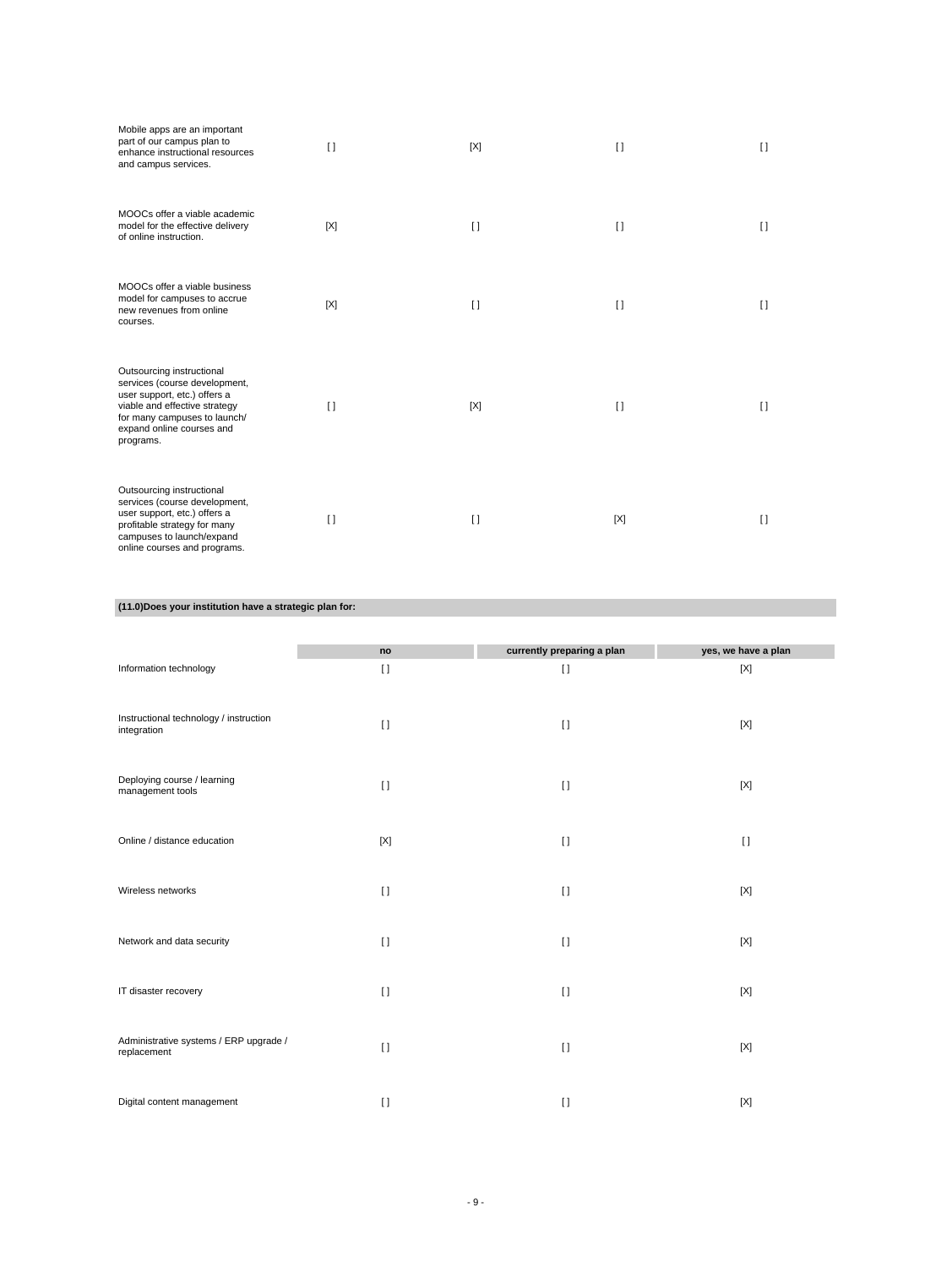| Data warehousing                                                                   | $\mathfrak{g}$   | $\mathbf{I}$ | [X]          |
|------------------------------------------------------------------------------------|------------------|--------------|--------------|
| Business intelligence/analytics                                                    | $\lceil$         | $\mathbf{I}$ | [X]          |
| Open Source deployment and<br>development                                          | $\lceil$         | $\mathbf{I}$ | [X]          |
| Lecture capture (audio and video)                                                  | $[{\sf X}]$      | $[ \ ]$      | $\mathbf{I}$ |
| Campus video management                                                            | $[ \ ]$          | $[{\sf X}]$  | $[ \ ]$      |
| Emergency communications /<br>notification                                         | $\lceil$         | $\mathbf{I}$ | [X]          |
| Digital preservation / data archiving                                              | $[ \ ]$          | $[{\sf X}]$  | $\mathbf{I}$ |
| Cloud computing                                                                    | $[ \ ]$          | $\mathbf{I}$ | [X]          |
| Server virtualization                                                              | $\lceil$         | $\mathbf{I}$ | [X]          |
| 508 accessibility / compliance for Web<br>pages and online instructional resources | $\left[ \right]$ | $\mathbf{I}$ | [X]          |
| Email and document archiving to<br>address eDiscovery                              | $\lceil$         | $\lceil$     | $[{\sf X}]$  |
| Identity and access management                                                     | $[ \ ]$          | $\Box$       | [X]          |
| Digital textbooks/digital curricular<br>materials                                  | $[{\sf X}]$      | $\mathbf{I}$ | $[ \ ]$      |
| Social media (Facebook, Twitter, etc.)                                             | $[ \ ]$          | $\mathbf{I}$ | [X]          |
| Mobile computing / mobile resources<br>and services                                | $[ \ ]$          | $\mathbf{I}$ | $[{\sf X}]$  |

**(12.0)When did your institution develop/last update the campus plan for the IT issues listed below?**

## **Overall campus IT plan**

[X] past 12 months

[ ] 13-24 months ago

[ ] more than 24 months ago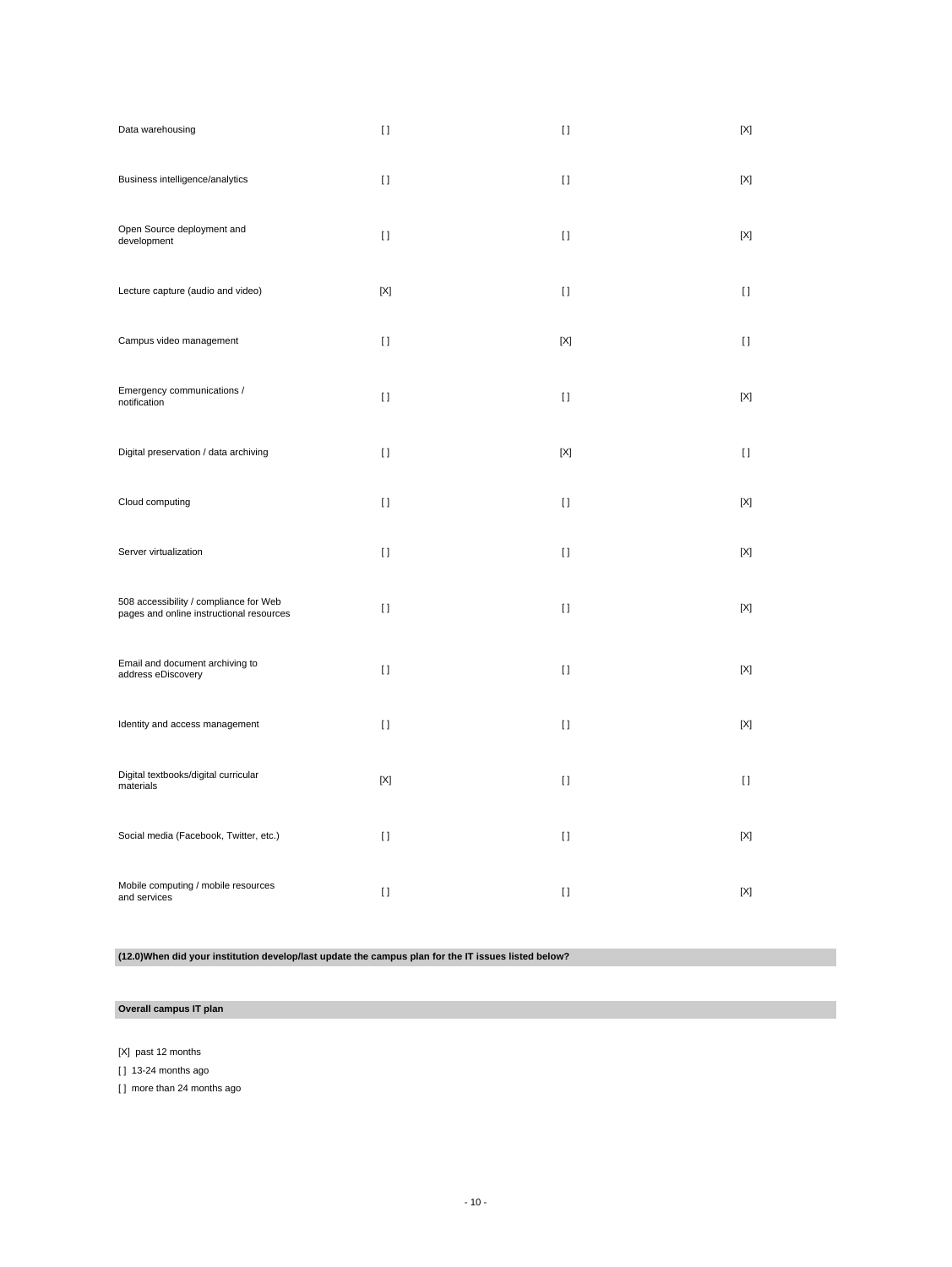## **IT security**

[X] past 12 months

[ ] 13-24 months ago

[ ] more than 24 months ago

## **IT disaster recovery**

[X] past 12 months

[ ] 13-24 months ago

[] more than 24 months ago

#### **Cloud computing**

[X] past 12 months

[ ] 13-24 months ago

[ ] more than 24 months ago

## **Mobile computing**

[X] past 12 months

[ ] 13-24 months ago

[ ] more than 24 months ago

## **Identity and access management**

[X] past 12 months

[ ] 13-24 months ago

[ ] more than 24 months ago

(13.0)As you look at the future of computing on your campus, please indicate how important the following computing / information technology issues will be<br>in the overall campus computing environment over the next 2-3 years

|                                                                                                     | 1       | $\overline{2}$ | $\mathbf{3}$ | $\overline{4}$ | 5       | $6\phantom{1}$ | $\overline{7}$ |
|-----------------------------------------------------------------------------------------------------|---------|----------------|--------------|----------------|---------|----------------|----------------|
| Assessing the<br>benefits of existing<br>investments<br>in computing<br>and technology<br>resources | $[ \ ]$ | $[ \ ]$        | $[ \ ]$      | $[ \ ]$        | $[ \ ]$ | $[ \ ]$        | $[{\sf X}]$    |
| Clarifying goals<br>and campus plans<br>for technology<br>resources                                 | $[ \ ]$ | $[ \ ]$        | $\lceil$     | $\lceil$       | $[ \ ]$ | $[ \ ]$        | [X]            |
| Providing<br>incentives and<br>rewards for                                                          | $[ \ ]$ | $[ \ ]$        | $\lceil$     | $\mathfrak{g}$ | $[ \ ]$ | $[ \ ]$        | $[{\sf X}]$    |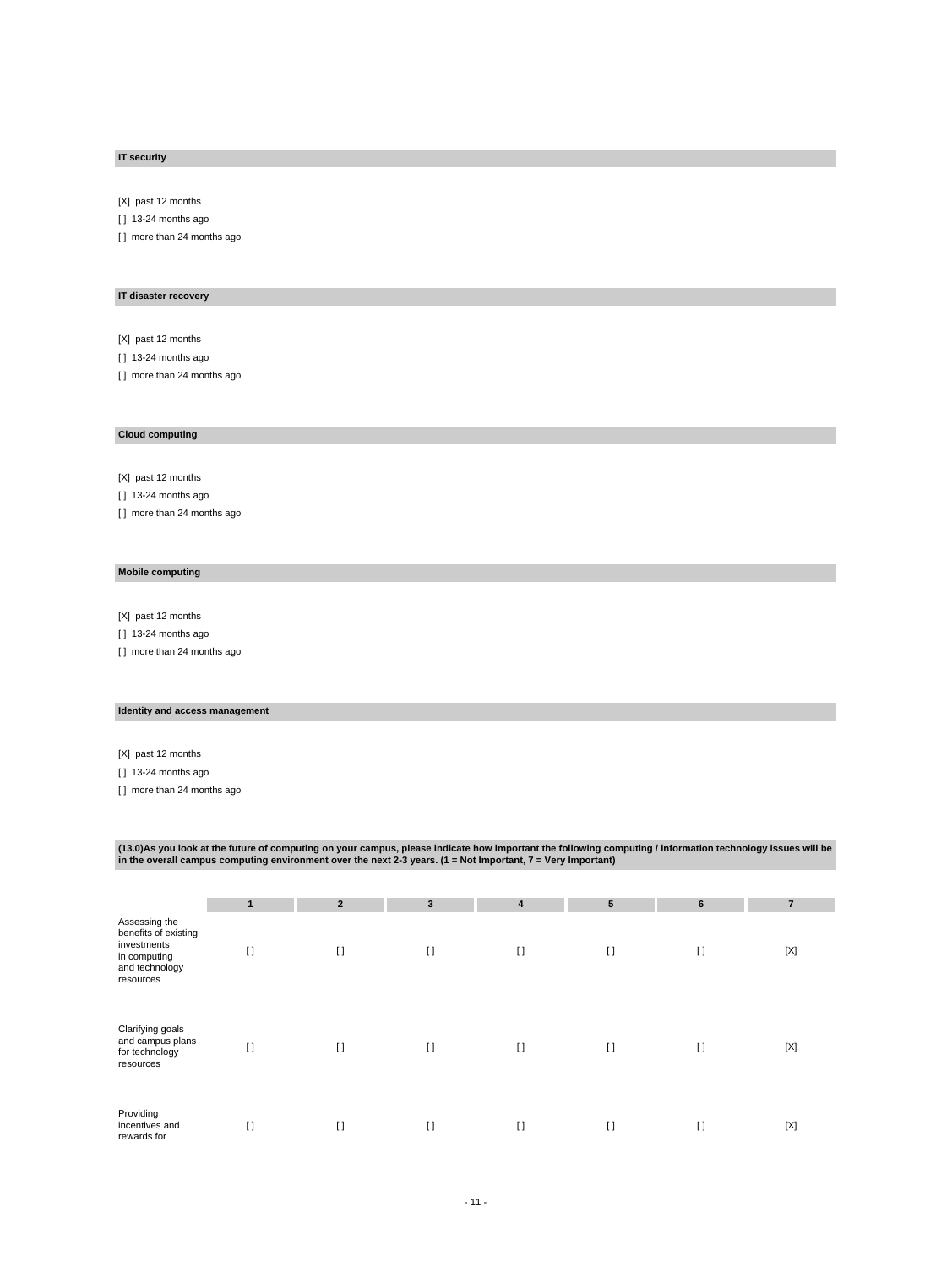| faculty to support<br>technology<br>integration into the<br>curriculum                  |          |             |         |                                                                                                                                                                                                       |             |                    |             |
|-----------------------------------------------------------------------------------------|----------|-------------|---------|-------------------------------------------------------------------------------------------------------------------------------------------------------------------------------------------------------|-------------|--------------------|-------------|
| Faculty concerns<br>about the benefits<br>of computing in the<br>curriculum             | $[ \ ]$  | $[ \; ]$    | $[ \ ]$ | $[ \ ]$                                                                                                                                                                                               | $[ \ ]$     | $[ \ ]$            | $[{\sf X}]$ |
| Administrative<br>concerns about<br>the benefits of<br>computing in the<br>curriculum   | $[ \; ]$ | $[ \; ]$    | $[ \ ]$ | $[ \; ]$                                                                                                                                                                                              | $[ \; ]$    | $[{\sf X}]$        | $[ \; ]$    |
| Establishing/<br>maintaining<br>campus-wide<br>standards for<br>hardware                | $[ \; ]$ | $[ \; ]$    | $[ \ ]$ | $[ \; ]$                                                                                                                                                                                              | $[{\sf X}]$ | $[ \; ]$           | $[ \; ]$    |
| Establishing/<br>maintaining<br>campus-wide<br>standards for<br>software                | $[ \; ]$ | $[ \; ]$    | $[ \ ]$ | $[ \; ]$                                                                                                                                                                                              | $[ \; ]$    | $[{\sf X}]$        | $[ \; ]$    |
| Using technology<br>resources to<br>enhance our<br>distance/online<br>education program | $[ \; ]$ | $[{\sf X}]$ | $[ \ ]$ | $[ \; ]$                                                                                                                                                                                              | $[ \; ]$    | $[ \ ]$            | $[ \; ]$    |
| Negotiating<br>site licensing<br>agreements with<br>textbook publishers                 | $[ \ ]$  | $[ \; ]$    | $[ \ ]$ | $[ \; ]$                                                                                                                                                                                              | $[ \ ]$     | $[ \ ]$            | $[{\sf X}]$ |
| Negotiating<br>site licensing<br>agreements<br>with academic<br>publishers              | $[ \ ]$  | $[ \ ]$     | $[ \ ]$ | $[ \ ]$                                                                                                                                                                                               | $[ \ ]$     | $[ \ ]$            | $[{\sf X}]$ |
| Sharing digital<br>resources with<br>other campuses/<br>institutions                    | $[ \, ]$ | $[ \ ]$     | $[ \ ]$ | $[ \, ]$                                                                                                                                                                                              | $[ \; ]$    | $\left[ \ \right]$ | $[{\sf X}]$ |
| Developing/<br>updating campus<br>policies for Web-<br>based intellectual<br>property   | $[ \ ]$  | $[ \; ]$    | $[ \ ]$ | $[ \, ]$                                                                                                                                                                                              | $[ \; ]$    | $[ \ ]$            | $[{\sf X}]$ |
| Helping our IT<br>personnel stay<br>current with new<br>technologies                    | $[ \ ]$  | $[ \; ]$    | $[ \ ]$ | $[ \, ]$                                                                                                                                                                                              | $[ \; ]$    | $\left[ \ \right]$ | $[{\sf X}]$ |
| Retaining current<br>IT personnel,                                                      | $[ \ ]$  | $[ \; ]$    | $[ \ ]$ | $[] \centering \includegraphics[width=0.47\textwidth]{images/TrDiS-Architecture.png} \caption{The 3D (top) and 4D (bottom) are used for the 3D (bottom) and 3D (bottom).} \label{TrDiS-Architecture}$ | $[ \; ]$    | $[ \ ]$            | $[{\sf X}]$ |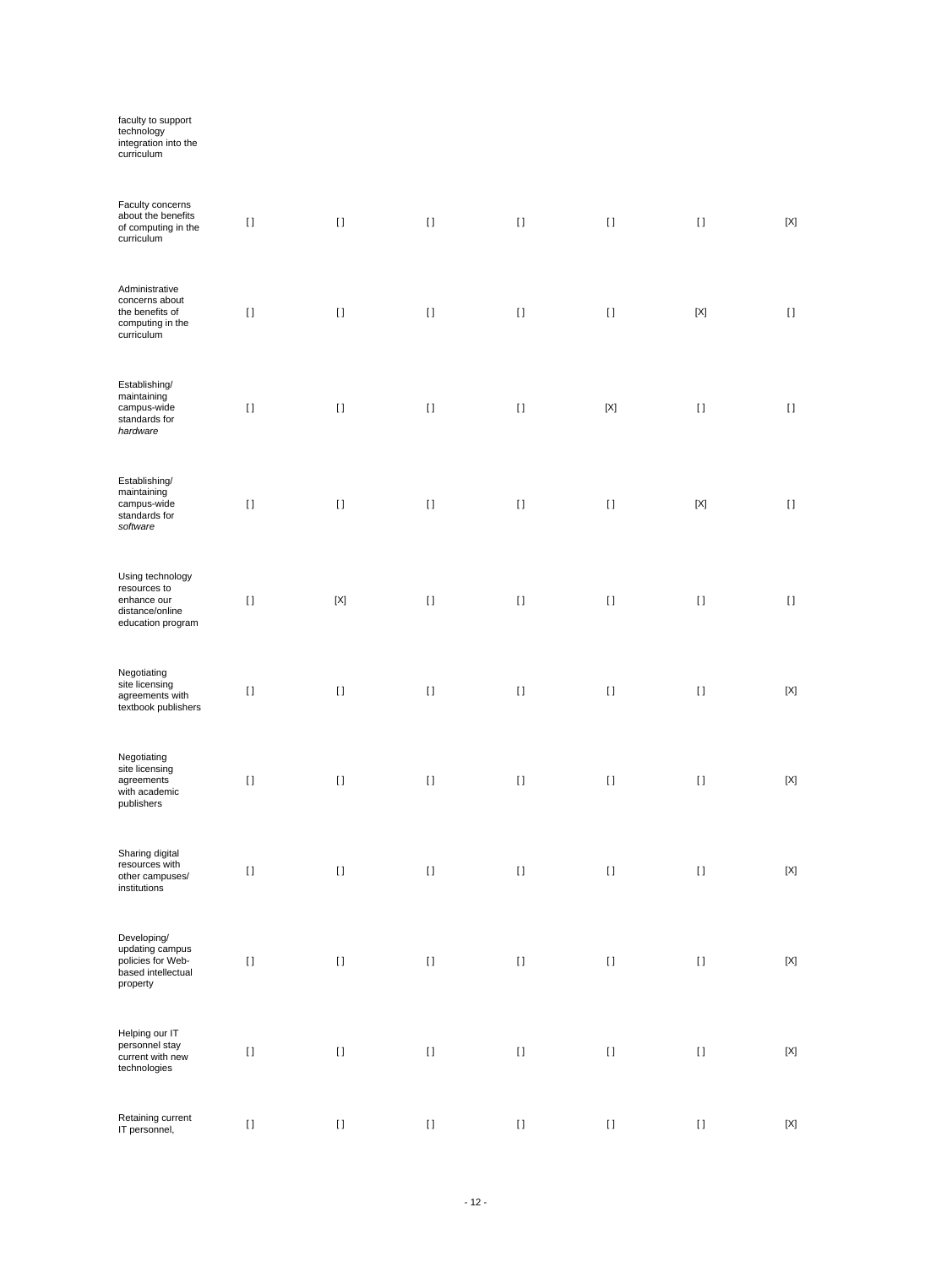# given off-campus competition

| Moving more of<br>our user support<br>services to the<br>Web                                    | $[ \; ]$ | $[ \; ]$           | $[ \; ]$    | $[ \; ]$    | $[ \ ]$                                | $[ \ ]$     | $[{\sf X}]$                            |
|-------------------------------------------------------------------------------------------------|----------|--------------------|-------------|-------------|----------------------------------------|-------------|----------------------------------------|
| Surveying students<br>and faculty about<br>IT issues and<br>services                            | $[ \; ]$ | $[ \; ]$           | $[ \; ]$    | $[ \; ]$    | $[ \; ]$                               | $[{\sf X}]$ | $[ \ ]$                                |
| Assessing<br>the return on<br>investment for<br>IT spending/<br>resources                       | $[ \, ]$ | $\left[ \ \right]$ | $[ \ ]$     | $[ \; ]$    | $[ \; ]$                               | $[ \ ]$     | $[{\sf X}]$                            |
| Researching<br>the total cost<br>of ownership<br>(TCO) for our IT<br>purchases                  | $[ \; ]$ | $\left[ \ \right]$ | $[ \ ]$     | $[ \; ]$    | $[ \; ]$                               | $[ \ ]$     | $[{\sf X}]$                            |
| Migrating<br>administrative ERP<br>services to the<br>Cloud                                     | $[ \; ]$ | $[ \; ]$           | $[ \ ]$     | $[ \ ]$     | $[ \; ]$                               | $[{\sf X}]$ | $[ \ ]$                                |
| Migrating<br>instructional<br>computing<br>resources to the<br>Cloud                            | $[ \; ]$ | $[ \; ]$           | $[{\sf X}]$ | $\lceil$    | $[ \ ]$                                | $[ \ ]$     | $\begin{array}{c} \square \end{array}$ |
| Using Open<br>Source tools and<br>applications                                                  | $[ \, ]$ | $[ \; ]$           | $[ \; ]$    | $[ \ ]$     | $[ \; ]$                               | $[{\sf X}]$ | $[ \ ]$                                |
| Promoting the use<br>of Open Education<br>Resource (OER)<br>course materials                    | $[ \; ]$ | $[ \; ]$           | $[ \; ]$    | $[{\sf X}]$ | $[ \; ]$                               | $[ \ ]$     | $[ \; ]$                               |
| Managing/<br>distributing digital<br>learning resources                                         | $\Box$   | $\Box$             | $\Box$      | $\Box$      | $\prod$                                | $\Box$      | [X]                                    |
| Controlling/<br>restricting file<br>sharing of<br>commercial content<br>(music, media,<br>etc.) | $[ \; ]$ | $\left[ \ \right]$ | $[{\sf X}]$ | $[ \ ]$     | $\begin{array}{c} \square \end{array}$ | $[ \; ]$    | $\left[ \ \right]$                     |
| Data warehousing                                                                                | $[ \, ]$ | $[ \; ]$           | $[ \ ]$     | $[ \; ]$    | $[ \; ]$                               | $[ \; ]$    | $[{\sf X}]$                            |
| Storage<br>management                                                                           | $[ \; ]$ | $\left[ \ \right]$ | $[ \; ]$    | $[ \ ]$     | $[ \; ]$                               | $[ \; ]$    | $[{\sf X}]$                            |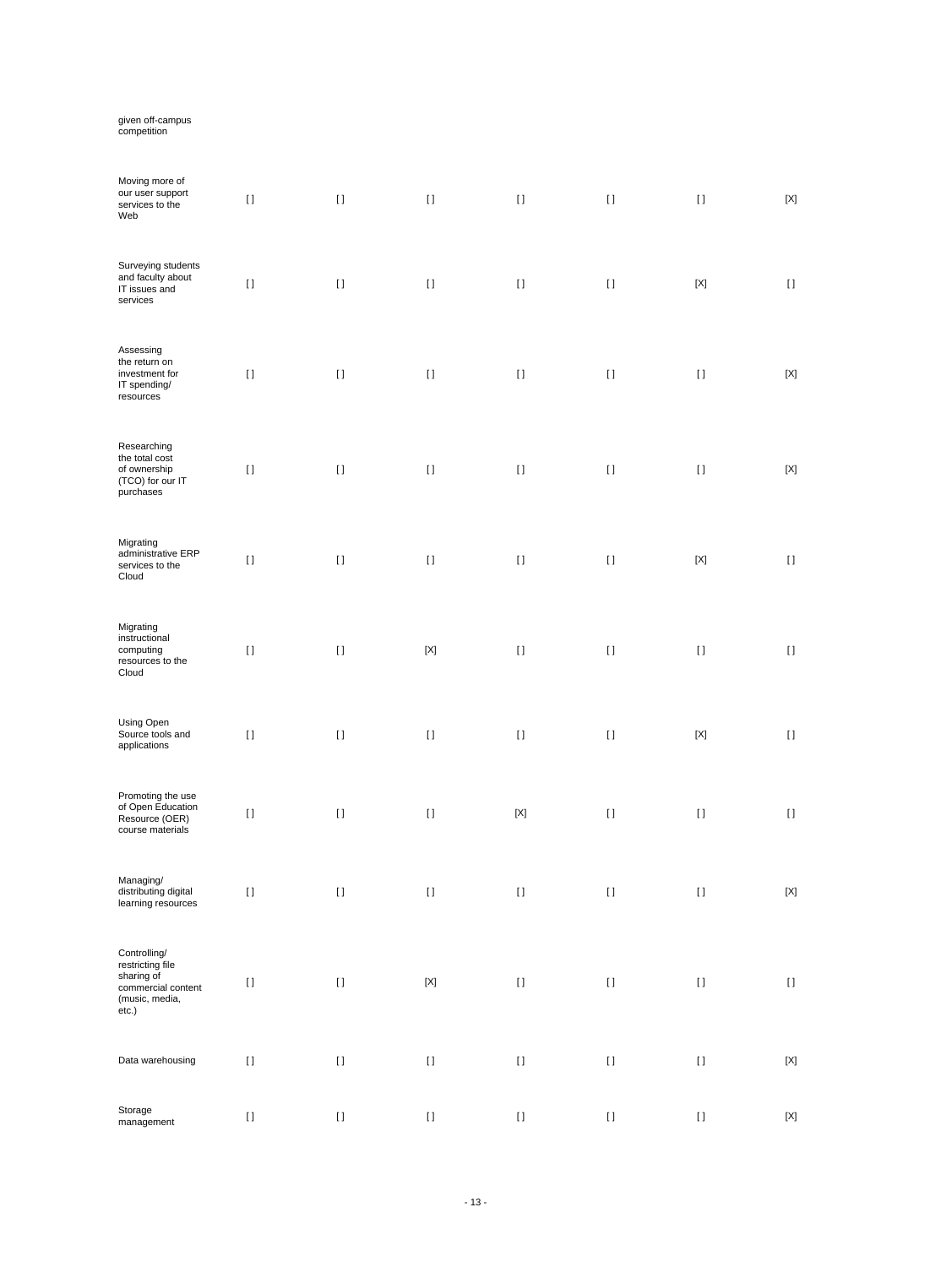| Server<br>consolidation                                                                                  | $[ \; ]$    | $[ \; ]$ | $[ \ ]$     | $[ \; ]$     | $[ \; ]$ | $[ \; ]$    | $[{\sf X}]$ |
|----------------------------------------------------------------------------------------------------------|-------------|----------|-------------|--------------|----------|-------------|-------------|
| <b>IT Business</b><br>Continuity                                                                         | $[ \ ]$     | $[ \; ]$ | $[ \ ]$     | $\mathbf{I}$ | $[ \ ]$  | $[ \; ]$    | $[{\sf X}]$ |
| Identity<br>Management                                                                                   | $[ \ ]$     | $[ \; ]$ | $[ \; ]$    | $[ \; ]$     | $[ \; ]$ | $[ \; ]$    | $[{\sf X}]$ |
| <b>Business</b><br>analytics /<br>intelligence                                                           | $[ \; ]$    | $[ \; ]$ | $[ \; ]$    | $[ \; ]$     | $[ \; ]$ | $[ \; ]$    | $[{\sf X}]$ |
| Hosted<br>applications/<br>Software as a<br>Service (SaaS)                                               | $[ \ ]$     | $[ \ ]$  | $[ \; ]$    | $[ \; ]$     | $[ \; ]$ | $[{\sf X}]$ | $[ \ ]$     |
| Providing mobile<br>services (apps)<br>for our ERP/<br>administrative<br>systems                         | $[ \; ]$    | $[ \; ]$ | $[{\sf X}]$ | $[ \; ]$     | $[ \; ]$ | $[ \; ]$    | $[ \ ]$     |
| Providing mobile<br>services (apps) for<br>our LMS/learning<br>mgmt. system                              | $[ \; ]$    | $[ \; ]$ | $[ \; ]$    | $[{\sf X}]$  | $[ \, ]$ | $[ \; ]$    | $[ \ ]$     |
| Managing campus<br>video resources<br>(lectures,<br>presentations, etc.)                                 | $[ \; ]$    | $[ \; ]$ | $[ \ ]$     | $\mathbf{I}$ | $[ \ ]$  | $[{\sf X}]$ | $[ \ ]$     |
| Implementing<br>Federated Identity<br>Management                                                         | $[ \, ]$    | $[ \ ]$  | $[ \ ]$     | $[ \; ]$     | $[ \, ]$ | $[ \; ]$    | $[{\sf X}]$ |
| Implementing new<br>technology tools<br>in our continuing<br>ed and workforce<br>development<br>programs | $[{\sf X}]$ | $[ \; ]$ | $[ \; ]$    | $[ \; ]$     | $[ \; ]$ | $[ \ ]$     | $[ \ ]$     |

(14.1)As you think about the future of computing and information technology at your institution, please indicate how important you see the following items<br>in the overall campus computing/information technology environment

| Hardware (1 = Not Important, $7$ = Very Important) |  |                |        |     |    |     |     |  |  |
|----------------------------------------------------|--|----------------|--------|-----|----|-----|-----|--|--|
|                                                    |  |                |        |     |    |     |     |  |  |
|                                                    |  | $\overline{2}$ | 3      | 4   | 5  | 6   |     |  |  |
| Laptop/netbook<br>computers                        |  | $\Box$         | $\Box$ | I l | [] |     | [X] |  |  |
| Smart phones                                       |  |                |        | []  |    | [X] |     |  |  |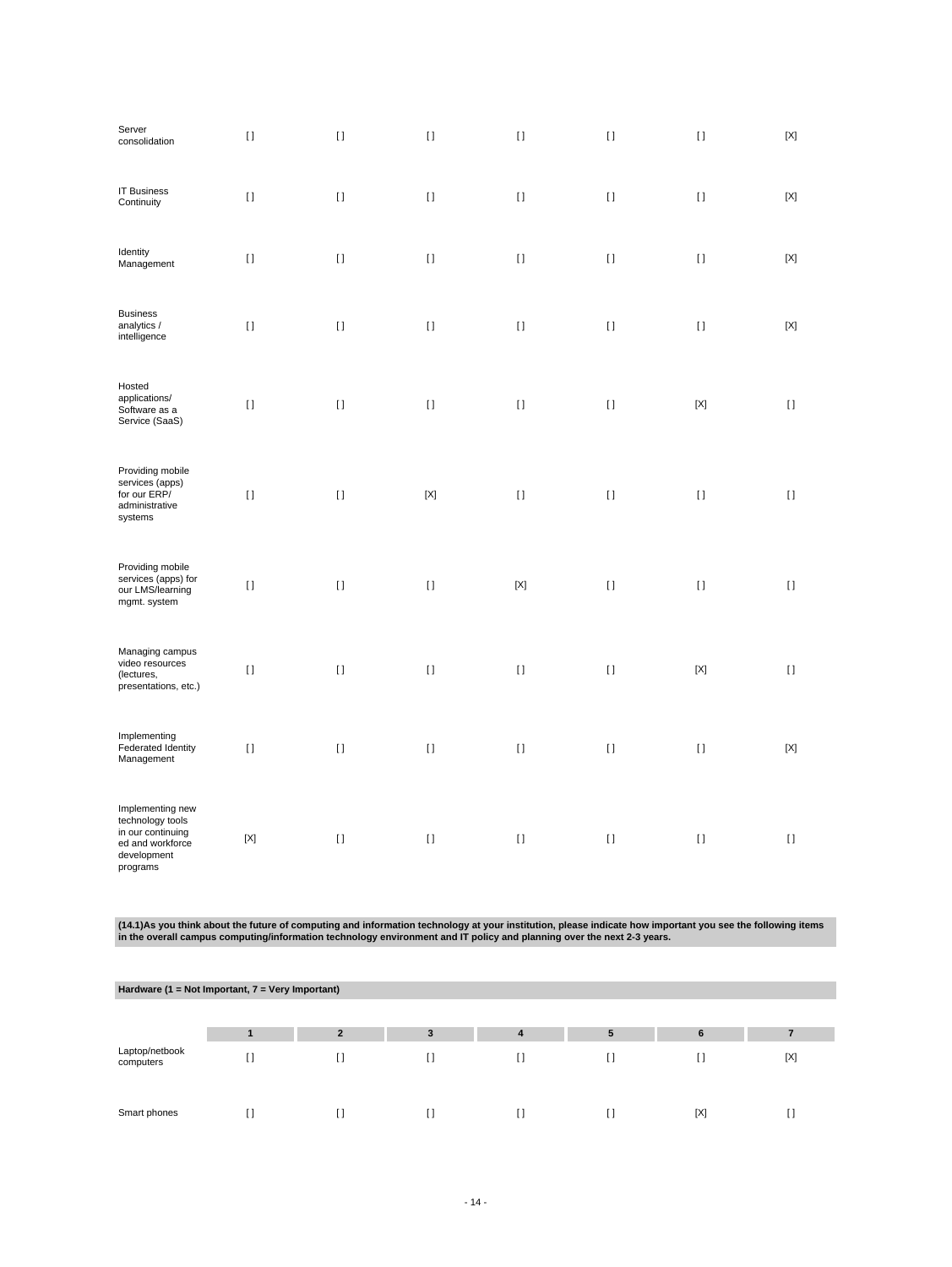| Tablet devices<br>(iPads, etc.) | . . |  |  |  |  |  | [X] |
|---------------------------------|-----|--|--|--|--|--|-----|
|---------------------------------|-----|--|--|--|--|--|-----|

# (14.2)As you think about the future of computing and information technology at your institution, please indicate how important you see the following items<br>in the overall campus computing/information technology environment

|                                                                  | Instructional Applications and Resources (1 = Not Important, 7 = Very Important) |             |             |             |                           |             |                                        |  |  |  |  |
|------------------------------------------------------------------|----------------------------------------------------------------------------------|-------------|-------------|-------------|---------------------------|-------------|----------------------------------------|--|--|--|--|
|                                                                  | $\mathbf{1}$                                                                     | $\mathbf 2$ | $\mathbf 3$ | 4           | ${\bf 5}$                 | 6           | $\bf 7$                                |  |  |  |  |
| Developing<br>instructional<br>software                          | $[ \; ]$                                                                         | $[{\sf X}]$ | $[ \ ]$     | $[ \ ]$     | $\rm I$ l                 | $[ \ ]$     | $\begin{array}{c} \square \end{array}$ |  |  |  |  |
| Using instructional<br>software in classes                       | $[ \; ]$                                                                         | $[ \ ]$     | $[ \; ]$    | $[ \ ]$     | $[ \ ]$                   | $[ \ ]$     | $[{\sf X}]$                            |  |  |  |  |
| Using instructional<br>software as a<br>supplement to<br>classes | $\begin{array}{c} \Pi \end{array}$                                               | $[ \ ]$     | $[ \ ]$     | $[ \, ]$    | $\rm I$ l                 | $[ \ ]$     | $[{\sf X}]$                            |  |  |  |  |
| Web-based<br>tutorials                                           | $[ \ ]$                                                                          | $[ \ ]$     | $[ \; ]$    | $[ \; ]$    | $[ \ ]$                   | $[{\sf X}]$ | $[ \ ]$                                |  |  |  |  |
| e-Books (e-<br>textbooks)                                        | $[ \; ]$                                                                         | $[ \ ]$     | $[ \; ]$    | $[ \; ]$    | $[ \ ]$                   | $[{\sf X}]$ | $[ \ ]$                                |  |  |  |  |
| Open Source/OER<br>textbooks                                     | $[ \; ]$                                                                         | $[ \ ]$     | $[ \ ]$     | $[{\sf X}]$ | $[ \ ]$                   | $[ \ ]$     | $[ \ ]$                                |  |  |  |  |
| Learning<br>management<br>systems                                | $[ \; ]$                                                                         | $[ \ ]$     | $[ \ ]$     | $[ \ ]$     | $[ \ ]$                   | $[ \ ]$     | $[{\sf X}]$                            |  |  |  |  |
| Online education                                                 | $[ \; ]$                                                                         | $[{\sf X}]$ | $[ \; ]$    | $[ \; ]$    | $[ \ ]$                   | $[ \ ]$     | $[ \ ]$                                |  |  |  |  |
| Online course<br>evaluation                                      | $[ \; ]$                                                                         | $[ \; ]$    | $[ \; ]$    | $[ \; ]$    | $[ \ ]$                   | $[{\sf X}]$ | $[ \ ]$                                |  |  |  |  |
| Classroom<br>"clickers" /<br>response systems                    | $[ \ ]$                                                                          | $[ \ ]$     | $[ \; ]$    | $[ \; ]$    | $[{\sf X}]$               | $[ \; ]$    | $[ \ ]$                                |  |  |  |  |
| Student ePortfolios                                              | $[ \ ]$                                                                          | $[ \ ]$     | $[ \ ]$     | $[{\sf X}]$ | $[ \ ]$                   | $[ \ ]$     | $[ \ ]$                                |  |  |  |  |
| Audio Lecture<br>Capture                                         | $[ \: ]$                                                                         | $[ \ ]$     | $[ \: ]$    | $[ \ ]$     | $\left[ \text{X} \right]$ | $[ \ ]$     | $[ \; ]$                               |  |  |  |  |
| Video Lecture<br>Capture                                         | $[ \ ]$                                                                          | $[ \; ]$    | $[ \: ]$    | $[ \ ]$     | $[{\sf X}]$               | $[ \; ]$    | $[ \: ]$                               |  |  |  |  |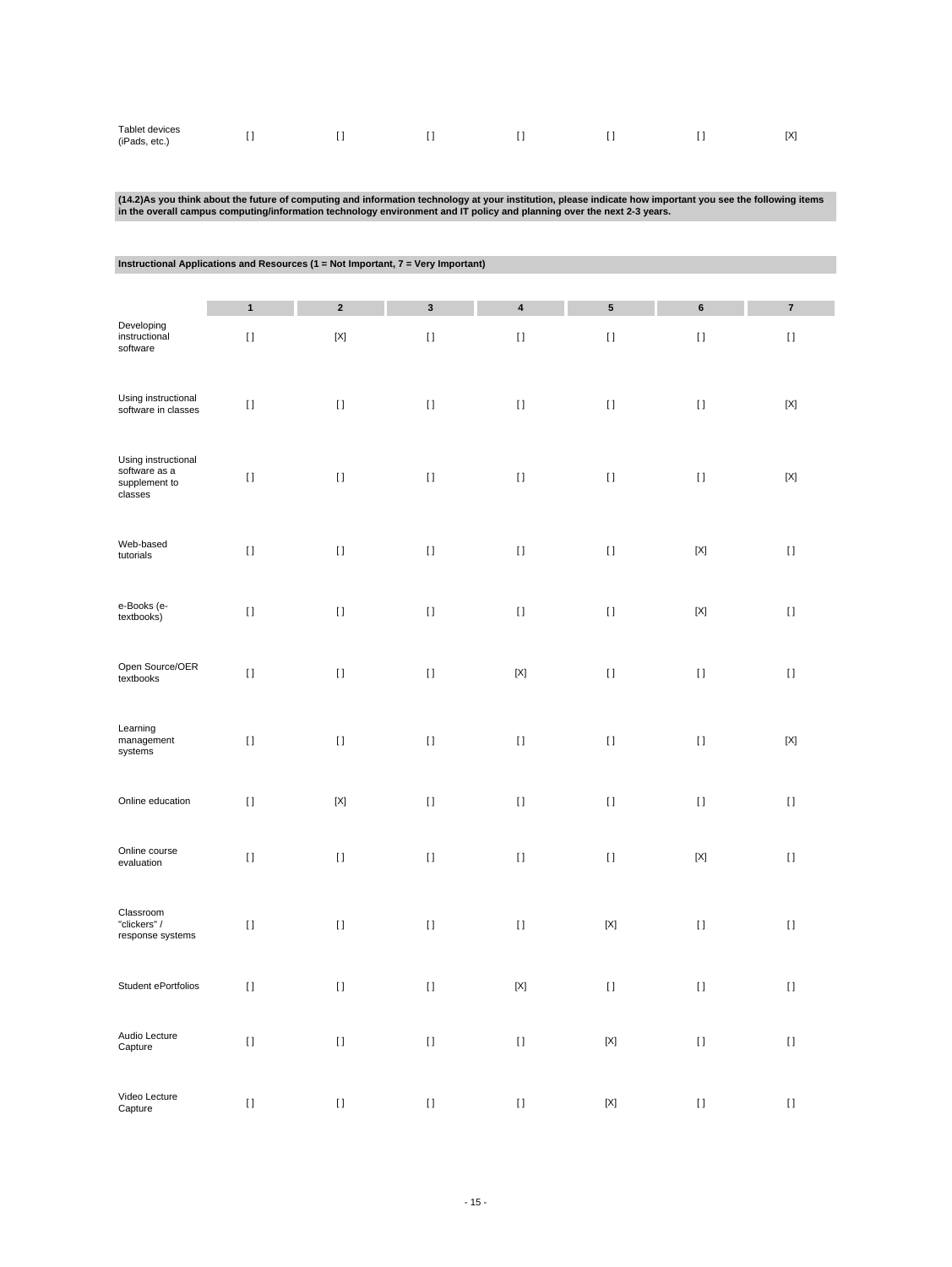(14.3)As you think about the future of computing and information technology at your institution, please indicate how important you see the following items<br>in the overall campus computing/information technology environment

## **User Support Services/Campus Services (1 = Not Important, 7 = Very Important)**

|                                               | $\mathbf{1}$ | $\overline{2}$ | 3           | 4            | ${\bf 5}$ | $6\phantom{1}$ | $\overline{7}$ |
|-----------------------------------------------|--------------|----------------|-------------|--------------|-----------|----------------|----------------|
| Online IT training                            | $[ \ ]$      | $\lceil$       | $\lceil$    | $\mathbf{I}$ | $[ \ ]$   | $\lceil$       | $[{\sf X}]$    |
| Online technical<br>support                   | $[ \ ]$      | $\lceil$       | $\lceil$    | $\mathbf{I}$ | $[ \ ]$   | $\lceil$       | $[{\sf X}]$    |
| Computer resale<br>program                    | $[{\sf X}]$  | $\lceil$       | $\lceil$    | $\mathbf{I}$ | $[ \ ]$   | $\lceil$       | $[ \ ]$        |
| Alumni e-mail<br>accounts                     | $[{\sf X}]$  | $\lceil$       | $\lceil$    | $\mathbf{I}$ | $[ \ ]$   | $\lceil$       | I)             |
| Alumni services via<br>the campus Web<br>site | $[ \ ]$      | $\lceil$       | $[{\sf X}]$ | $\mathbf{I}$ | $[ \ ]$   | $\lceil$       | $\lceil$       |

(14.4)As you think about the future of computing and information technology at your institution, please indicate how important you see the following items<br>in the overall campus computing/information technology environment

|                                      | Internet/Web Issues & Resources<br>$(1 = Not Important, 7 = Very Important)$ |                            |                        |                           |                       |                    |                                |  |  |  |  |
|--------------------------------------|------------------------------------------------------------------------------|----------------------------|------------------------|---------------------------|-----------------------|--------------------|--------------------------------|--|--|--|--|
|                                      |                                                                              |                            |                        |                           |                       |                    |                                |  |  |  |  |
| Internet<br>videoconferencing        | $\mathbf{1}$<br>$[ \ ]$                                                      | $\overline{2}$<br>$\lceil$ | $\mathbf{3}$<br>$\Box$ | $\pmb{4}$<br>$\mathbf{I}$ | ${\bf 5}$<br>$\lceil$ | $\bf 6$<br>$[ \ ]$ | $\overline{\mathbf{7}}$<br>[X] |  |  |  |  |
| Guest access on<br>campus networks   | $[ \ ]$                                                                      | $[ \ ]$                    | $\lceil$               | $[ \; ]$                  | $\lceil$              | $[ \ ]$            | $[{\sf X}]$                    |  |  |  |  |
| SCORM standards                      | $[ \ ]$                                                                      | $[{\sf X}]$                | $[ \ ]$                | $[ \ ]$                   | $[ \ ]$               | $[ \ ]$            | $\lceil$                       |  |  |  |  |
| LTI standards for<br>developing apps | $\mathbf{I}$                                                                 | $\lceil$                   | $\lceil$               | $[1]$                     | $\lceil$              | $[{\sf X}]$        | $\lceil$                       |  |  |  |  |
| Data encryption                      | $\Box$                                                                       | $\Box$                     | $\Box$                 | $\lceil$                  | $\mathbf{I}$          | $[ \ ]$            | $[{\sf X}]$                    |  |  |  |  |
| Content<br>management<br>systems     | $[ \ ]$                                                                      | $\lceil$                   | $\lceil$               | $[ \; ]$                  | $\lceil$              | $[ \ ]$            | $[{\sf X}]$                    |  |  |  |  |
| Wikis                                | $[ \ ]$                                                                      | $[{\sf X}]$                | $\lceil$               | $[ \ ]$                   | $[ \ ]$               | $[ \ ]$            | $\lceil$                       |  |  |  |  |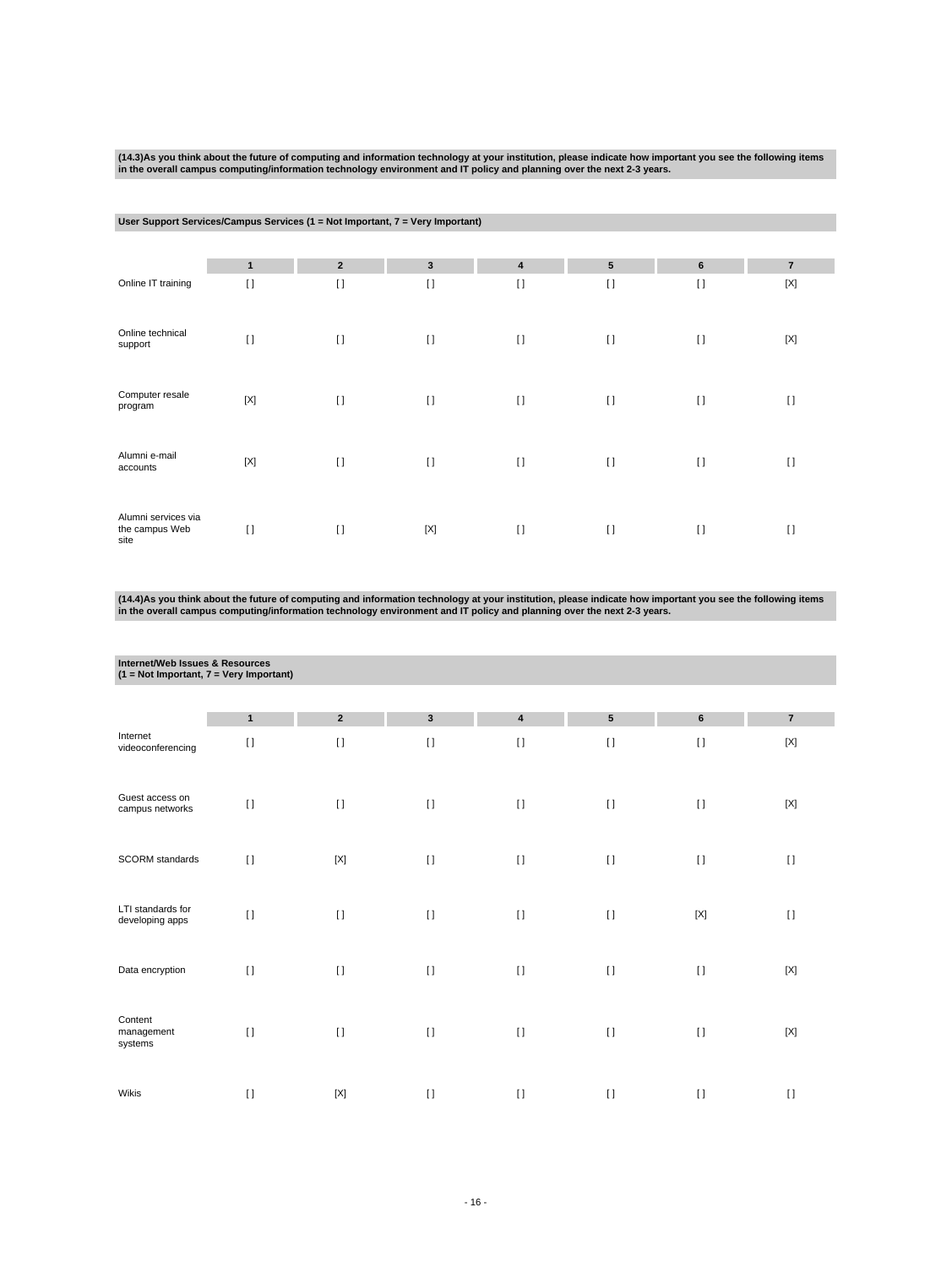| Podcasting                | $[ \ ]$ | $[ \ ]$  | $[{\sf X}]$ | $\lceil$    | $[ \ ]$     | $\lceil$ | $\lceil$    |
|---------------------------|---------|----------|-------------|-------------|-------------|----------|-------------|
| Blogging                  | $[ \ ]$ | $\lceil$ | $\lceil$    | $\lceil$    | $[{\sf X}]$ | $[ \ ]$  | $[ \ ]$     |
| Web conferencing          | $[ \ ]$ | $\lceil$ | $\lceil$    | $[{\sf X}]$ | $[ \ ]$     | $\lceil$ | $\lceil$    |
| Server<br>virtualization  | $[ \ ]$ | $[ \ ]$  | $\lceil$    | $\lceil$    | $[ \ ]$     | $[ \ ]$  | $[{\sf X}]$ |
| Desktop<br>virtualization | $[ \ ]$ | $[ \ ]$  | $\lceil$    | $[ \ ]$     | $[ \ ]$     | $\lceil$ | $[{\sf X}]$ |
| Network<br>virtualization | $[ \ ]$ | $[ \ ]$  | $\lceil$    | $\lceil$    | $\lceil$    | $[ \ ]$  | [X]         |

(14.5)As you think about the future of computing and information technology at your institution, please indicate how important you see the following items<br>in the overall campus computing/information technology environment

|                                                        | $\mathbf{1}$              | $\overline{2}$ | $\overline{3}$ | $\overline{\mathbf{4}}$   | $5\phantom{.0}$ | $6\phantom{1}$ | $\overline{7}$ |
|--------------------------------------------------------|---------------------------|----------------|----------------|---------------------------|-----------------|----------------|----------------|
| Outsourcing data<br>back-up or data<br>storage         | $[ \ ]$                   | $[ \; ]$       | $[ \; ]$       | $[{\sf X}]$               | $[ \; ]$        | $[ \; ]$       | $[ \ ]$        |
| Outsourcing ERP<br>services                            | $[ \ ]$                   | $[ \ ]$        | $[ \; ]$       | $\mathop{\rm I}\nolimits$ | $[ \; ]$        | $[ \ ]$        | $[{\sf X}]$    |
| Outsourcing<br>instructional<br>technology<br>services | $[ \ ]$                   | $[{\sf X}]$    | $[ \; ]$       | $\mathop{\rm I}\nolimits$ | $[ \ ]$         | $[ \ ]$        | $[ \ ]$        |
| Outsourcing user<br>support                            | $[ \ ]$                   | $[ \ ]$        | $[{\sf X}]$    | $[ \; ]$                  | $[ \; ]$        | $[ \ ]$        | $[ \ ]$        |
| Outsourcing<br>ResNet services                         | $[ \ ]$                   | $[{\sf X}]$    | $[ \ ]$        | $[ \; ]$                  | $[ \ ]$         | $\lceil$       | $[ \ ]$        |
| Outsourcing<br>network services                        | $[ \ ]$                   | $[{\sf X}]$    | $[ \; ]$       | $\mathop{\rm I}\nolimits$ | $[ \ ]$         | $[ \ ]$        | $[ \ ]$        |
| Outsourcing<br>eProcurement                            | $\mathbf{I}$              | $[ \ ]$        | $[{\sf X}]$    | $[ \; ]$                  | $[ \ ]$         | $[ \ ]$        | $[ \ ]$        |
| Outsourcing<br>student/campus<br>portal                | $\left[ \text{X} \right]$ | $[ \ ]$        | $[ \ ]$        | $[ \ ]$                   | $[ \ ]$         | $[ \ ]$        | $[ \ ]$        |

## **Vendor Services/Outsourcing (1 = Not Important, 7 = Very Important)**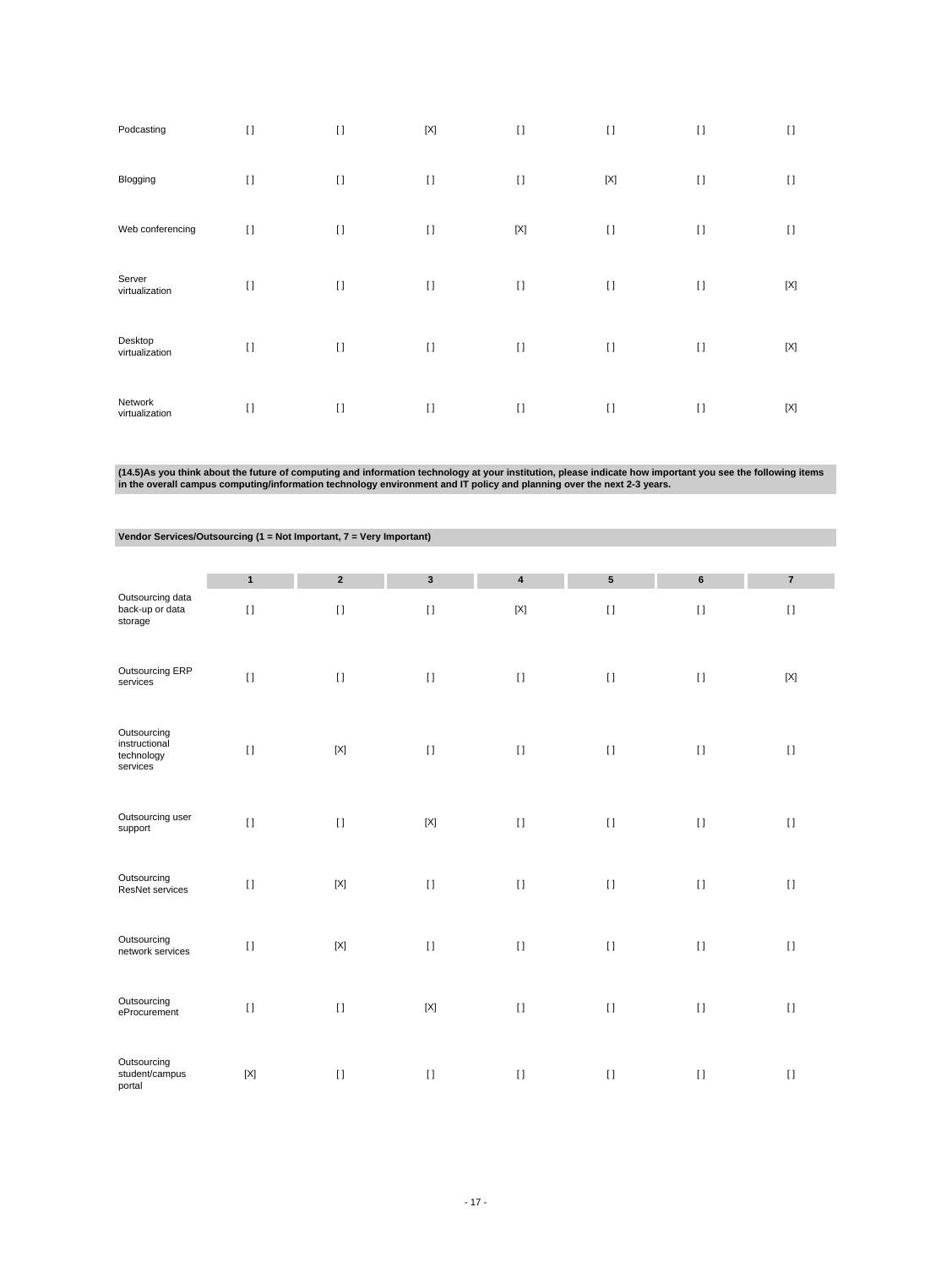| Outsourcing web<br>hosting services      | $[ \ ]$     | $[ \ ]$      | $[ \ ]$ | $\lceil$ | $[ \ ]$ | $\mathbf{I}$ | $[{\sf X}]$ |
|------------------------------------------|-------------|--------------|---------|----------|---------|--------------|-------------|
| Outsourcing video<br>streaming           | $\lceil$    | $\mathbf{I}$ | $[ \ ]$ | $\lceil$ | $[ \ ]$ | $[ \ ]$      | $[{\sf X}]$ |
| Outsourcing<br>student email<br>services | $\Box$      | $[ \ ]$      | $[ \ ]$ | $\lceil$ | $[ \ ]$ | $\mathbf{I}$ | $[{\sf X}]$ |
| Outsourcing online<br>course delivery    | $[{\sf X}]$ | $[ \ ]$      | $[ \ ]$ | $\lceil$ | $[ \ ]$ | $[ \ ]$      | $\lceil$    |

(15.0)Colleges and universities typically provide a wide array of technology-based resources and services for students, faculty, and staff. Please review the<br>Iist below: does your institution currently provide these resour

|                                                          | no          | yes         |
|----------------------------------------------------------|-------------|-------------|
| public computer labs                                     | $\lceil$    | $[{\sf X}]$ |
| printing services for students                           | $[ \; ]$    | $[{\sf X}]$ |
| email accounts for students<br>(student@acmecollege.edu) | $\lceil$    | $[{\sf X}]$ |
| email accounts for faculty, staff & administrators       | $[ \ ]$     | $[{\sf X}]$ |
| computer resale programs                                 | $[{\sf X}]$ | $[ \ ]$     |
| on-site computer repair services for students            | $[{\sf X}]$ | $\lceil$    |
| ePortfolio services for students                         | $[ \ ]$     | $[{\sf X}]$ |
| ePortfolio services for faculty and staff                | $[{\sf X}]$ | $[ \; ]$    |
| IT help desk services on evenings and weekends           | $\lceil$    | $[{\sf X}]$ |
| audio lecture capture                                    | $\lceil$    | $[{\sf X}]$ |
| video lecture capture                                    | $\lceil$    | $[{\sf X}]$ |

(15.5)Colleges and universities typically provide a wide array of technology-based resources and services for students, faculty, and staff. Please review the<br>Iist below: do you feel that your campus *should provide* these

|                      | <b>Strongly Disagree</b> | Disagree | Aaree | <b>Strongly Agree</b> |
|----------------------|--------------------------|----------|-------|-----------------------|
| public computer labs |                          |          |       |                       |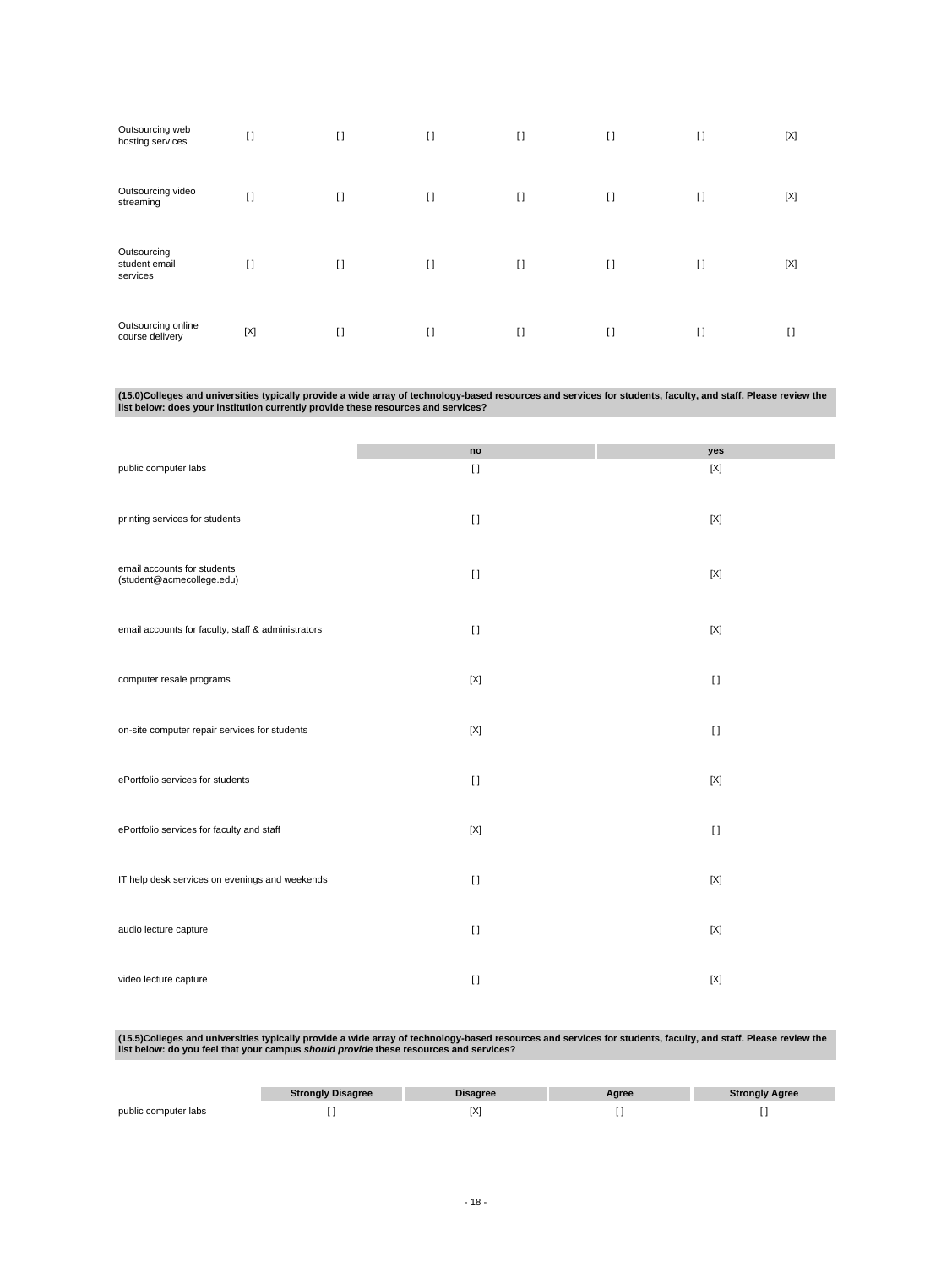| printing services for students                                                           | $[ \; ]$    | $[ \ ]$      | $[{\sf X}]$ | $[ \; ]$    |
|------------------------------------------------------------------------------------------|-------------|--------------|-------------|-------------|
| email accounts for students<br>(student@acmecollege.edu)                                 | $\lceil$    | $\mathbf{I}$ | $[ \ ]$     | [X]         |
| email accounts for faculty, staff<br>& administrators                                    | $[ \ ]$     | $[ \ ]$      | $[ \ ]$     | $[{\sf X}]$ |
| computer resale programs                                                                 | $[{\sf X}]$ | $\mathbf{I}$ | $[ \ ]$     | $[ \ ]$     |
| on-site computer repair services<br>for students                                         | $[{\sf X}]$ | $\mathbf{I}$ | $[ \ ]$     | $[ \ ]$     |
| ePortfolio services for students                                                         | $[ \ ]$     | $[ \ ]$      | $[ \ ]$     | [X]         |
| ePortfolio services for faculty<br>and staff                                             | $\lceil$    | $[{\sf X}]$  | $[ \ ]$     | $[ \ ]$     |
| IT help desk services on<br>evenings and weekends                                        | $\lceil$    | $\lceil$     | $[ \ ]$     | $[{\sf X}]$ |
| audio lecture capture                                                                    | $[ \ ]$     | $\lceil$     | $[ \ ]$     | $[{\sf X}]$ |
| video lecture capture                                                                    | $\lceil$    | $[ \; ]$     | $[ \ ]$     | $[{\sf X}]$ |
| (16.0) Did your budget for central IT services experience a mid-year cut during 2012-13? |             |              |             |             |
| $[X]$ no<br>[] yes                                                                       |             |              |             |             |

**(17.0)What is the total budget for central IT services for A/Y 2013-14 (whole numbers, no commas)?** \$ [ 2718300 ]

**If yes, what percent (i.e., 5 means a five percent mid-year budget cut)?**

**(18.0)Allocation of the IT/Central IT Services Budget (estimated percentages; numbers may not equal 100% because of the overlap of categories, such as personnel and user support):**

**hardware**

 $[0] \%$ 

[ 3 ] %

**software** [ 12 ] %

**personnel**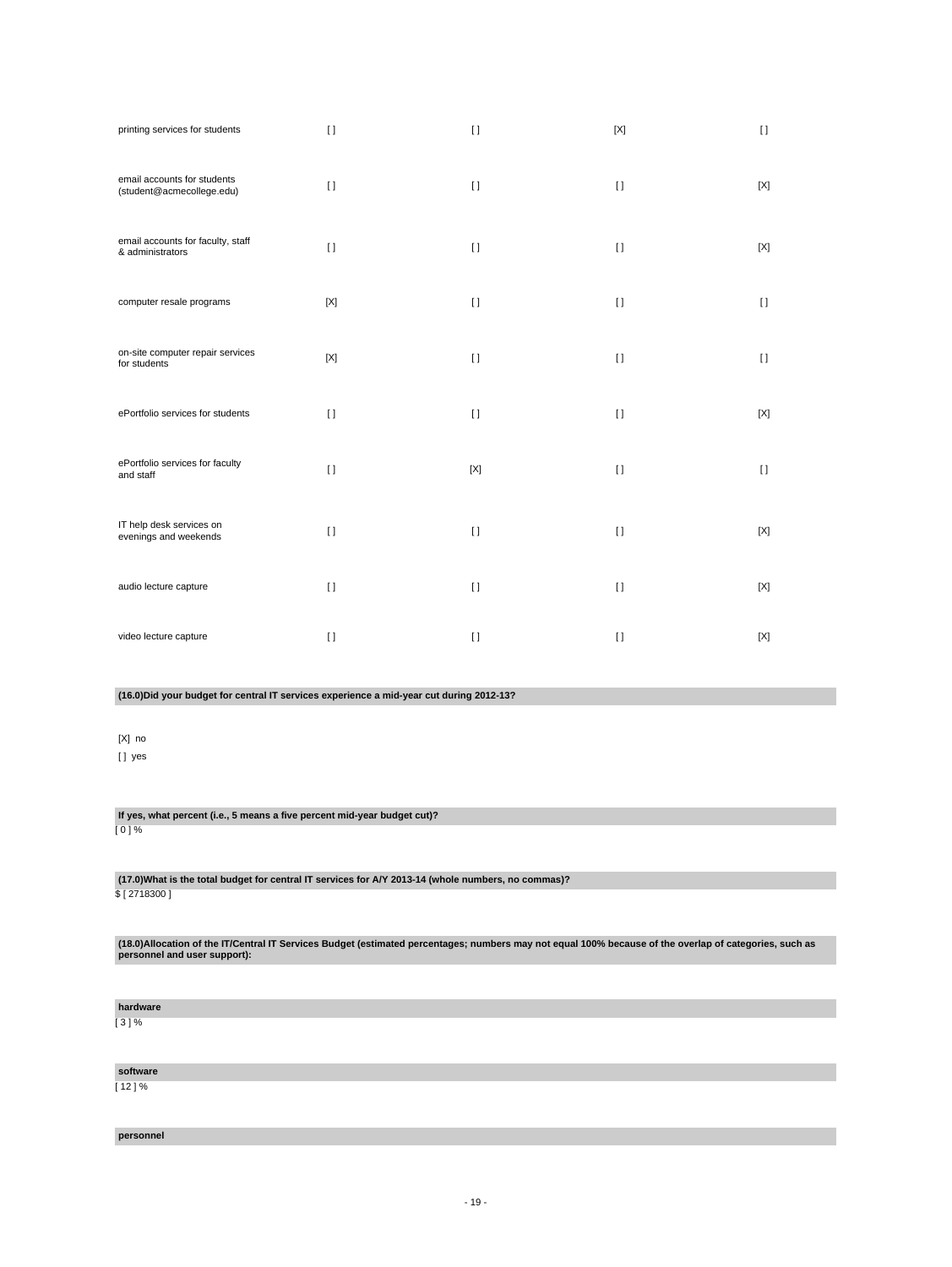[ 68 ] %

**content licenses** [ 0 ] % **user support** [ 5 ] % **network service/support** [ 12 ] % **(19.0)Computing/IT expenditures as a percentage of other campus expenditures: Central IT services as a percentage of total institutional computing/IT expenditures for 2013-14?**  $[35] \%$ **total computing/IT expenditures as a percentage of the total institutional budget for 2013-14?** [ 3 ] % (20.0)What is your best estimate of your institutions annual expenditures for software licensing and maintenance fees paid to vendors for software and<br>services for the following ERP, administrative, and instructional appli **Alumni/Advancement/Development** \$ [ 33000 ] **Business Intelligence/Big Data analytics** \$ [ 13000 ] **CRM** \$ [ 38000 ] **Finance/Accounting** \$ [ 25000 ] **ePortfolio services** \$ [ 3000 ] **Grants and Research Management** \$ [ ] **Learning Management System** \$ [ ] **Lecture capture and campus video management**  $$$  [ ]

**Library System Management**

 $$$  [ ]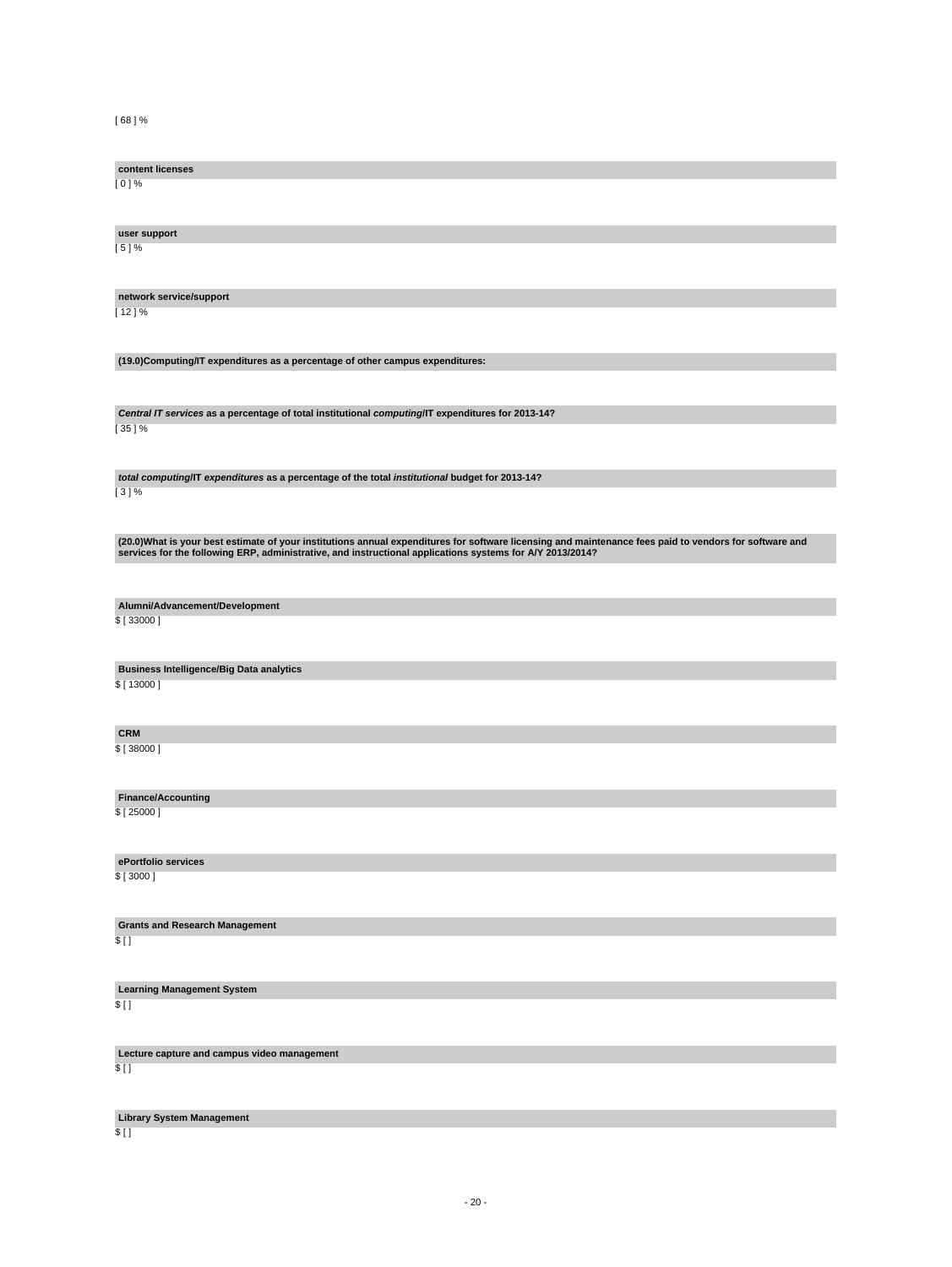## **Human Resources (Recruitment)**

\$ [ 17000 ]

**Human Resources (HR Records and Payroll)** \$ [ 22000 ]

## **Student Information System**

\$ [ 22000 ]

#### **(21.0)Current replacement cycle for institutionally-owned desktop & notebook computers (number of years):**

|                        |           | $\overline{\phantom{a}}$ | 3   | 4           | 5 |
|------------------------|-----------|--------------------------|-----|-------------|---|
| student labs           | . .<br>IJ |                          | [X] | U           |   |
| faculty offices        | $\Box$    | $\Box$                   | U   | $[{\sf X}]$ |   |
| administrative offices | H         | U                        |     | [X]         |   |

#### **(22.0)Does your institution have a financial plan to upgrade/enhance/replace the campus network (including wireless network?)**

[ ] no current plan/policy

[] under discussion/development

[X] currently funded network replacement / upgrade plan

# **(23.0)Many campuses find themselves facing shifting enrollments, changing financial resources, growing demand for IT services, and increasing IT expenditures. How is your campus addressing these issues?**

|                                                                              | <b>Doing This Already</b> | Beginning in 2013 - 2014 Year | <b>Reviewing for</b><br>2013 - 2014 Year | <b>Decided Not To Do This</b> |
|------------------------------------------------------------------------------|---------------------------|-------------------------------|------------------------------------------|-------------------------------|
| Charging fees to depts. and<br>service units (e.g., networking,<br>printing) | $\lceil$                  | $\lceil$                      | $\lceil$                                 | [X]                           |
| Requiring a computer / IT fee<br>for all students                            | $\Box$                    | $\Box$                        | $\Box$                                   | [X]                           |
| Leasing rather than buying<br>hardware                                       | [X]                       | $\Box$                        | $\Box$                                   | $[ \ ]$                       |
| Reducing hours in public access<br>facilities                                | $\Box$                    | $\Box$                        | $\Box$                                   | [X]                           |
| Reducing services (e.g., less<br>consulting, training)                       | [X]                       | $\Box$                        | $\Box$                                   | $\Box$                        |
| Phasing out public computer<br>labs                                          | $\Box$                    | $\lceil$                      | [X]                                      | $\lceil$                      |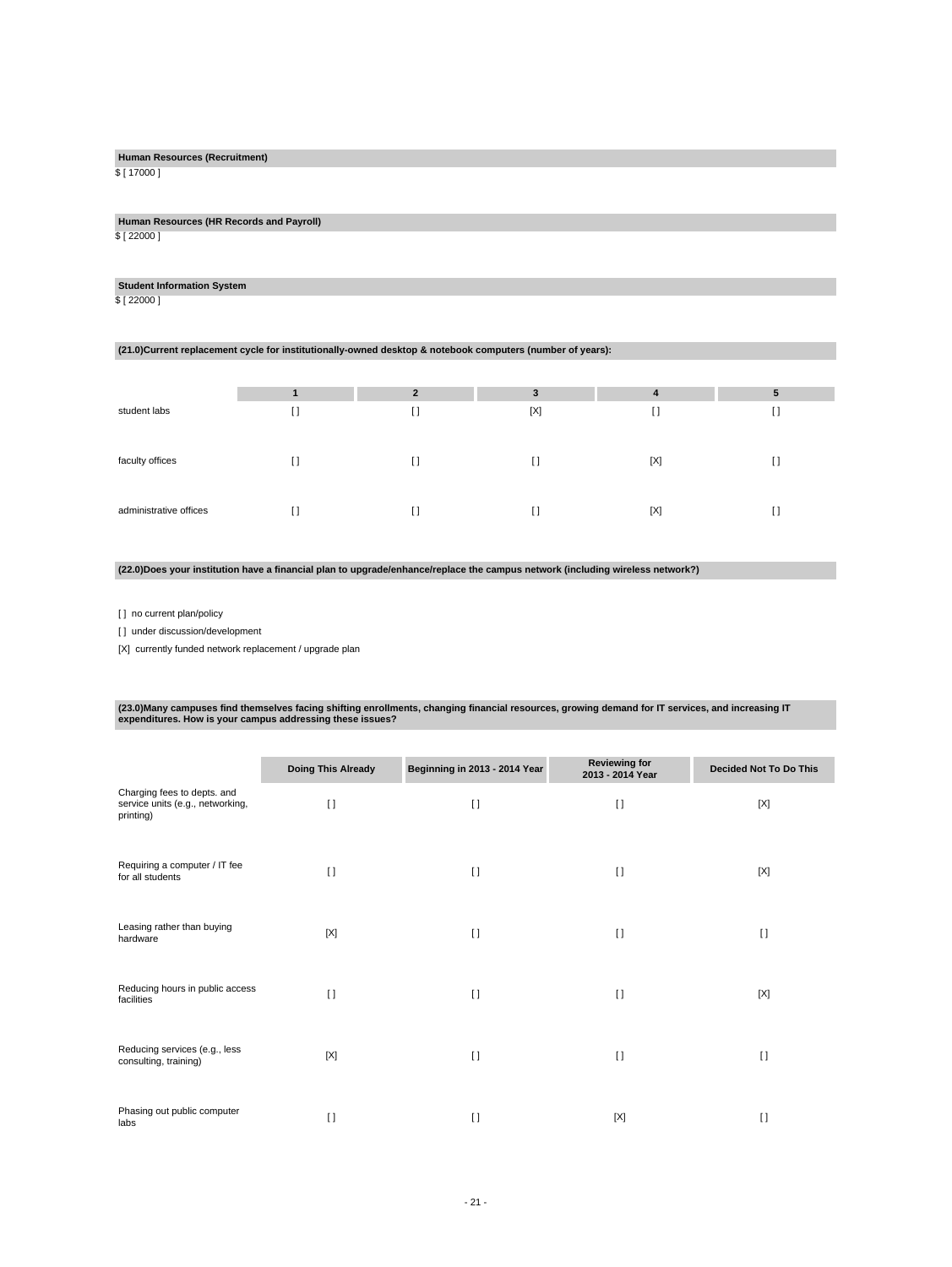| Reorganizing operations (e.g.,<br>combining units to coordinate<br>staffing) | $[{\sf X}]$ | $\lceil$ | $[ \ ]$  | $[ \ ]$      |
|------------------------------------------------------------------------------|-------------|----------|----------|--------------|
| Reducing staff                                                               | $[ \ ]$     | $[ \ ]$  | $[ \ ]$  | [X]          |
| Using info. technology (IT) to<br>reduce instructional costs                 | $[ \ ]$     | $[ \ ]$  | $[ \ ]$  | [X]          |
| Making greater use of student<br>assistants to address user<br>support needs | [X]         | $[ \ ]$  | $[ \ ]$  | $\mathbf{I}$ |
| Outsourcing computing / IT<br>services                                       | [X]         | $[ \ ]$  | $[ \ ]$  | $[ \ ]$      |
| Outsourcing student portal<br>services                                       | $[ \ ]$     | $\lceil$ | $[ \ ]$  | [X]          |
| Outsourcing user support / help<br>desk services                             | $\lceil$    | $\lceil$ | $[ \ ]$  | [X]          |
| Outsourcing ERP services                                                     | [X]         | $[ \; ]$ | $[ \ ]$  | $[ \ ]$      |
| <b>Outsourcing ResNet services</b>                                           | $\lceil$    | $\lceil$ | $[ \ ]$  | [X]          |
| Outsourcing student email<br>services                                        | $[{\sf X}]$ | $[ \; ]$ | $[ \ ]$  | $[ \ ]$      |
| Delaying / deferring ERP<br>deployment / replacement /<br>upgrades           | $\lceil$    | $[ \; ]$ | $[ \ ]$  | [X]          |
| Deferring / reducing use of<br>consultants on IT projects                    | $[ \ ]$     | $[ \; ]$ | $[ \ ]$  | [X]          |
| Reviewing options for the<br>campus standard Learning<br>Mgmt System         | $[{\sf X}]$ | $[ \; ]$ | $[ \; ]$ | $\mathbf{I}$ |
| Migrating to Software as a<br>Service/Cloud-based ERP<br>applications        | $[{\sf X}]$ | $[ \ ]$  | $[ \; ]$ | $\mathbf{I}$ |

(24.0)Compared to last year (2012-13), how do you expect this year's budget (2013-14) to change with regard to central computing/IT services overall, and to<br>the institutional purchases of IT products and services?<br>1 = Redu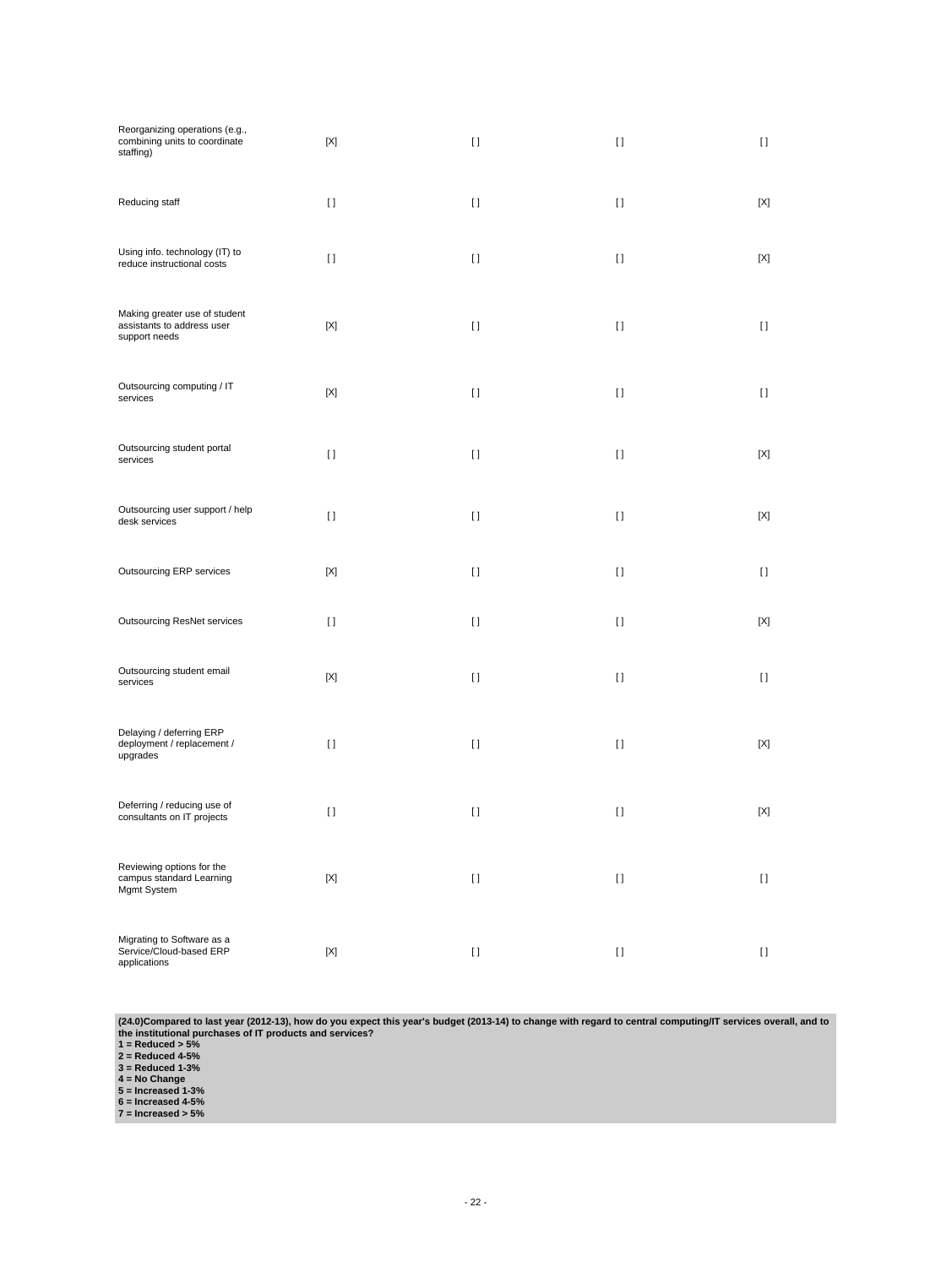|                                                                      | $\mathbf{1}$                                                                                                                                                                                          | $\mathbf 2$ | $\mathbf 3$         | 4                         | 5           | 6        | $\bf 7$            |
|----------------------------------------------------------------------|-------------------------------------------------------------------------------------------------------------------------------------------------------------------------------------------------------|-------------|---------------------|---------------------------|-------------|----------|--------------------|
| <b>Total computing</b><br>budget for central<br>IT services          | $[ \ ]$                                                                                                                                                                                               | $[ \ ]$     | $[ \ ]$             | $[{\sf X}]$               | $[ \ ]$     | $[ \ ]$  | $[ \; ]$           |
| Computer<br>purchases<br>by academic<br>departments                  | $[ \ ]$                                                                                                                                                                                               | $[ \ ]$     | $[ \ ]$             | $[{\sf X}]$               | $[ \, ]$    | $[ \; ]$ | $[ \ ]$            |
| All institutional<br>purchases of<br>desktop / notebook<br>computers | $[ \; ]$                                                                                                                                                                                              | $[ \ ]$     | $[ \; ]$            | $[{\sf X}]$               | $[ \ ]$     | $[ \ ]$  | $[ \ ]$            |
| Institutional support<br>for public computer<br>labs                 | $[ \; ]$                                                                                                                                                                                              | $[ \; ]$    | $\left[ \ \right]$  | $[{\sf X}]$               | $[ \ ]$     | $[ \ ]$  | $[ \ ]$            |
| Network servers                                                      | $[ \; ]$                                                                                                                                                                                              | $[ \; ]$    | $[ \; ]$            | $[{\sf X}]$               | $[ \; ]$    | $[ \ ]$  | $[ \ ]$            |
| Server software &<br>related products                                | $[ \; ]$                                                                                                                                                                                              | $[ \; ]$    | $[ \; ]$            | $[ \; ]$                  | $[{\sf X}]$ | $[ \ ]$  | $[ \ ]$            |
| Wireless networks                                                    | $[ \ ]$                                                                                                                                                                                               | $[ \ ]$     | $[ \ ]$             | $[{\sf X}]$               | $[ \ ]$     | $[ \ ]$  | $[ \ ]$            |
| User training and<br>support                                         | $[ \ ]$                                                                                                                                                                                               | $[ \ ]$     | $[ \; ]$            | $[{\sf X}]$               | $[ \ ]$     | $[ \; ]$ | $[ \ ]$            |
| Professional<br>development for IT<br>personnel                      | $[ \ ]$                                                                                                                                                                                               | $[ \ ]$     | $[ \ ]$             | $[{\sf X}]$               | $[ \ ]$     | $[ \ ]$  | $[ \ ]$            |
| Campus portal<br>services                                            | $[ \ ]$                                                                                                                                                                                               | $[ \ ]$     | $[ \ ]$             | $[{\sf X}]$               | $[ \ ]$     | $[ \; ]$ | $[ \ ]$            |
| ERP software and<br>services                                         | $[ \ ]$                                                                                                                                                                                               | $[ \ ]$     | $[ \; ]$            | $\left[ \; \right]$       | $[{\sf X}]$ | $[ \ ]$  | $[ \ ]$            |
| Cloud computing<br>resources/services/<br>migration                  | $[] \centering \includegraphics[width=0.47\textwidth]{images/TrDiS-Architecture.png} \caption{The 3D (top) and 4D (bottom) are used for the 3D (bottom) and 3D (bottom).} \label{TrDiS-Architecture}$ | $[ \; ]$    | $[ \ ]$             | $[{\sf X}]$               | $[ \, ]$    | $[ \ ]$  | $[ \ ]$            |
| Mobile computing<br>resources/services                               | $[ \ ]$                                                                                                                                                                                               | $[ \; ]$    | $[ \ ]$             | $[{\sf X}]$               | $[ \ ]$     | $[ \ ]$  | $\left[ \ \right]$ |
| External service<br>providers                                        | $[ \; ]$                                                                                                                                                                                              | $[ \; ]$    | $\left[ \, \right]$ | $[{\sf X}]$               | $[ \; ]$    | $[ \; ]$ | $[ \ ]$            |
| Security issues                                                      | $[ \; ]$                                                                                                                                                                                              | $[ \ ]$     | $\left[ \, \right]$ | $\left[ \text{X} \right]$ | $[ \, ]$    | $[ \ ]$  | $\left[ \ \right]$ |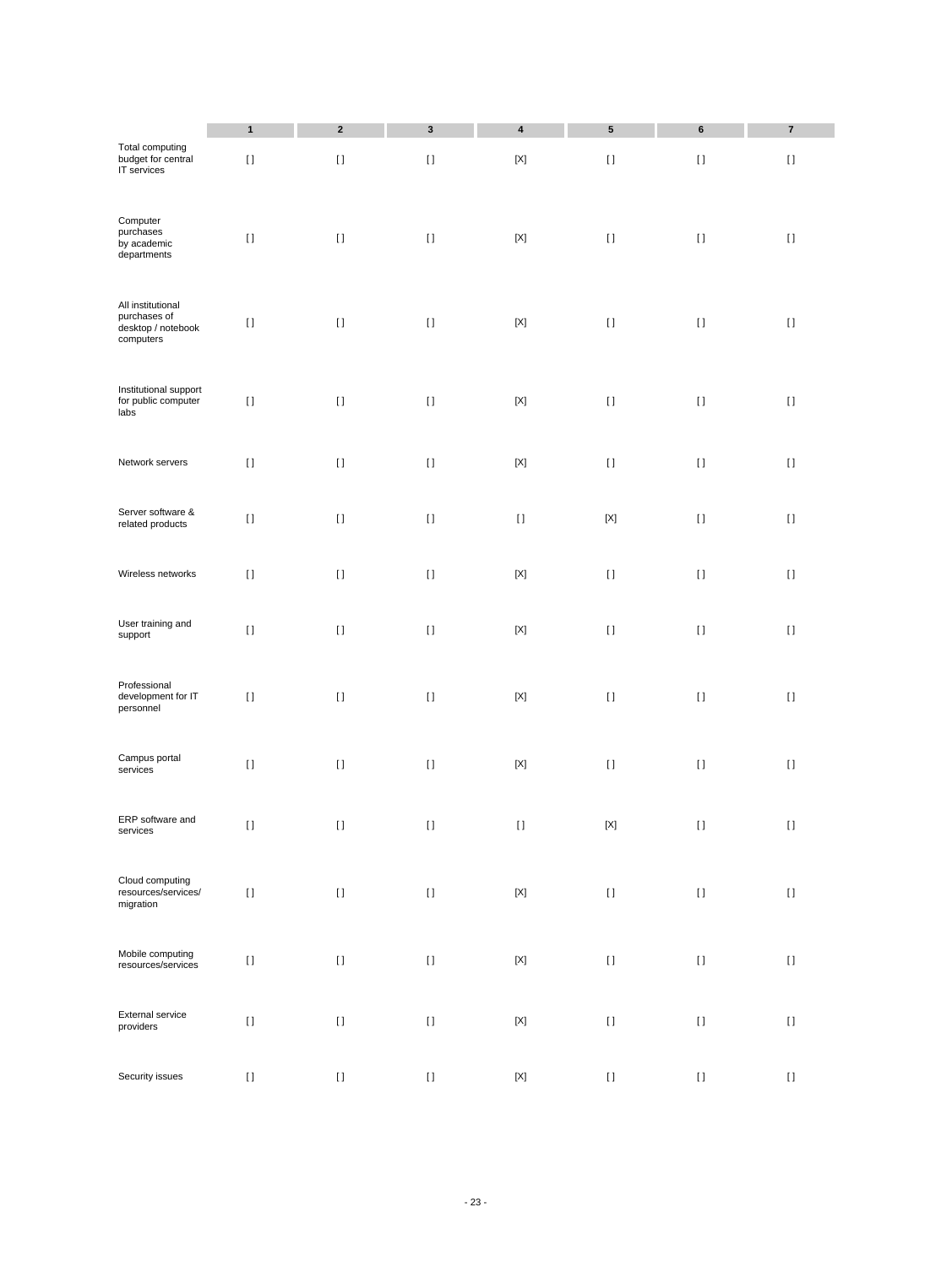| Identity<br>management                                                        | $[ \ ]$  | $[ \; ]$ | $[ \ ]$  | $[{\sf X}]$                            | $[ \; ]$    | $[ \; ]$           | $[ \ ]$  |
|-------------------------------------------------------------------------------|----------|----------|----------|----------------------------------------|-------------|--------------------|----------|
| Consultants for<br>IT projects and<br>services                                | $[ \ ]$  | $[ \ ]$  | $[ \ ]$  | $[{\sf X}]$                            | $[ \ ]$     | $[ \; ]$           | $[ \; ]$ |
| Data warehousing                                                              | $[ \; ]$ | $[ \; ]$ | $[ \; ]$ | $[{\sf X}]$                            | $[ \; ]$    | $[ \ ]$            | $[ \ ]$  |
| CRM services /<br>software                                                    | $[ \ ]$  | $[ \ ]$  | $[ \ ]$  | $[{\sf X}]$                            | $[ \; ]$    | $[ \ ]$            | $[ \; ]$ |
| Supporting Open<br>Source projects/<br>applications                           | $[ \ ]$  | $[ \ ]$  | $[ \; ]$ | $\left[ \text{X} \right]$              | $[ \; ]$    | $[ \ ]$            | $[ \ ]$  |
| <b>Business</b><br>Continuity                                                 | $[ \ ]$  | $[ \ ]$  | $[ \ ]$  | $\begin{array}{c} \square \end{array}$ | $[{\sf X}]$ | $\left[ \ \right]$ | $[ \ ]$  |
| <b>Business</b><br>Analytics /<br><b>Business</b><br>Intelligence<br>products | $[ \ ]$  | $[ \ ]$  | $[ \ ]$  | $\left[ \text{X} \right]$              | $[ \; ]$    | $[ \ ]$            | $[ \ ]$  |
| Emergency<br>communication /<br>notification<br>services                      | $[ \; ]$ | $[ \ ]$  | $[ \; ]$ | $\left[ \text{X} \right]$              | $[ \; ]$    | $[ \ ]$            | $[ \ ]$  |
| Media<br>management<br>(capture,<br>cataloging,<br>archiving, etc.)           | $[ \ ]$  | $[ \; ]$ | $[ \; ]$ | $\left[ \text{X} \right]$              | $[ \ ]$     | $[ \ ]$            | $[ \; ]$ |

**(25.0)As of September 2013, will your institution have operational campus-wide (emergency) notification system?**

[ ] no (go to Question 28) [X] yes

**(26.0)As of September 2013, will your institution use a third party provider for notification software or services?**

[ ] no (go to Question 28) [X] yes

## **(26.5)Please indicate the name of the company that your campus uses for notification services:**

[X] Blackboard Connect

[] CampusCruiser

[ ] E2Campus

[ ] MIR3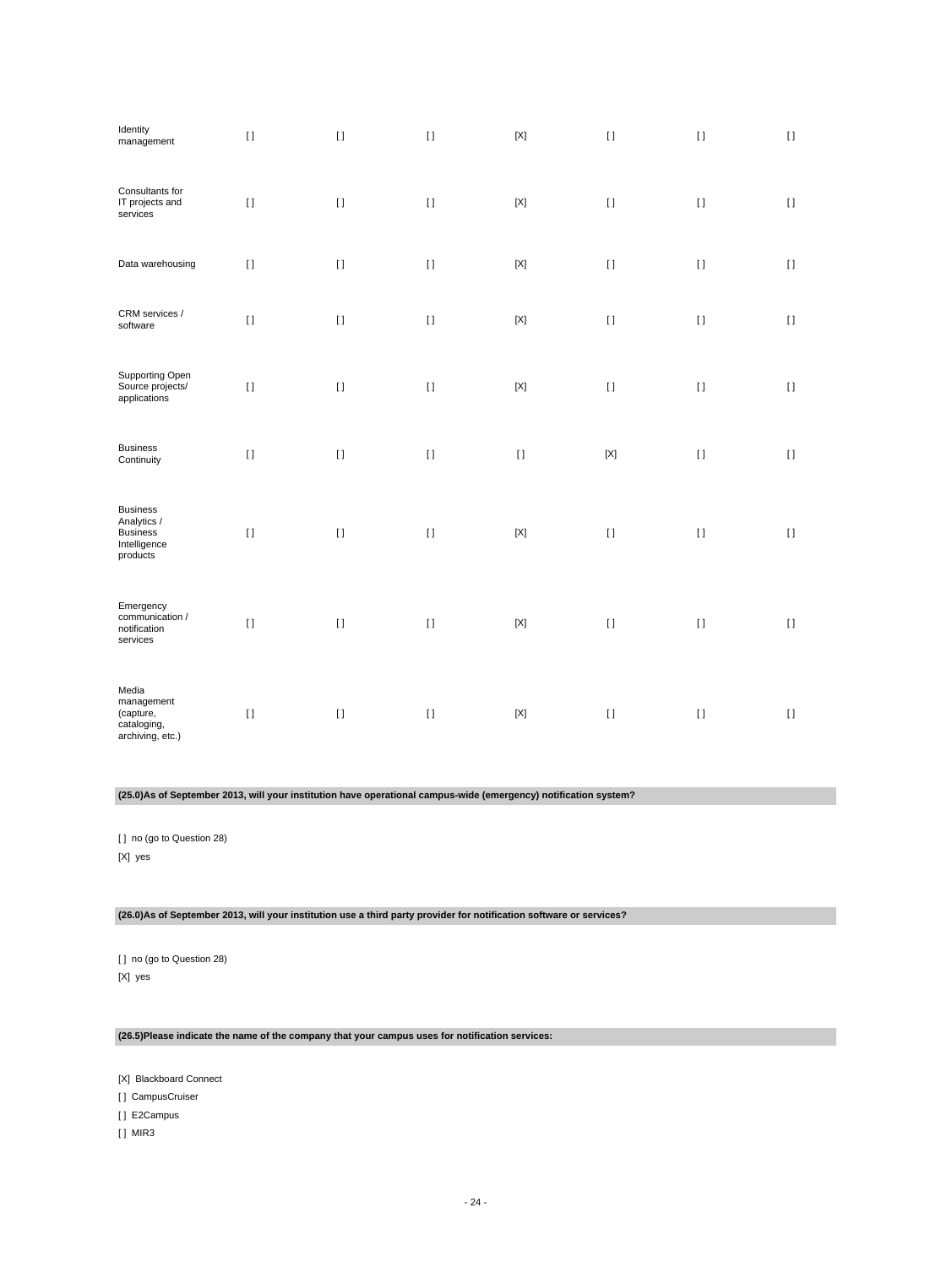- [] 3n/Everbridge
- [] Rave
- [ ] SchoolMessenger
- [ ] Send Word Now
- [ ] Switfteach Networks
- [ ] Other

#### **(27.0)Over the past year (2012-13), did you activate your notification service?**

[ ] no (go to Question 28) [X] yes

#### **(27.5)If yes, for what purposes did you activate the notification system during the past academic year? (please check all that apply)**

- [X] emergency notification
- [] student recruitment (contacting prospective students)
- [X] severe weather alerts
- [] student services (academic services for current students)
- [] alumni contact/services
- [] other

#### **(28.0)Does your institution charge students for printing? (please check only one):**

[X] no

[ ] annual/term fee for all printing

[ ] annual/term fee for a specific number of pages

[ ] pay for use/individual charges

[] other payment plan for printing services

## **(29.0)How important are the following issues in discussions about and planning for networking on your campus? (1 = Not Important, 7 = Very Important)**

|                                                                     | $\mathbf{1}$ | $\overline{2}$ | $\mathbf{3}$ | $\overline{\mathbf{4}}$ | 5        | $6\phantom{1}$ | $\overline{7}$ |
|---------------------------------------------------------------------|--------------|----------------|--------------|-------------------------|----------|----------------|----------------|
| Supporting<br>instructional labs<br>and clusters                    | $[ \ ]$      | $\lceil$       | $\lceil$     | $\mathbf{I}$            | $[ \ ]$  | $[ \ ]$        | $[{\sf X}]$    |
| Addressing the<br>rapidly growing<br>demand for<br>network bandwith | $[ \ ]$      | $[ \ ]$        | $\lceil$     | $\mathbf{I}$            | $[ \ ]$  | $\lceil$       | $[{\sf X}]$    |
| Digital image<br>libraries/archives                                 | $\lceil$     | $[ \ ]$        | $\lceil$     | $\mathbf{I}$            | $[ \ ]$  | $[{\sf X}]$    | $\lceil$       |
| Video/rich media<br>streaming                                       | $[ \ ]$      | $[ \ ]$        | $\lceil$     | $\mathbf{I}$            | $\lceil$ | $[{\sf X}]$    | $\lceil$       |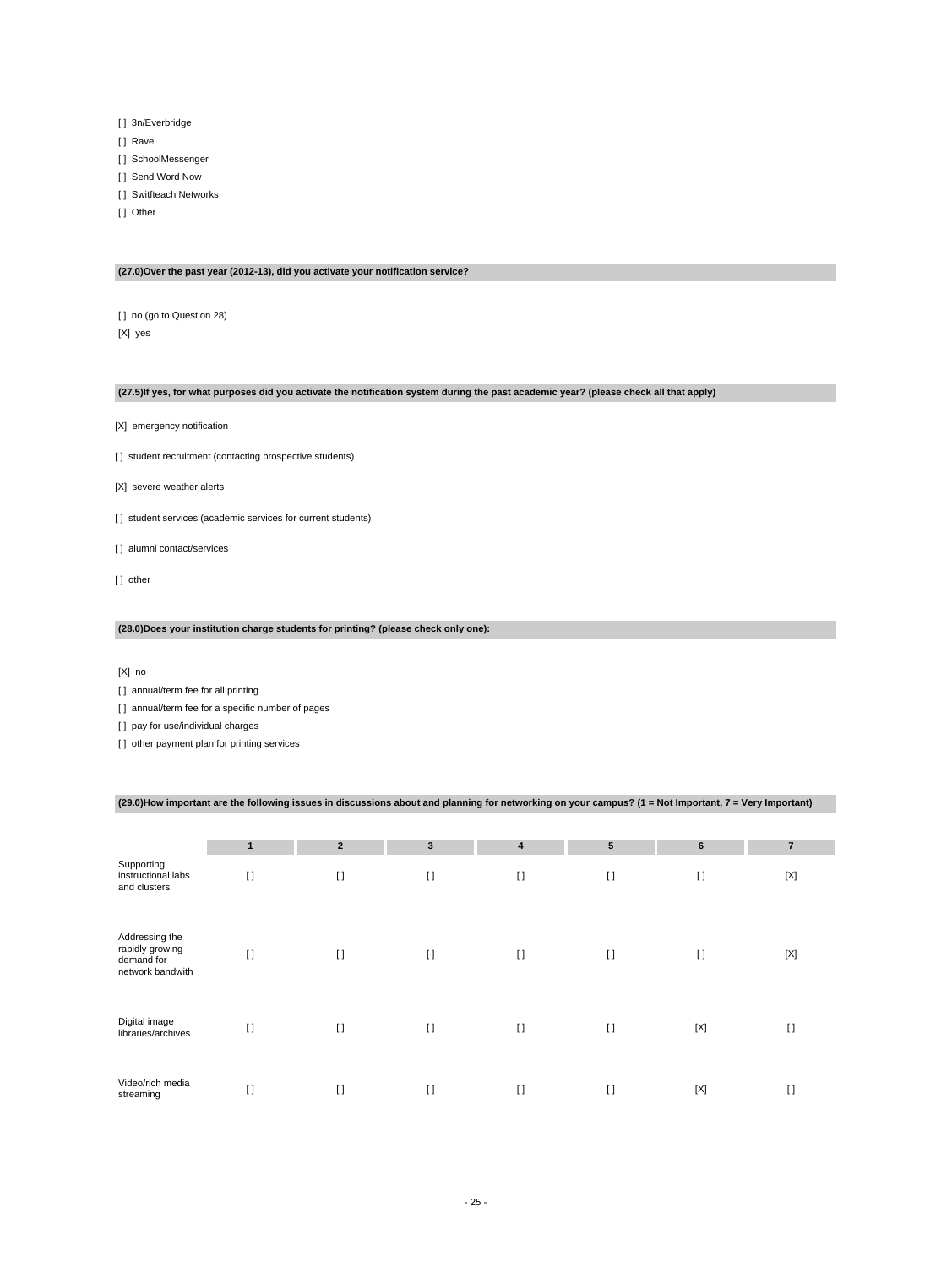| Disaster recovery                                                                         | $[ \; ]$    | $[ \ ]$                                | $[ \ ]$                                                                                                                                                                                               | $[ \ ]$                                | $[ \; ]$                                                                                                                                                                                                                                           | $[ \; ]$           | $[{\sf X}]$                            |
|-------------------------------------------------------------------------------------------|-------------|----------------------------------------|-------------------------------------------------------------------------------------------------------------------------------------------------------------------------------------------------------|----------------------------------------|----------------------------------------------------------------------------------------------------------------------------------------------------------------------------------------------------------------------------------------------------|--------------------|----------------------------------------|
| Virtual private<br>networks (VPN)                                                         | $[ \ ]$     | $[ \ ]$                                | $[ \ ]$                                                                                                                                                                                               | $\begin{array}{c} \square \end{array}$ | $[ \ ]$                                                                                                                                                                                                                                            | $[ \ ]$            | $[{\sf X}]$                            |
| Network security                                                                          | $[ \ ]$     | $[ \ ]$                                | $[ \ ]$                                                                                                                                                                                               | $\begin{array}{c} \square \end{array}$ | $[ \ ]$                                                                                                                                                                                                                                            | $[ \ ]$            | $[{\sf X}]$                            |
| 100Gb ethernet                                                                            | $[ \ ]$     | $[ \; ]$                               | $[ \ ]$                                                                                                                                                                                               | $\begin{array}{c} \square \end{array}$ | $[ \ ]$                                                                                                                                                                                                                                            | $[ \ ]$            | $[{\sf X}]$                            |
| Grid computing                                                                            | $[ \ ]$     | $[{\sf X}]$                            | $[ \ ]$                                                                                                                                                                                               | $\begin{array}{c} \square \end{array}$ | $[ \ ]$                                                                                                                                                                                                                                            | $[ \ ]$            | $[ \ ]$                                |
| Cloud computing                                                                           | $[ \ ]$     | $[ \ ]$                                | $[ \ ]$                                                                                                                                                                                               | $\begin{array}{c} \square \end{array}$ | $\left[ \text{X} \right]$                                                                                                                                                                                                                          | $[ \ ]$            | $[ \ ]$                                |
| VolP                                                                                      | $[ \; ]$    | $[{\sf X}]$                            | $[ \ ]$                                                                                                                                                                                               | $[ \ ]$                                | $\begin{array}{c} \Pi \end{array}$                                                                                                                                                                                                                 | $\left[ \ \right]$ | $[ \; ]$                               |
| Making campus<br>networks<br>accessible to<br>Smart Phones                                | $[ \ ]$     | $[ \ ]$                                | $[ \; ]$                                                                                                                                                                                              | $[ \; ]$                               | $[ \ ]$                                                                                                                                                                                                                                            | $[ \ ]$            | $[{\sf X}]$                            |
| Quality of cellular<br>coverage that<br>commercial<br>services provide for<br>your campus | $[ \ ]$     | $[ \ ]$                                | $[ \ ]$                                                                                                                                                                                               | $[ \ ]$                                | $[ \ ]$                                                                                                                                                                                                                                            | $[ \ ]$            | $[{\sf X}]$                            |
| Guest access/<br>services on the<br>campus network                                        | $[ \; ]$    | $[ \; ]$                               | $[ \ ]$                                                                                                                                                                                               | $\begin{array}{c} \square \end{array}$ | $[{\sf X}]$                                                                                                                                                                                                                                        | $[ \ ]$            | $[ \ ]$                                |
| Data Encryption                                                                           | $[ \ ]$     | $\begin{array}{c} \square \end{array}$ | $[ \; ]$                                                                                                                                                                                              | $\mathbf{I}$                           | $[ \ ]$                                                                                                                                                                                                                                            | $[{\sf X}]$        | $[ \ ]$                                |
| Replacement<br>cycle for network<br>infrastructure                                        | $[ \ ]$     | $[ \ ]$                                | $[ \ ]$                                                                                                                                                                                               | $[ \ ]$                                | $\begin{array}{c} \Pi \end{array}$                                                                                                                                                                                                                 | $[{\sf X}]$        | $\left[ \ \right]$                     |
| Identity<br>management                                                                    | $[ \ ]$     | $[ \ ]$                                | $[ \ ]$                                                                                                                                                                                               | $[ \; ]$                               | $[ \, ]$                                                                                                                                                                                                                                           | $[{\sf X}]$        | $\begin{array}{c} \square \end{array}$ |
| Bandwidth for<br>Software as a<br>Service/SaaS<br>applications                            | $[ \ ]$     | $[ \ ]$                                | $[ \ ]$                                                                                                                                                                                               | $[ \ ]$                                | $[ \, ]$                                                                                                                                                                                                                                           | $[ \; ]$           | $[{\sf X}]$                            |
| Internet2                                                                                 | $[{\sf X}]$ | $[ \ ]$                                | $[ \; ]$                                                                                                                                                                                              | $[ \ ]$                                | $[] \centering \includegraphics[width=0.47\textwidth]{images/TrDiS-Architecture.png} \caption{The 3D (top) and 4D (bottom) are used for the 3D (bottom) and 3D (bottom) are used for the 3D (bottom) and 3D (bottom).} \label{TrDiS-Architecture}$ | $[ \; ]$           | $[ \; ]$                               |
| Net+ services from<br>Internet2                                                           | $[{\sf X}]$ | $[ \ ]$                                | $[ \; ]$                                                                                                                                                                                              | $[ \ ]$                                | $[] \centering \includegraphics[width=0.47\textwidth]{images/TrDiS-Architecture.png} \caption{The 3D (top) and 4D (bottom) are used for the 3D (bottom) and 3D (bottom) are used for the 3D (bottom) and 3D (bottom).} \label{TrDiS-Architecture}$ | $[ \; ]$           | $[ \; ]$                               |
| Spyware/malware                                                                           | $[ \ ]$     | $[ \ ]$                                | $[] \centering \includegraphics[width=0.47\textwidth]{images/TrDiS-Architecture.png} \caption{The 3D (top) and 4D (bottom) are used for the 3D (bottom) and 3D (bottom).} \label{TrDiS-Architecture}$ | $[{\sf X}]$                            | $[] \centering \includegraphics[width=0.47\textwidth]{images/TrDiS-Architecture.png} \caption{The 3D (top) and 4D (bottom) are used for the 3D (bottom) and 3D (bottom) are used for the 3D (bottom) and 3D (bottom).} \label{TrDiS-Architecture}$ | $[ \; ]$           | $[ \; ]$                               |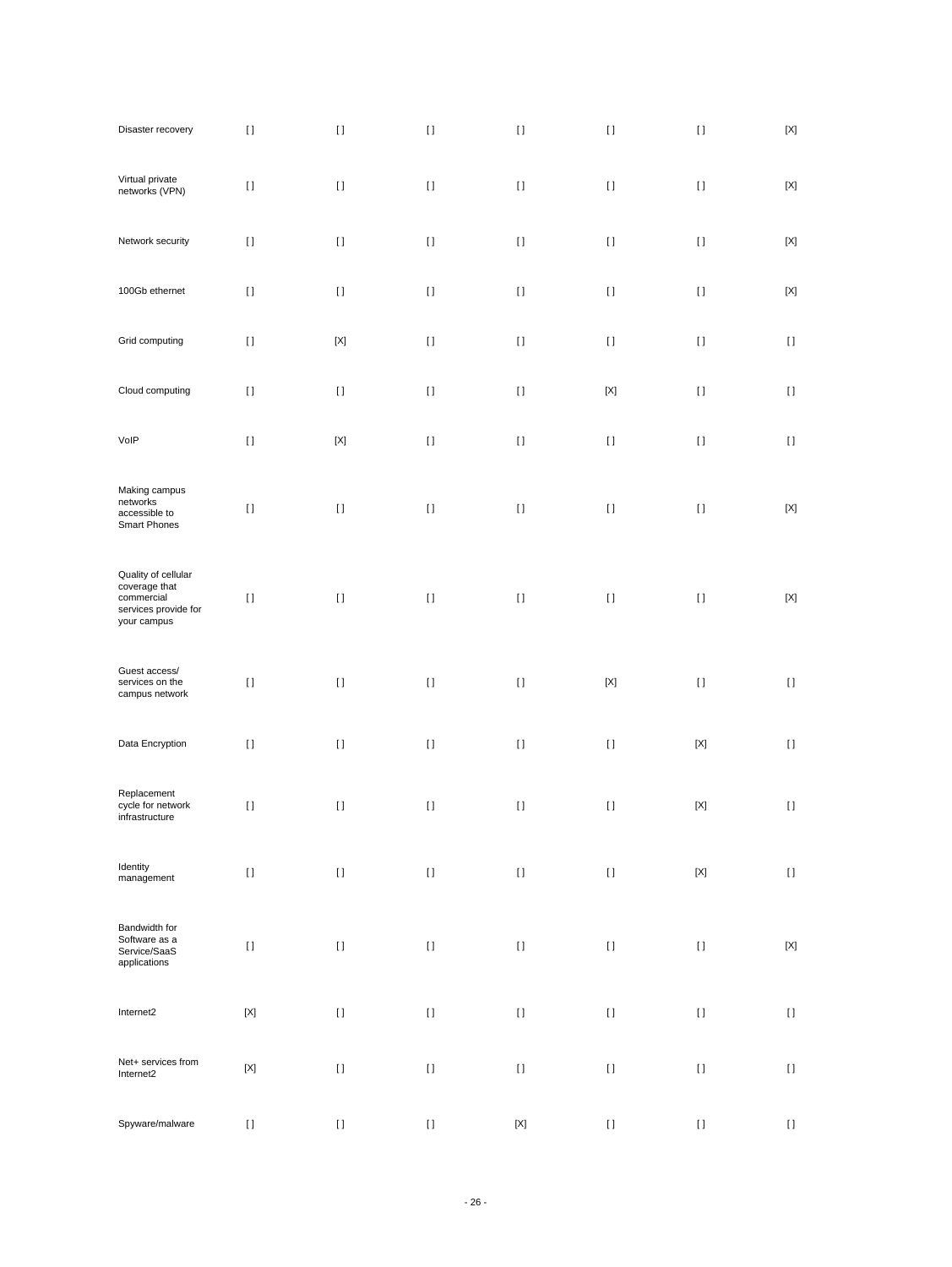| Statenets/Statenet<br>services                                                      | $[ \ ]$ | $\lceil$ | $\lceil$ | $\lceil$ | $\lceil$ | $[{\sf X}]$ | $\lceil$    |
|-------------------------------------------------------------------------------------|---------|----------|----------|----------|----------|-------------|-------------|
| <b>IT Disaster</b><br>Communications<br>Capacity                                    | $\Box$  | $\lceil$ | $[ \ ]$  | $\lceil$ | $[ \ ]$  | [X]         | $\Box$      |
| P-20 Education<br>Continuum/<br>Services                                            | [X]     | $\lceil$ | $\lceil$ | $[ \ ]$  | $[ \ ]$  | $[ \ ]$     | $\lceil$    |
| <b>BYOD</b> (Bring<br>your own device)<br>support                                   | $[ \ ]$ | $\lceil$ | $\lceil$ | $\lceil$ | $\lceil$ | $[ \ ]$     | $[{\sf X}]$ |
| Collaborative<br>agreements with<br>other institutions<br>and community<br>agencies | $[ \ ]$ | $\lceil$ | $\lceil$ | $\lceil$ | $\lceil$ | $[ \ ]$     | $[{\sf X}]$ |

**(30.0)Is your institution reviewing or converting to Cloud Services for the following applications?**

|                                       | No       | <b>Under Review</b> | <b>Coverting to / Now using</b> |
|---------------------------------------|----------|---------------------|---------------------------------|
| Email                                 | $\lceil$ | $\lceil$            | [X]                             |
|                                       |          |                     |                                 |
| Calendaring                           | $\lceil$ | $\lceil$            | [X]                             |
|                                       |          |                     |                                 |
| Administrative computing/ERP services | $\Box$   | [X]                 | $[ \ ]$                         |
|                                       |          |                     |                                 |
| <b>CRM</b> services                   | $[ \ ]$  | $[ \ ]$             | $[{\sf X}]$                     |
|                                       |          |                     |                                 |
| Learning management/LMS services      | [X]      | $\lceil$            | $\lceil$                        |
|                                       |          |                     |                                 |
| Research and HPC activities           | [X]      | $\lceil$            | $[ \ ]$                         |
|                                       |          |                     |                                 |
|                                       |          |                     |                                 |
| Storage/Archiving/Business continuity | $[ \ ]$  | [X]                 | $[ \ ]$                         |

**(31.0)Is your institution reviewing or converting to an outsourced / hosted email solution?**

|          | No        | <b>Under Review</b> | Coverting to / Now using |
|----------|-----------|---------------------|--------------------------|
| Students | <b>LJ</b> | H                   | [X]                      |
|          |           |                     |                          |
| Faculty  |           | D                   | [X]                      |
|          | . .       |                     |                          |
|          |           |                     |                          |
|          |           |                     |                          |

**Provider**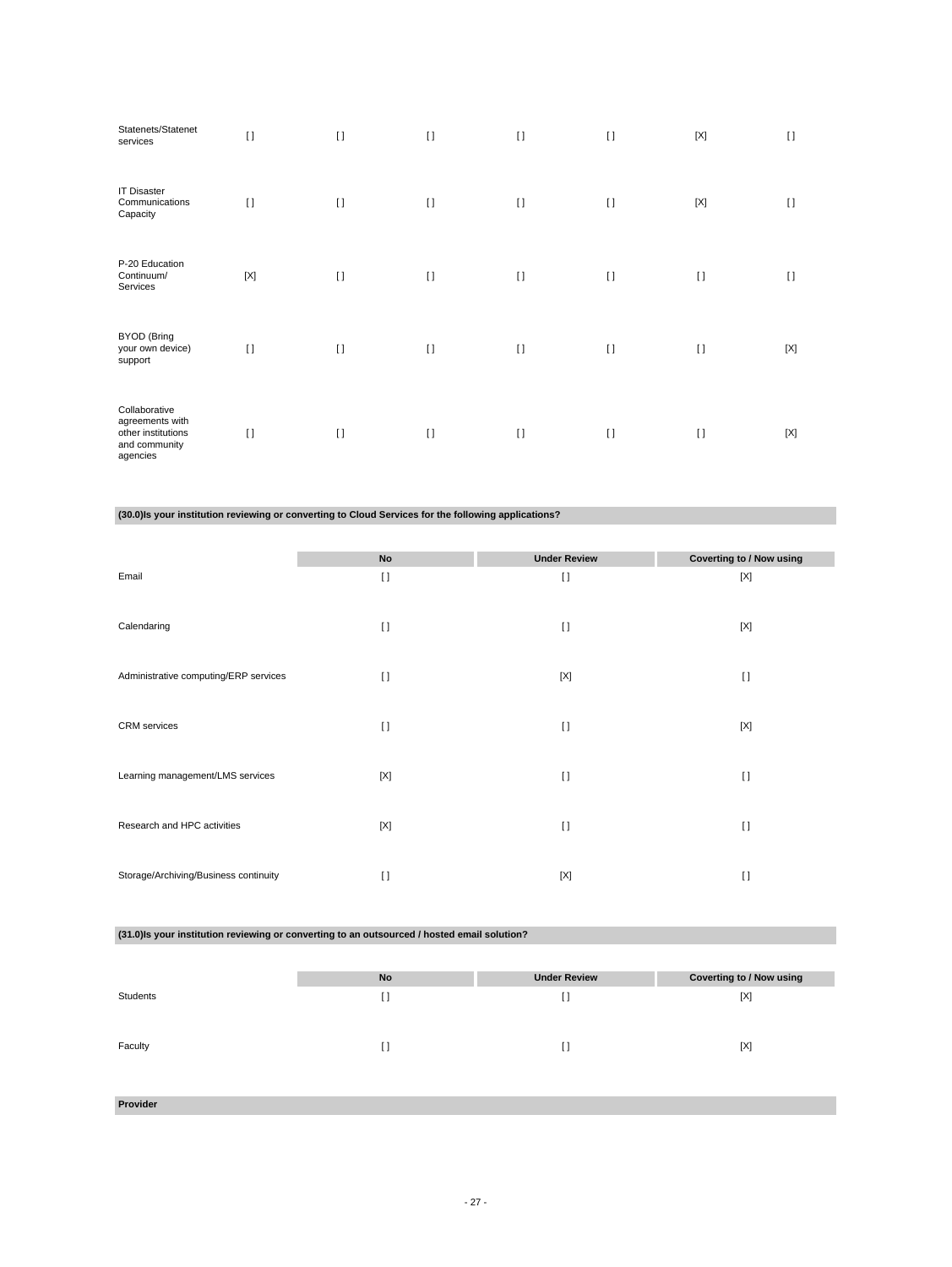[X] Google

[ ] Microsoft

[ ] Zimbra

#### **(31.5)Is your institution reviewing or converting to an outsourced / hosted "office" application?**

[ ] no

[X] under review [] converting to / now using

## **Product**

[ ] Google Apps/Docs for Education

[X] Microsoft Live @ EDU/Office 365 for Education

(32.0)Looking ahead, what's the likelihood that your institution will migrate (or has already migrated to) to one or more Cloud/Software as a Service (SaaS)<br>or Open Source ERP applications in five years, by fall 2018 (1 =

## **Software as a Service (SaaS) Apps**

|                                                   | $\mathbf{1}$ | $\overline{2}$ | $\mathbf{3}$ | $\overline{\mathbf{4}}$ | ${\bf 5}$                  | 6           | $\overline{7}$ |
|---------------------------------------------------|--------------|----------------|--------------|-------------------------|----------------------------|-------------|----------------|
| Collaboration<br>Platforms/<br>Applications       | $[ \; ]$     | $[ \; ]$       | $[ \ ]$      | $[ \; ]$                | $[ \; ]$                   | $[{\sf X}]$ | $[ \; ]$       |
| Content<br>Mangement<br>System                    | $[ \; ]$     | $[ \ ]$        | $[ \; ]$     | $\lbrack \, \rbrack$    | $[ \; ]$                   | $[ \ ]$     | $[{\sf X}]$    |
| Continuing<br>Education<br>Management<br>Platform | $[{\sf X}]$  | $[ \; ]$       | $[ \; ]$     | $[ \ ]$                 | $[ \; ]$                   | $[ \; ]$    | $[ \; ]$       |
| Course / Learning<br>Management<br>System         | $[ \; ]$     | $\lceil$       | $[ \; ]$     | $[ \ ]$                 | $\left[ \mathrm{X}\right]$ | $[ \; ]$    | $[ \; ]$       |
| <b>CRM</b> Services                               | $[ \ ]$      | $\lceil$       | $[ \; ]$     | $[ \; ]$                | $[ \ ]$                    | $[ \; ]$    | $[{\sf X}]$    |
| Development<br>System                             | $[{\sf X}]$  | $\lceil$       | $[ \ ]$      | $[ \ ]$                 | $[ \ ]$                    | $[ \ ]$     | $[ \ ]$        |
| <b>Financial System</b>                           | $[ \ ]$      | $[ \; ]$       | $[{\sf X}]$  | $[ \; ]$                | $[ \; ]$                   | $[ \; ]$    | $[ \; ]$       |
| HR System                                         | $[{\sf X}]$  | $\lceil$       | $[ \; ]$     | $[ \; ]$                | $[ \ ]$                    | $[ \; ]$    | $[ \; ]$       |
| Lecture Capture                                   | $[ \; ]$     | $[{\sf X}]$    | $[ \; ]$     | $[ \; ]$                | $[ \; ]$                   | $[ \; ]$    | $[ \; ]$       |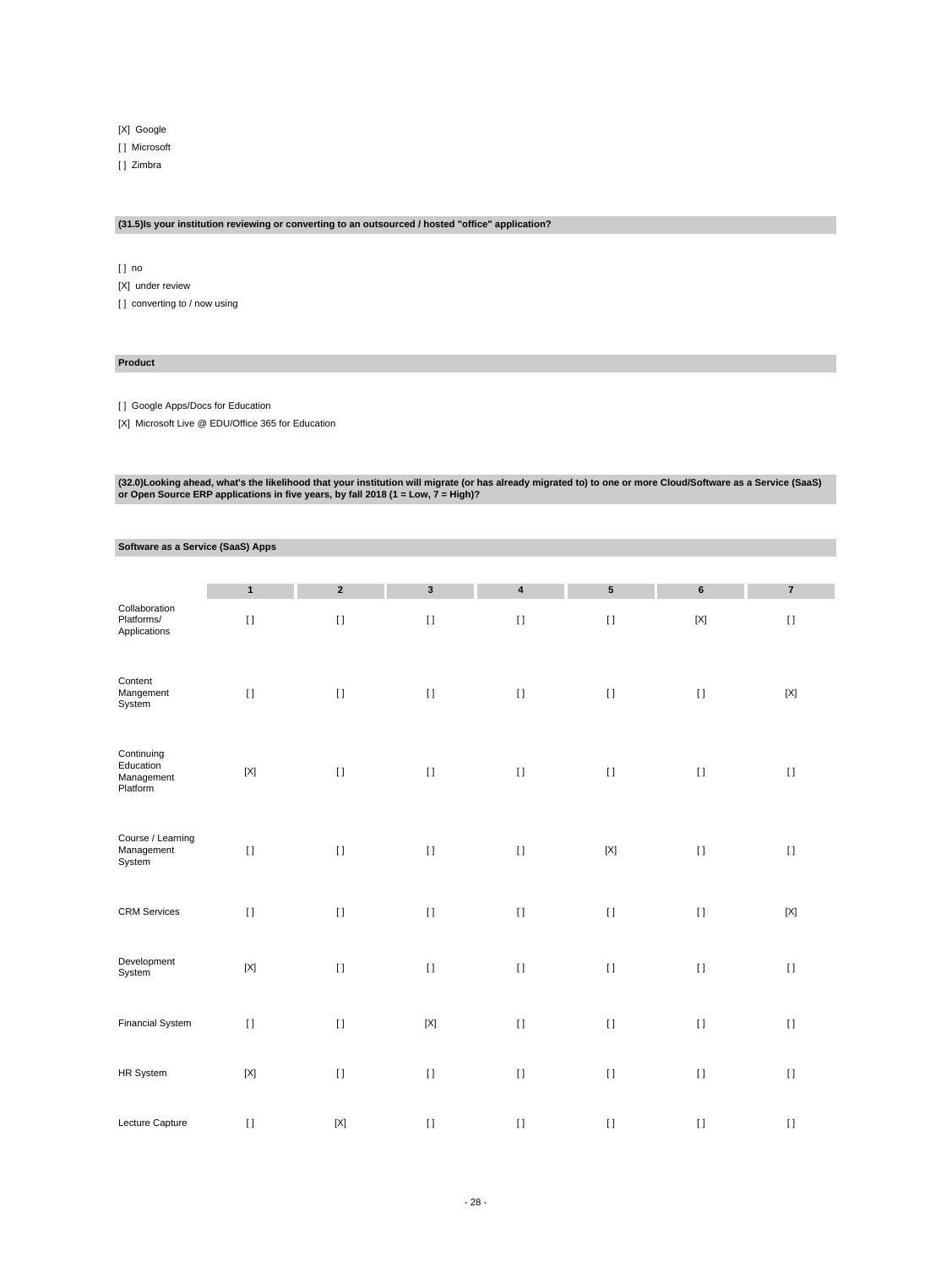| Student<br>Information System           | $[ \ ]$ | $[{\sf X}]$ | I)     | $\mathfrak{g}$ | $\mathbf{I}$ | $[ \ ]$ | u   |
|-----------------------------------------|---------|-------------|--------|----------------|--------------|---------|-----|
| Research/Grants<br>Management<br>System | I1      | $[{\sf X}]$ | I)     | $\lceil$       | $[ \ ]$      | $[ \ ]$ | U   |
| Student ePortfolio<br>System            | $\Box$  | $\Box$      | $\Box$ | $\Box$         | $\Box$       | $\Box$  | [X] |

## **Open Source ERP Apps**

| Collaboration<br>Platforms/<br>Applications       | $\mathbf{1}$<br>$[ \; ]$  | $\overline{\mathbf{2}}$<br>$[{\sf X}]$ | $\mathbf 3$<br>$\left[ \, \right]$ | $\overline{\mathbf{4}}$<br>$\begin{array}{c} \square \end{array}$ | 5<br>$[ \ ]$ | 6<br>$[ \ ]$ | $\overline{\mathbf{7}}$<br>$[ \; ]$ |
|---------------------------------------------------|---------------------------|----------------------------------------|------------------------------------|-------------------------------------------------------------------|--------------|--------------|-------------------------------------|
| Content<br>Mangement<br>System                    | $[ \; ]$                  | $[ \; ]$                               | $[ \; ]$                           | $[ \ ]$                                                           | $[ \; ]$     | $[ \; ]$     | $[{\sf X}]$                         |
| Continuing<br>Education<br>Management<br>Platform | $[{\sf X}]$               | $[ \ ]$                                | $[ \; ]$                           | $[ \ ]$                                                           | $[ \ ]$      | $[ \ ]$      | $[ \; ]$                            |
| Course / Learning<br>Management<br>System         | $[ \, ]$                  | $[ \ ]$                                | $[ \; ]$                           | $[ \ ]$                                                           | $[ \ ]$      | $[ \ ]$      | $[{\sf X}]$                         |
| <b>CRM Services</b>                               | $[{\sf X}]$               | $[ \ ]$                                | $\left[ \ \right]$                 | $\lbrack \, \rbrack$                                              | $[ \; ]$     | $[ \ ]$      | $[ \ ]$                             |
| Development<br>System                             | $\left[ \text{X} \right]$ | $[ \; ]$                               | $[ \; ]$                           | $\mathop{\rm \Pi}\nolimits$                                       | $[ \; ]$     | $[ \ ]$      | $[ \; ]$                            |
| <b>Financial System</b>                           | $[ \; ]$                  | $[{\sf X}]$                            | $[ \; ]$                           | $[ \ ]$                                                           | $[ \; ]$     | $[ \; ]$     | $[ \; ]$                            |
| HR System                                         | $[ \; ]$                  | $[{\sf X}]$                            | $[ \ ]$                            | $\lbrack \, \rbrack$                                              | $[ \; ]$     | $[ \ ]$      | $[ \; ]$                            |
| Lecture Capture                                   | $[ \; ]$                  | $[{\sf X}]$                            | $[ \ ]$                            | $[ \ ]$                                                           | $[ \ ]$      | $[ \ ]$      | $[ \ ]$                             |
| Student<br>Information System                     | $[ \ ]$                   | $[{\sf X}]$                            | $[ \ ]$                            | $\lbrack \, \rbrack$                                              | $[ \ ]$      | $[ \ ]$      | $\left[ \ \right]$                  |
| Research/Grants<br>Management<br>System           | $[{\sf X}]$               | $[ \; ]$                               | $[ \ ]$                            | $[ \ ]$                                                           | $[ \; ]$     | $[ \ ]$      | $[ \ ]$                             |
| Student ePortfolio<br>System                      | $[ \ ]$                   | $[{\sf X}]$                            | $[ \; ]$                           | $\begin{array}{c} \square \end{array}$                            | $[ \ ]$      | $[ \ ]$      | $[ \; ]$                            |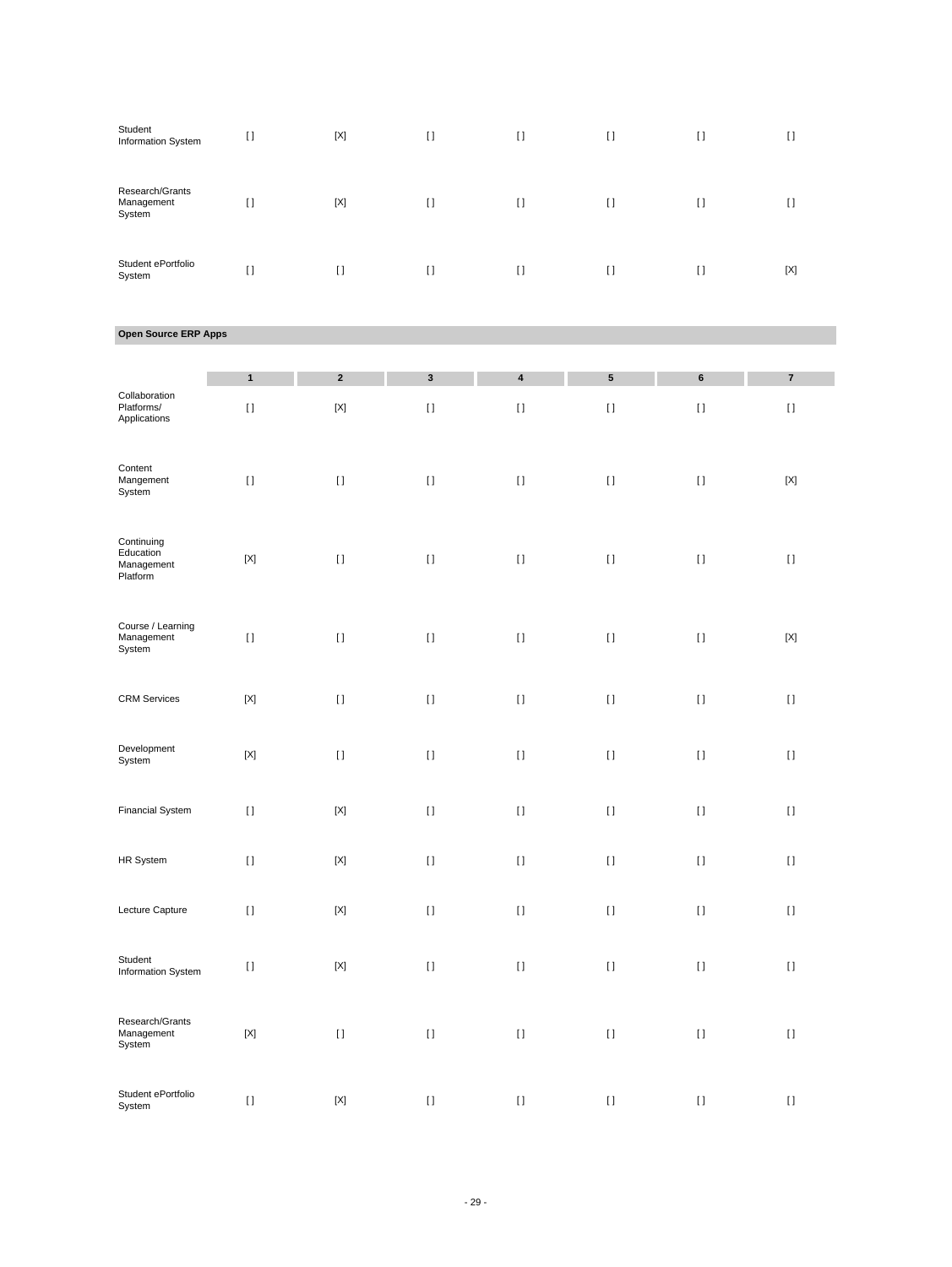#### **(33.0)Academic and administrative computing on your campus are:**

[X] separate units

[ ] one single unit

#### **(34.0)Has your institution reorganized information services units within the past two years?**

| Academic Computing       | no<br>[X] | yes<br>$[ \ ]$ |
|--------------------------|-----------|----------------|
|                          |           |                |
| Administrative Computing | $[ \ ]$   | $[{\sf X}]$    |
| Libraries                | $[ \ ]$   | $[{\sf X}]$    |
| Telecommunications       | $\Box$    | $[{\sf X}]$    |

#### **(35.0)Do you anticipate a reorganization of information services units within the next two years?**

|                          | no          | yes         |
|--------------------------|-------------|-------------|
| Academic Computing       | $[{\sf X}]$ | $[ \ ]$     |
|                          |             |             |
|                          |             |             |
| Administrative Computing | [X]         | IJ          |
|                          |             |             |
| Libraries                | $\lceil$    | $[{\sf X}]$ |
|                          |             |             |
|                          |             |             |
| Telecommunications       | [X]         | $[ \ ]$     |

## **(36.0)How does your campus coordinate academic and administrative computing operations? The heads of each unit report to**

## **Academic Computing**

[] president [X] provost (chief academic officer) [ ] CIO or CTO [ ] other vice provost/vice president [] dean

## **Administrative Computing**

[] president

[] provost (chief academic officer)

[X] CIO or CTO

[ ] other vice provost/vice president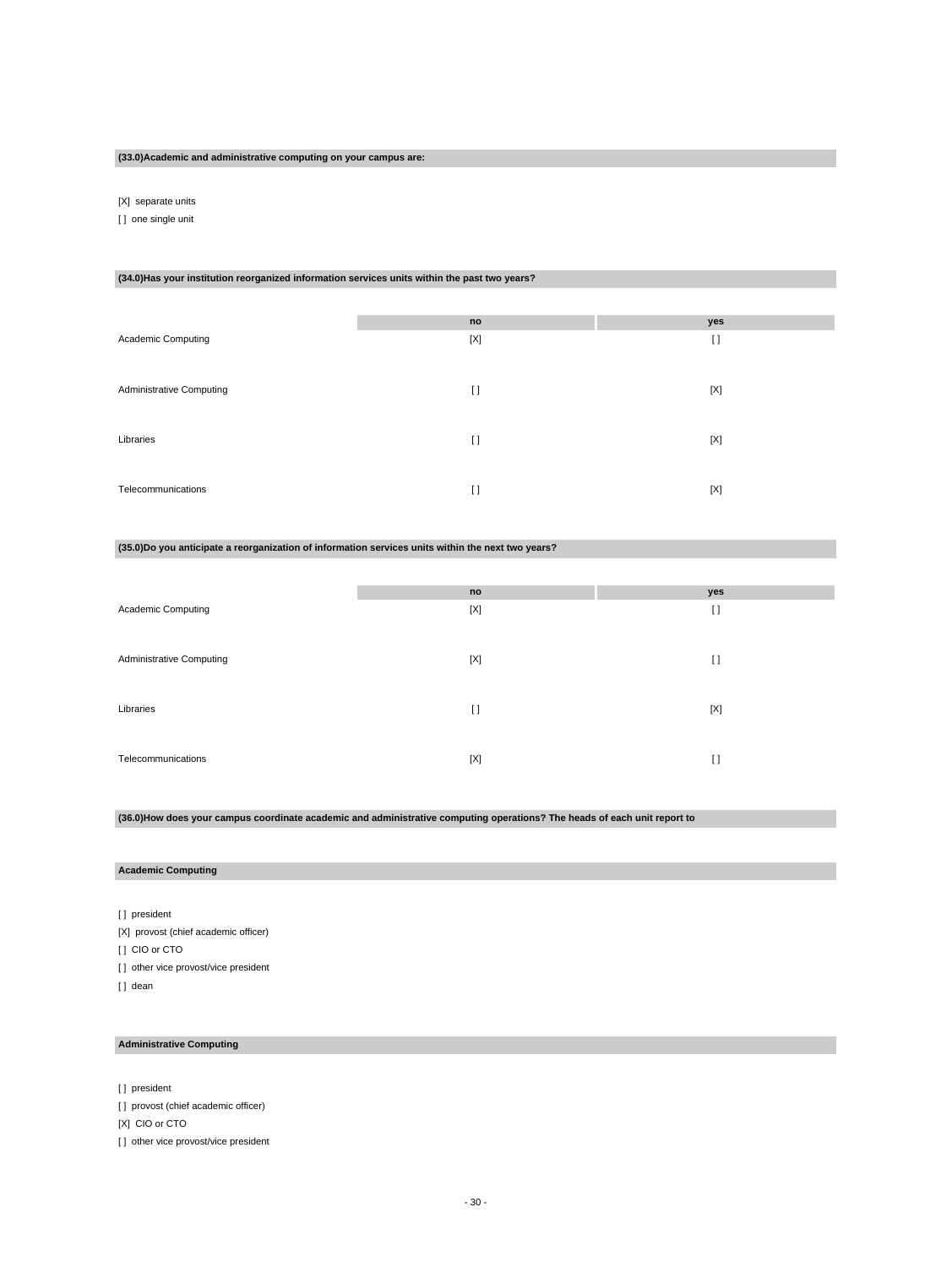[] dean

#### **Libraries**

[] president

- [ ] provost (chief academic officer) [X] CIO or CTO [ ] other vice provost/vice president
- [] dean

## **(37.0)Does your institution have a chief information officer/chief technology officer (CIO/CTO)?**

[ ] no (go to #41)

- [] no, but currently under discussion (go to #41)
- [X] yes (go to #38)

## **(38.0)What academic and operational units report (or will report) to the CIO/CTO?**

- [ ] academic computing
- [X] administrative computing
- [X] libraries
- [X] media center / services
- [X] telecommunications
- [ ] distance / online education programs
- [X] institutional research / analytics

## **(39.0)The CIO (or senior institutional computing/IT officer) reports to:**

[X] president

- [] provost/vice president for academic affairs
- [] CFO/vice president for business/adm affairs
- [] other

## **(40.0)Is the CIO (or senior institutional computing/IT officer) a member of the president's cabinet/exec. committee?**

[ ] no [X] yes

## **(41.0)Does your campus have a chief learning/instructional officer?**

[X] no [] yes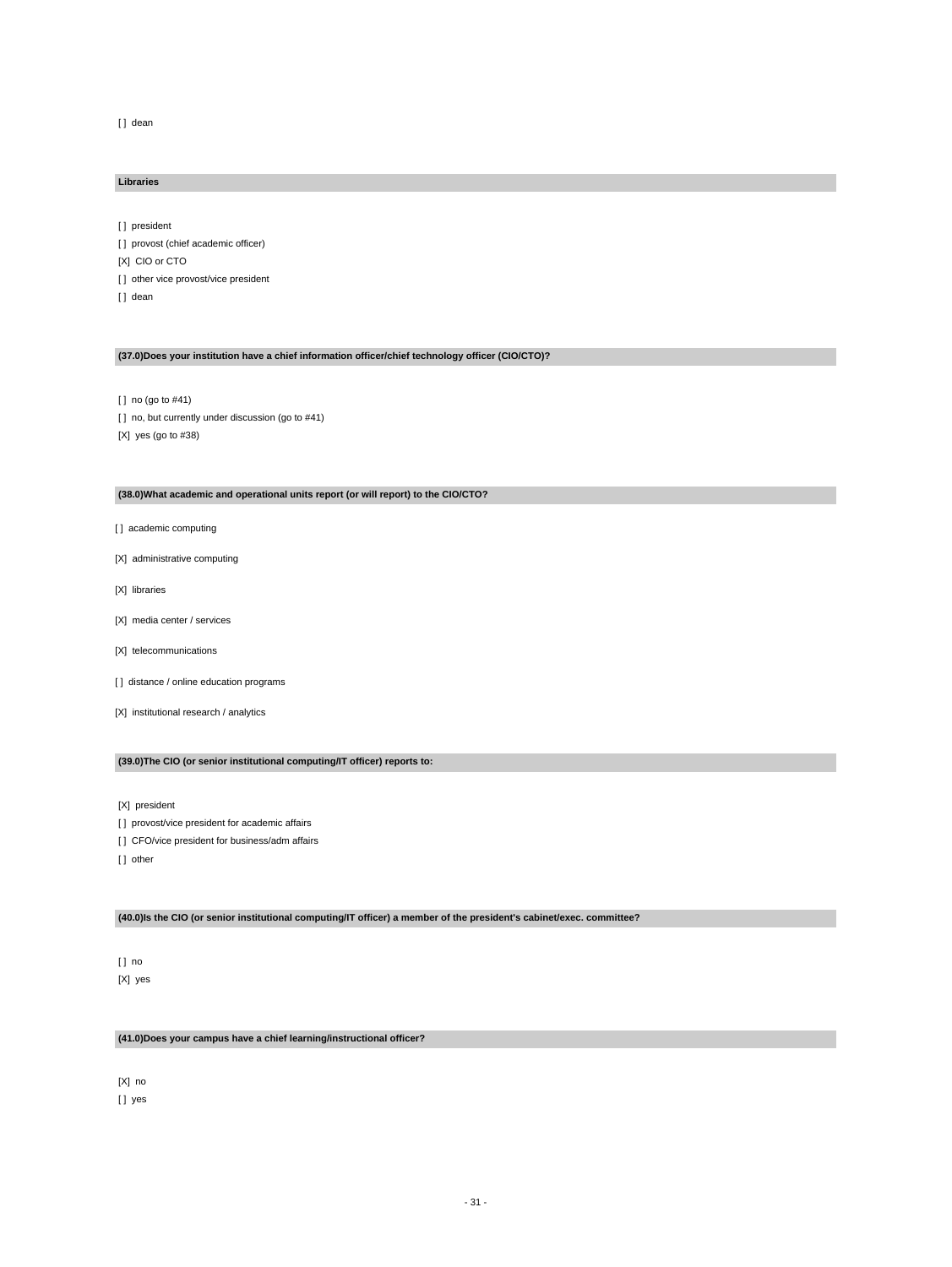#### **Does your campus have a chief/senior office for online education?**

[X] no [] yes

#### **(42.0)Does your institution have a board/trustee committee on computing/information technology**

 $[ ]$  no [ ] under discussion [] to begin in A/Y 2013-14 [X] yes, current board committee on computing/IT issues

#### **(43.0)Which unit provides tech. support for most departmental computer labs:**

[ ] individual department [X] central IT service unit [ ] both

#### **(44.0)How does your institution deal with the "life cycle" issues affecting the institutional purchase (and upgrading / replacement) of desktop computers for faculty, classrooms, clusters, and labs?**

[ ] Most institutional purchases of desktop systems are acquired through a special one-time allocation or appropriation.

[ ] Although we generally purchase equipment on a one-time allocation, we are developing a budget mechanism (or budget planning model) to help us routinely "acquire and retire" new technology.

[X] We have a budget mechanism (or budget planning model) to help us routinely "acquire and retire" new technology.

#### **(45.0)Which statement below best describes the way your campus manages the institutional presence and messaging on Facebook, Twitter, and other social media:**

[] Individual departments operate with great autonomy, as we do not have a set of institutional guidelines or policies for social media and we do not monitor the activities of individual departments and units (admissions, athletics, academic units, etc.)

[X] A central office (president, provost, CIO, communications, etc.) monitors the activities of individual departments and units but we do not have broad institutional policies or guidelines for social media.

[] A central office (president, provost, CIO, communications, etc.) is responsible for setting the overall policies for and monitoring activities for individual departments and units.

#### **(46.0)As you think about security issues at your institution, what security incidents did your campus experience in the past year (2012-13)?**

#### **Security incident in the past 12 months?**

[X] Theft of a computer, phone, tablet, or thumb drive or other device containing confidential data files

[ ] Hack/attack on the campus network

- [1] Hack/attack on student/personnel/alumni data files
- [] Hack/attack on administrative/financial files
- [ ] Hack/attack on research data files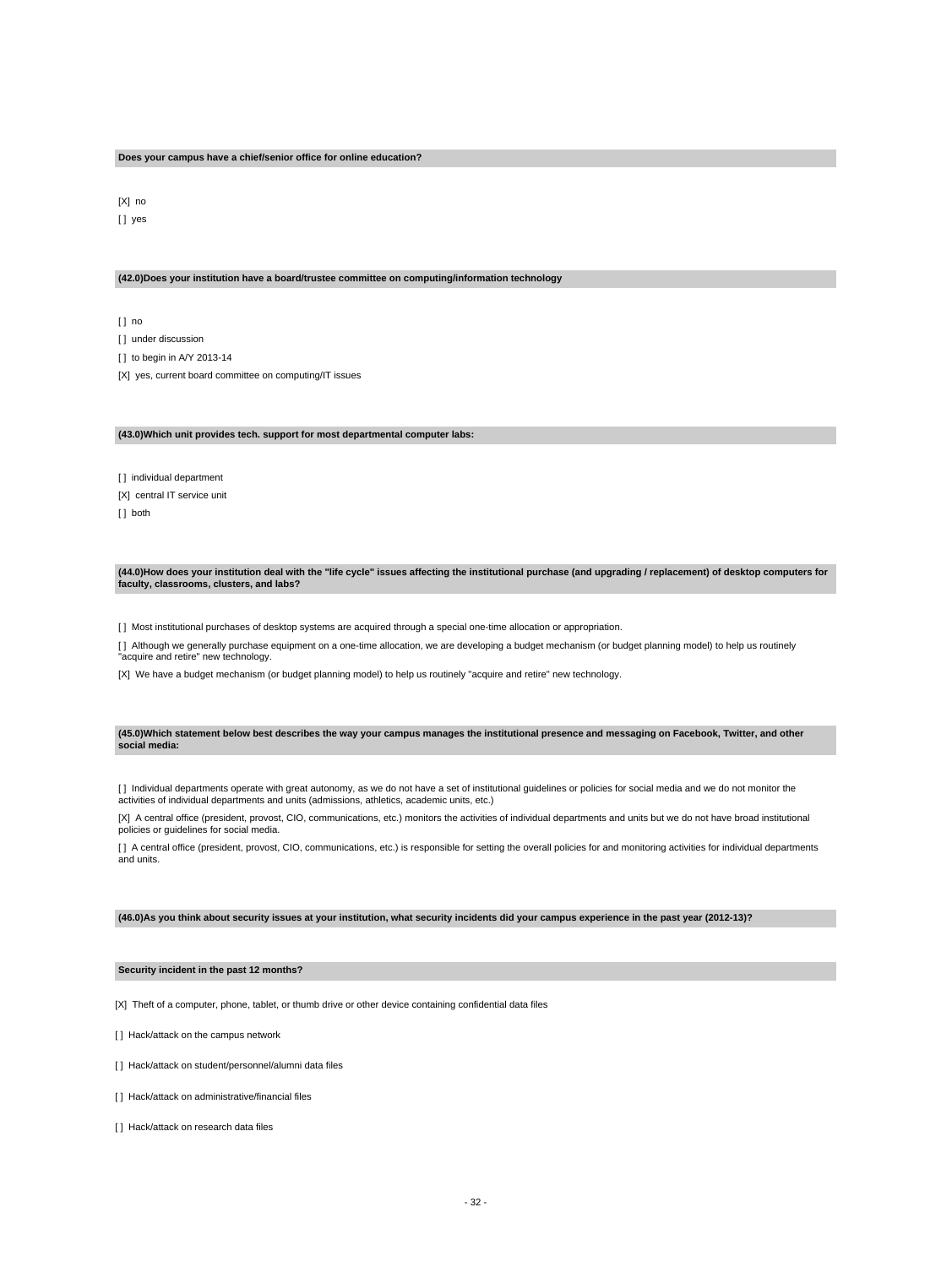[ ] Other attack on institutional data files

[ ] Identity management issues

[ ] Major computer virus infestation

[ ] Major spyware infestation

[ ] Student security "incident" related to social networking sites (e.g., Facebook, FourSquare)

[ ] Exposure/loss of sensitive data in a distributed environment (i.e., dept server not managed by central IT unit)

[] Intentional employee transgressions affecting IT security

## **(46.5)How concerned are you about security issues for your institution for the coming year?**

## **Security Concern for 2013-14 (1=Low, 5=High)**

|                                                                                                                   | $\mathbf{1}$ | $\mathbf{2}$ | 3            | $\overline{\mathbf{4}}$ | $5\phantom{.0}$ |
|-------------------------------------------------------------------------------------------------------------------|--------------|--------------|--------------|-------------------------|-----------------|
| Theft of a computer,<br>phone, tablet, or thumb<br>drive or other device<br>containing confidential<br>data files | $\lceil$     | $[ \; ]$     | $\mathbf{I}$ | $[ \ ]$                 | $[{\sf X}]$     |
| Hack/attack on the<br>campus network                                                                              | $[ \ ]$      | $[ \ ]$      | $[{\sf X}]$  | $[ \ ]$                 | $[ \ ]$         |
| Hack/attack on student/<br>personnel/alumni data<br>files                                                         | $[ \ ]$      | $[ \ ]$      | $\mathbf{I}$ | $[ \; ]$                | $[{\sf X}]$     |
| Hack/attack on<br>administrative/financial<br>files                                                               | $\lceil$     | $[ \ ]$      | $\mathbf{I}$ | $[ \; ]$                | $[{\sf X}]$     |
| Hack/attack on research<br>data files                                                                             | $\lceil$     | $[ \; ]$     | $[{\sf X}]$  | $[ \; ]$                | $[ \; ]$        |
| Other attack on<br>institutional data files                                                                       | $[ \; ]$     | $[ \; ]$     | $[{\sf X}]$  | $[ \; ]$                | $[ \; ]$        |
| Identity management<br>issues                                                                                     | $[ \ ]$      | $\mathbf{I}$ | $[ \ ]$      | $[ \ ]$                 | $[{\sf X}]$     |
| Major computer virus<br>infestation                                                                               | $[{\sf X}]$  | $[ \ ]$      | $[ \ ]$      | $[ \ ]$                 | $[ \ ]$         |
| Major spyware infestation                                                                                         | $[ \ ]$      | $[{\sf X}]$  | $\mathbf{I}$ | $[ \ ]$                 | $[ \ ]$         |
| Student security<br>"incident" related to social<br>networking sites (e.g.,<br>Facebook, FourSquare)              | $[ \ ]$      | $[{\sf X}]$  | $[ \ ]$      | $[ \ ]$                 | $[ \ ]$         |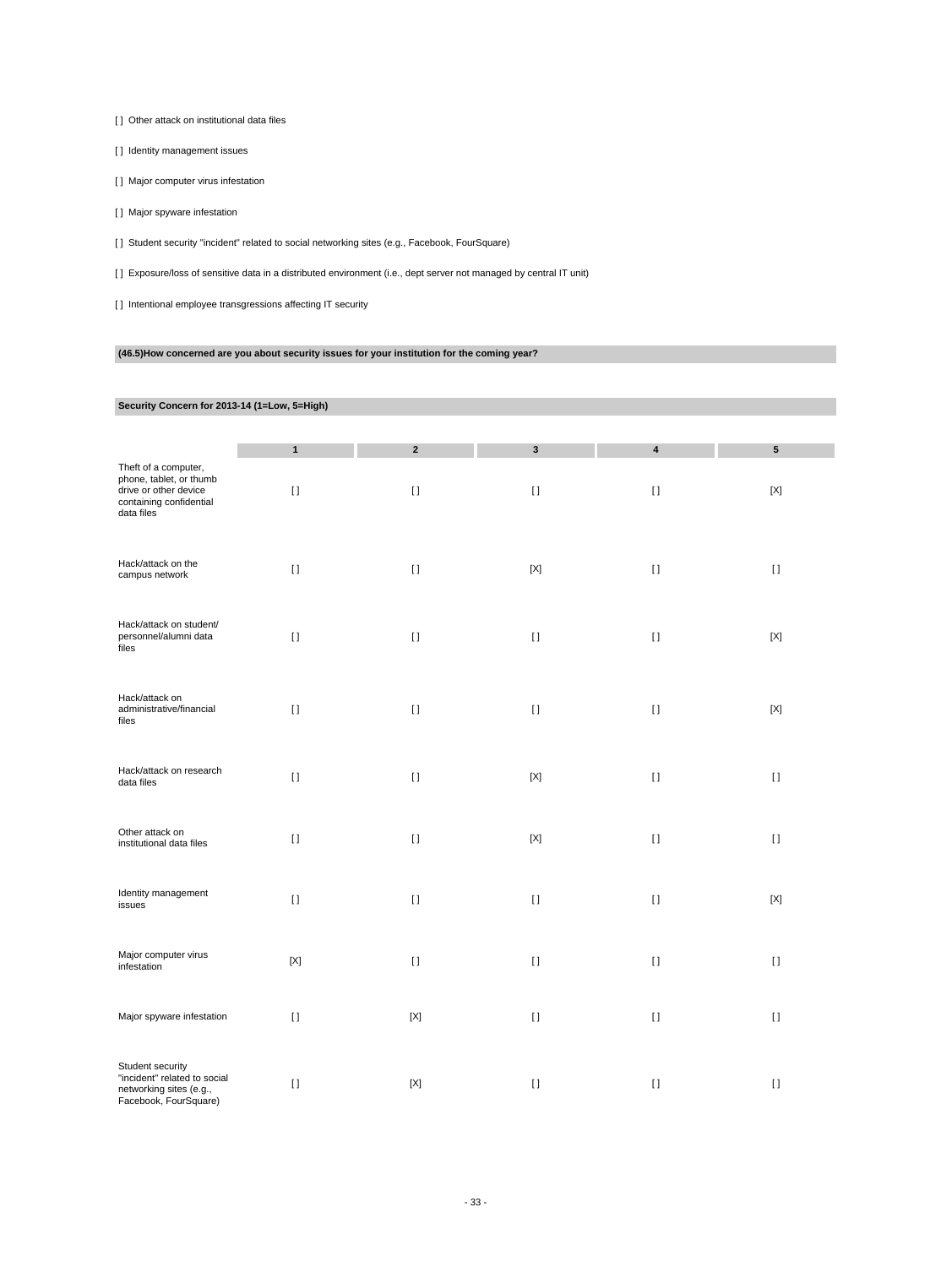| Exposure/loss of sensitive<br>data in a distributed<br>environment (i.e., dept<br>server not managed by<br>central IT unit) |  | []  | [X] |
|-----------------------------------------------------------------------------------------------------------------------------|--|-----|-----|
| Intentional employee<br>transgressions affecting IT<br>security                                                             |  | [ ] | [X] |

# **(47.0)What was the total headcount enrollment on your campus as of May, 2013?**

 $[1667]$ 

(48.0)What is your *best estimate* of the total number of institutionally-owned desktop/notebook computers and workstations on your campus as of May,<br>2013? (Please include systems in faculty offices and in labs, clusters,

**Desktop/notebook computers** [ 1200 ]

**Android, Apple, or Windows Tablets** [ 150 ]

**(49.0)What is your best estimate of the proportion of individuals in your campus community who have or own computers:**

**students who own desktop computers**  $[4] \%$ 

**students who own notebook computers** [ 98 ] %

**students who own smartphones**

[ 73 ] %

**students who own tablets**  $[18]$  %

**faculty who own desktop computers** [ 55 ] %

**faculty who own notebook computers** [ 75 ] %

**faculty who own smartphones**  $[44] \%$ 

**faculty who own tablets** [ 46 ] %

**(50.0)Total number of computer labs, clusters, and classrooms on your campus as of May, 2013?**

 $[11]$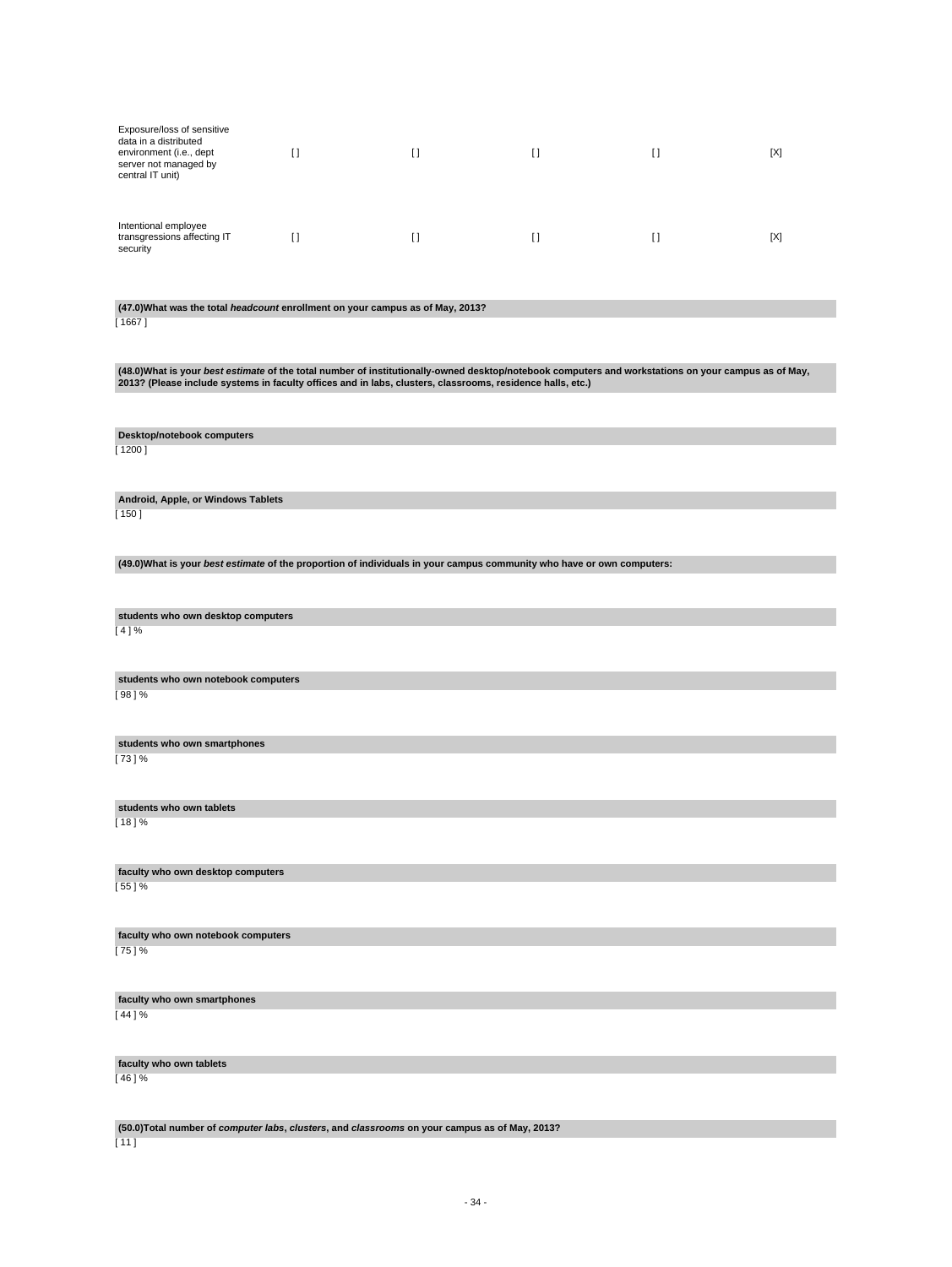**(50.5)How many of these computer labs/clusters/classrooms are specifically dedicated for use by individual departments or units (e.g., writing program, engineering, social science)?**

 $\overline{[}5]$ 

**(51.0)What proportion of the classrooms on your campus are multimedia or AV enabled (aufio/video capture, etc.)?** [ 97 ] %

(52.0)What is your *best estimate* (percentage) of the operating systems now installed on institutionally-owned desktop/notebook computers and network<br>servers? (example: 25 pct use the Mac O/S, 35 pct use Windows 7, 5 pct

| computers/clients:                                                                                                              |
|---------------------------------------------------------------------------------------------------------------------------------|
|                                                                                                                                 |
|                                                                                                                                 |
| <b>Macintosh</b>                                                                                                                |
| [47]%                                                                                                                           |
|                                                                                                                                 |
| <b>Windows 7</b>                                                                                                                |
| $[50]$ \$                                                                                                                       |
|                                                                                                                                 |
| Windows 8                                                                                                                       |
| [2]%                                                                                                                            |
|                                                                                                                                 |
| Unix                                                                                                                            |
| $[0]$ %                                                                                                                         |
|                                                                                                                                 |
| Linux                                                                                                                           |
| [1]%                                                                                                                            |
|                                                                                                                                 |
| (52.5) What is your best estimate (percentage) of the operating systems now installed on institutionally-owned network servers: |
|                                                                                                                                 |
|                                                                                                                                 |
| Mac                                                                                                                             |
| [1]%                                                                                                                            |
|                                                                                                                                 |
| Windows                                                                                                                         |
| [61] %                                                                                                                          |
|                                                                                                                                 |
| Solaris/Open Solaris                                                                                                            |
| $[0]$ %                                                                                                                         |
|                                                                                                                                 |
| Unix (non-Solaris)                                                                                                              |
| [24]%                                                                                                                           |
|                                                                                                                                 |
|                                                                                                                                 |
|                                                                                                                                 |
| Linux<br>[14]%                                                                                                                  |
|                                                                                                                                 |
| Novell                                                                                                                          |

[ 0 ] %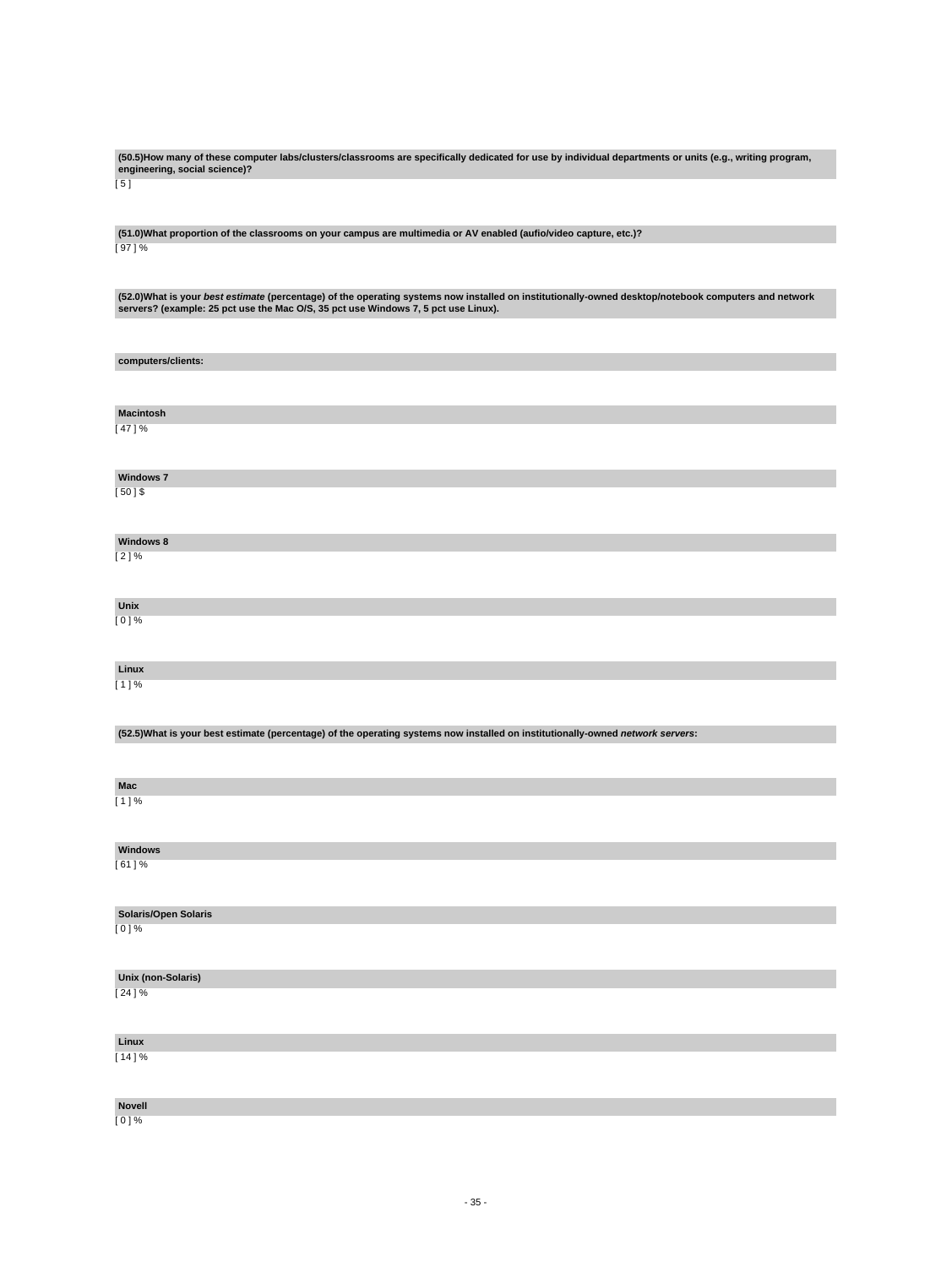**(53.0)Total number (FTE) of IT help desk/technical support personnel (incl. departmental staff)?** [ 10 ] FTE

**(54.0)Percentage of faculty who have an individual/personal Web page (for the person, not for a class):** [ 2 ] %

**(55.0)What percentage of your faculty have taught an online course (80 pct of content online) over the past two years?**

**full-time faculty** [ 0 ] %

**part-time faculty** [ 0 ] %

**(56.0)What is your best estimate of the proportion/percentage of classes that use the following info. tech. resources:**

**computer-based classrooms or labs** [ 25 ] %

**Web pages for class materials & resources**

[ 40 ] %

**wikis / blogs**

[ 5 ] %

**online video resources** [ 10 ] %

**commercial courseware/instructional resources** [ 5 ] %

**Internet resources (from off-campus sources)** [ 90 ] %

**audio lecture capture** [ 0 ] %

**video lecture capture** [ 0 ] %

**course management tools for online course resources**

[ 47 ] %

**"clickers"/classroom response system**

 $[2] \%$